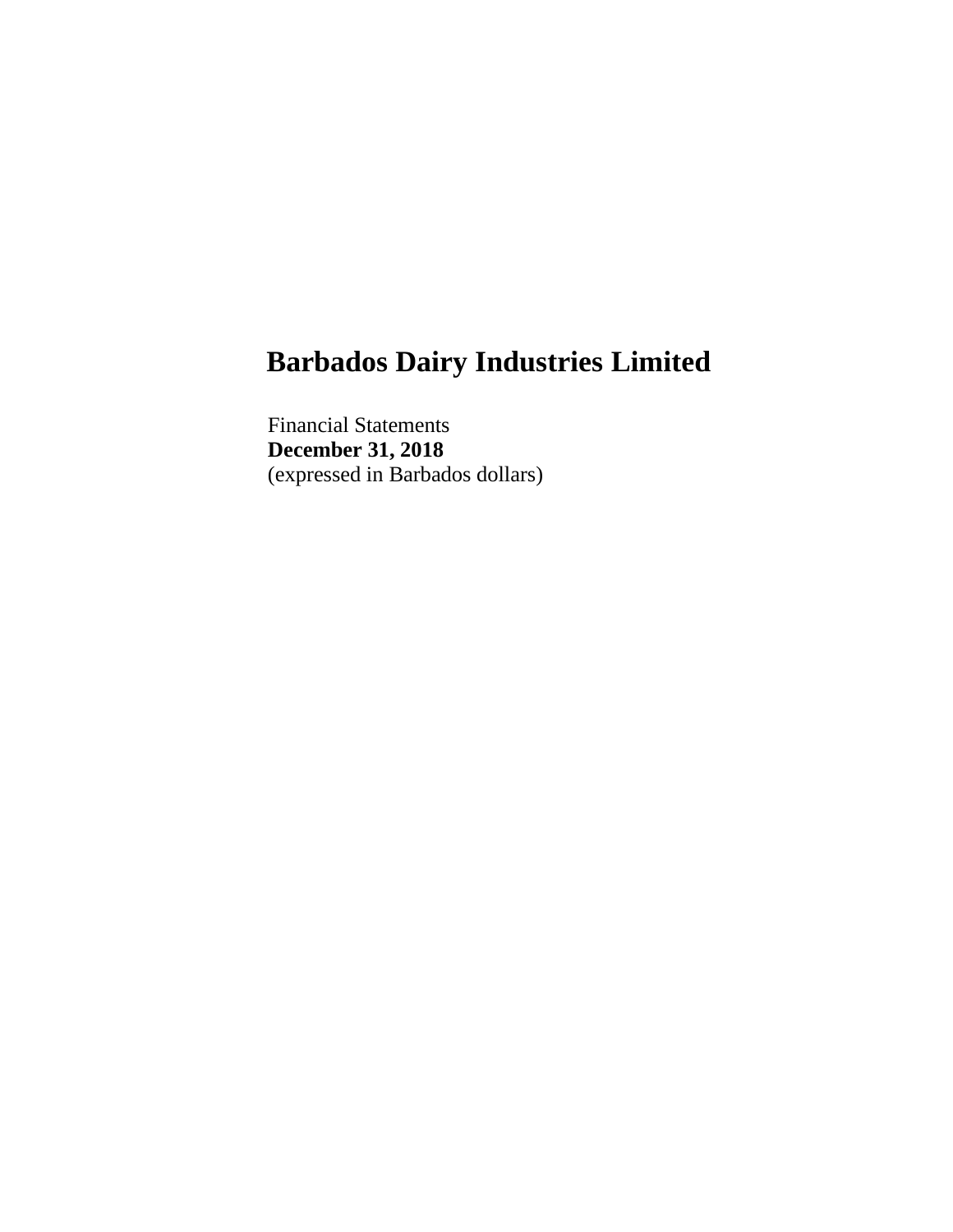

**Grant Thornton Ltd** Suite 2, Berne Building The Courtyard **Hastings** P.O. Box 94W Christ Church B15156 Barbados W.I.

T +1 246 537 3445 F +1 246 537 8934

### **INDEPENDENT AUDITOR'S REPORT**

#### **To the Shareholders of Barbados Dairy Industries Limited**

## **Qualified Opinion**

We have audited the accompanying financial statements of **Barbados Dairy Industries Limited** (the "Company")**,** which comprise the statement of financial position as at December 31, 2018, and the statement of income, statement of comprehensive income, statement of changes in equity and statement of cash flows for the year then ended, and notes to the financial statements, including a summary of significant accounting policies.

In our opinion, except for the possible effects of the matter described in the *Basis for Qualified Opinion*  section of our report, the accompanying financial statements present fairly, in all material respects, the financial position of the Company as at December 31, 2018, and its financial performance and its cash flows for the year then ended in accordance with International Financial Reporting Standards ("IFRSs").

### **Basis for Qualified Opinion**

We were appointed as auditors of the Company on September 16, 2019 and thus did not observe the counting of the physical inventories as at December 31, 2018. We were unable to satisfy ourselves by alternative means concerning the inventory quantities held as at December 31, 2018, which are stated in the statement of financial position at \$20,233,336. Consequently, we were unable to determine whether any adjustments might have been found necessary in respect of recorded or unrecorded inventories and the elements making up the statement of income, statement of other comprehensive income, statement of changes in equity and statement of cash flows.

We conducted our audit in accordance with International Standards on Auditing ("ISAs"). Our responsibilities under those standards are further described in the *Auditor's Responsibilities for the Audit of the Financial Statements* section of our report. We are independent of the Company in accordance with the International Ethics Standards Board for Accountants' *Code of Ethics for Professional Accountants*  ("IESBA Code"), and we have fulfilled our other ethical responsibilities in accordance with the IESBA Code. We believe that the audit evidence we have obtained is sufficient and appropriate to provide a basis for our qualified opinion.

**Chartered Accountants Audit | Tax | Advisory** Member firm of Grant Thornton International Ltd Grant Thornton International Ltd (GTIL) and the member firms are not a worldwide partnership. GTIL and each member firm is a separate legal entity. Services are delivered independently by the member firms. GTIL does not provide services to clients. GTIL and its

member firms are not agents of, and do not obligate, one another and are not liable for one another's acts or omissions.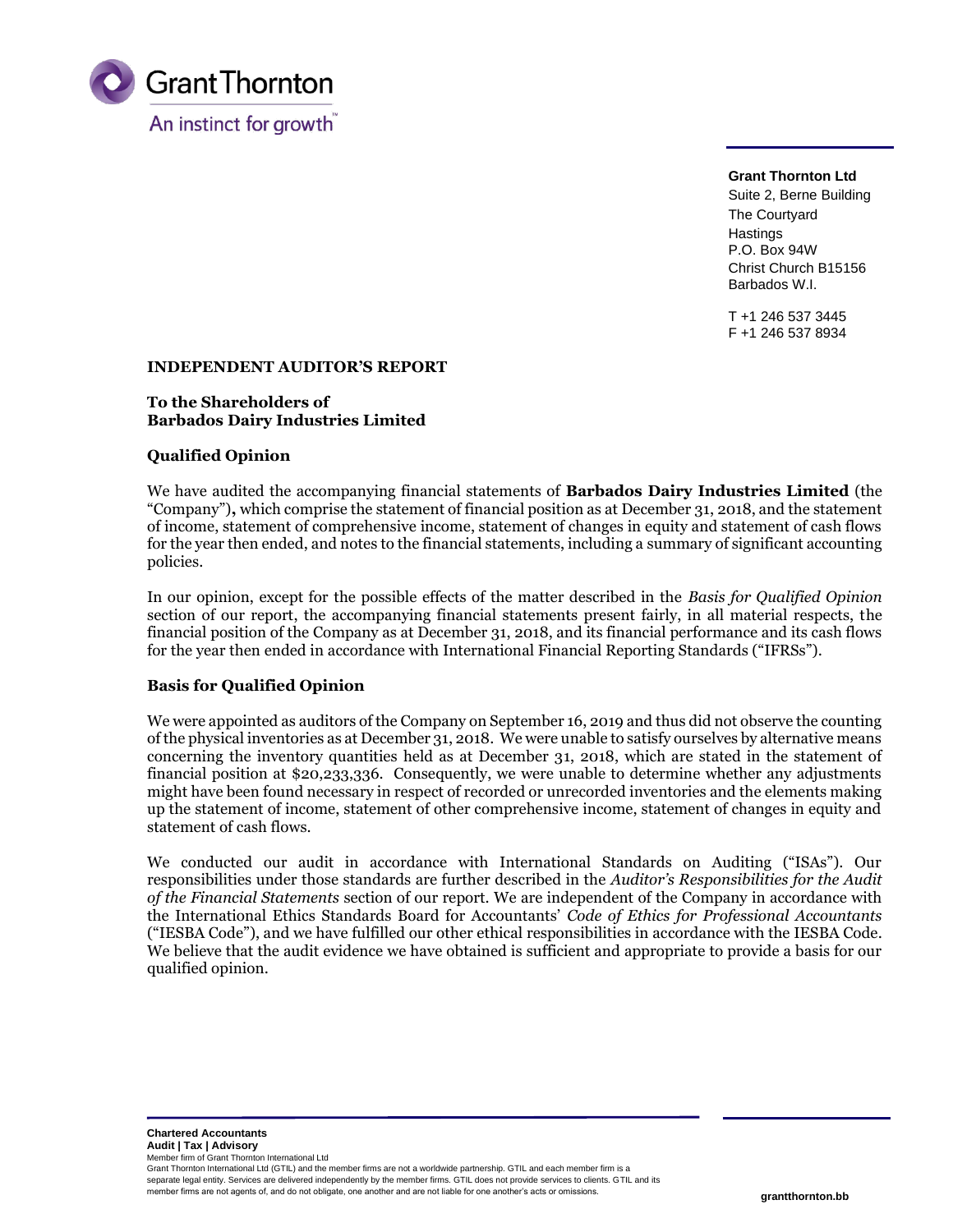

## **Key Audit Matters**

Key audit matters are those matters that, in our professional judgment, were of most significance in our audit of the financial statements of the current period. These matters were addressed in the context of our audit of the financial statement as a whole, and in forming our opinion thereon, and we do not provide a separate opinion on these matters. In addition to the matter described in the *Basis for Qualified Opinion* section, we have determined the matters described below to be the key audit matters to be communicated in our report.

### *Revenue recognition*

## *Description of the Matter*

Revenue is one of the key performance measures used to assess business performance. There is a risk that the amount of revenues presented in the financial statements is higher than the amount that was actually earned by the Company. Revenue from sale of goods is recognised when control over the goods has been transferred to the customers (i.e. generally when the customer has acknowledged receipt of the goods). In our view, revenue recognition is significant to our audit because the amount is material to the financial statements. It also involves voluminous transactions, requires proper observation of cut-off procedures and testing the validity of transactions, and directly impacts the Company's profitability.

The Company's disclosures about its revenues and related receivables, and revenue recognition policies including the adoption of IFRS 15, *Revenue from Contracts with Customers*, are included in Notes 4, 6 and 11.

### *How the Matter was Addressed in the Audit*

Our audit procedures performed to address the risk of material misstatement relating to revenue recognition included the following:

- Obtained an understanding of the Company's processes and controls over revenue recognition, approval and documentation;
- Evaluated the appropriateness of the Company's revenue recognition policy in accordance with IFRS 15;
- Performed substantive analytical review procedures over revenues such as, but not limited to, yearly and monthly analyses of sales and sales mix composition based on our expectations, investigation of variances from our expectations, and verifying that the underlying data used in the analyses were reliable;
- Tested on a sample basis, the sales invoices, delivery receipts and cash receipts of sales transactions throughout the current year to determine the validity and occurrence of sales;
- Examined evidence of subsequent collections of trade receivables, and corresponding sales invoices and proof of deliveries;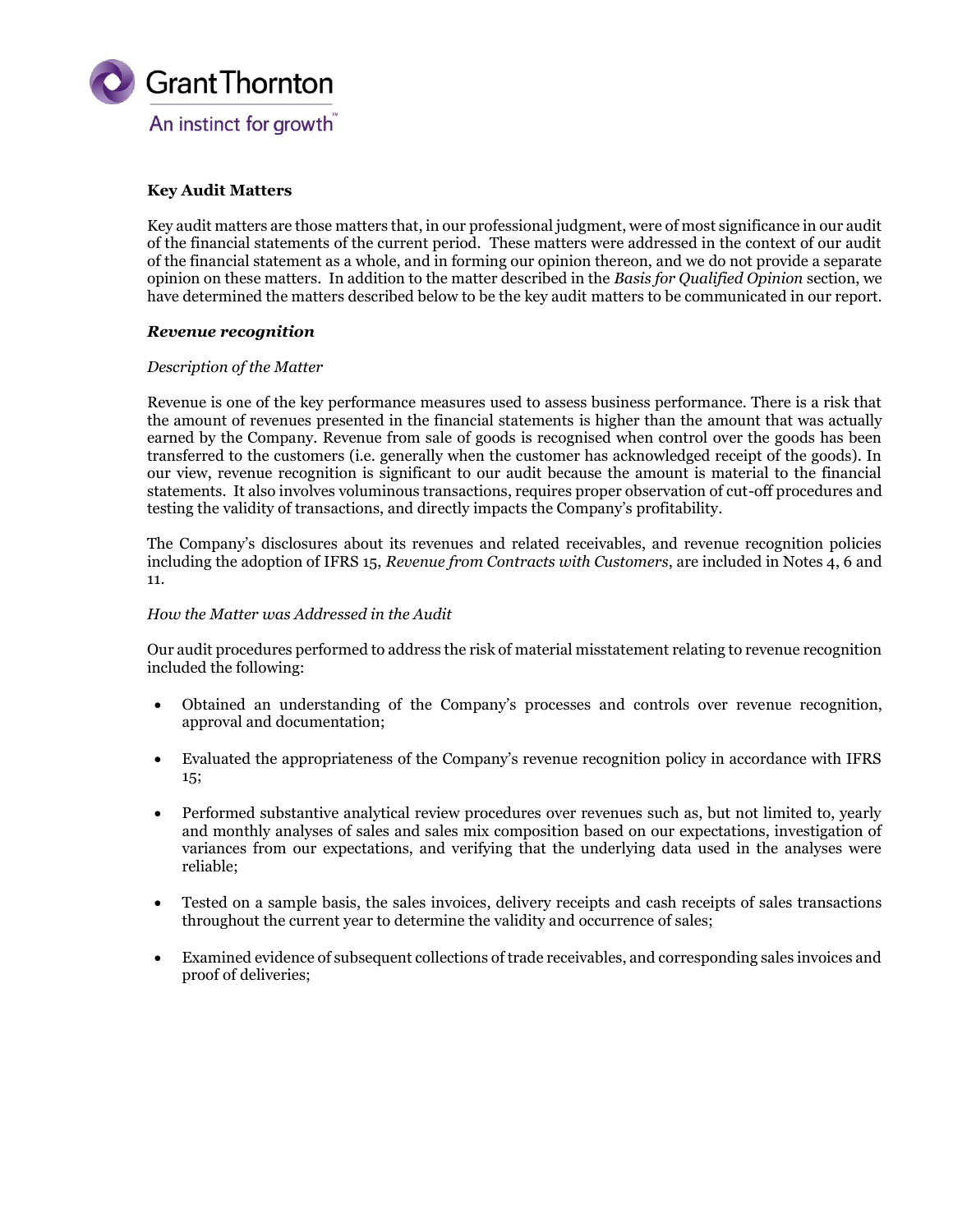

## **Key Audit Matters** *…continued*

#### *Revenue recognition …continued*

*How the Matter was Addressed in the Audit …continued*

- Tested sales invoices and delivery receipts immediately prior and subsequent to the current period to determine whether the related sales transactions were recognised in the proper reporting period; and
- Evaluated the sufficiency and adequacy of disclosures in the Company's financial statements in accordance with IFRS.

### **Responsibilities of Management and Those Charged with Governance for the Financial Statements**

Management is responsible for the preparation and fair presentation of the financial statements in accordance with IFRSs, and for such internal control as management determines is necessary to enable the preparation of financial statements that are free from material misstatement, whether due to fraud or error.

In preparing the financial statements, management is responsible for assessing the Company's ability to continue as a going concern, disclosing, as applicable, matters related to going concern and using the going concern basis of accounting unless management either intends to liquidate the Company or to cease operations, or has no realistic alternative but to do so.

Those charged with governance are responsible for overseeing the Company's financial reporting process.

### **Auditor's Responsibilities for the Audit of the Financial Statements**

Our objectives are to obtain reasonable assurance about whether the financial statements as a whole are free from material misstatement, whether due to fraud or error, and to issue an auditor's report that includes our opinion. Reasonable assurance is a high level of assurance, but is not a guarantee that an audit conducted in accordance with ISAs will always detect a material misstatement when it exists. Misstatements can arise from fraud or error and are considered material if, individually or in the aggregate, they could reasonably be expected to influence the economic decisions of users taken on the basis of these financial statements.

As part of an audit in accordance with ISAs, we exercise professional judgment and maintain professional skepticism throughout the audit. We also:

• Identify and assess the risks of material misstatement of the financial statements, whether due to fraud or error, design and perform audit procedures responsive to those risks, and obtain audit evidence that is sufficient and appropriate to provide a basis for our opinion. The risk of not detecting a material misstatement resulting from fraud is higher than for one resulting from error, as fraud may involve collusion, forgery, intentional omissions, misrepresentations, or the override of internal control.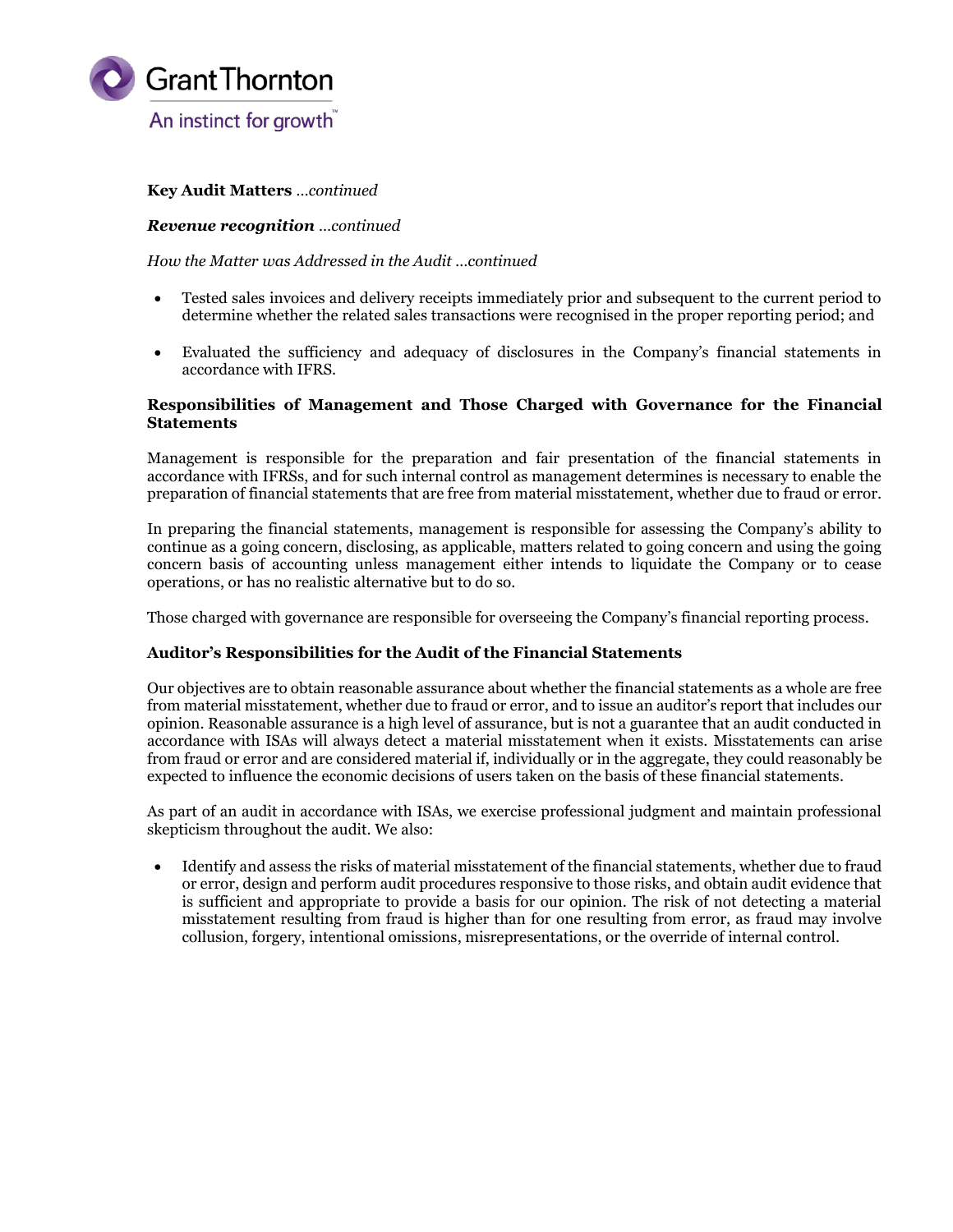

## **Auditor's Responsibilities for the Audit of the Financial Statements** *…continued*

- Obtain an understanding of internal control relevant to the audit in order to design audit procedures that are appropriate in the circumstances, but not for the purpose of expressing an opinion on the effectiveness of the Company's internal control.
- Evaluate the appropriateness of accounting policies used and the reasonableness of accounting estimates and related disclosures made by management.
- Conclude on the appropriateness of management's use of the going concern basis of accounting and, based on the audit evidence obtained, whether a material uncertainty exists related to events or conditions that may cast significant doubt on the Company's ability to continue as a going concern. If we conclude that a material uncertainty exists, we are required to draw attention in our auditor's report to the related disclosures in the financial statements or, if such disclosures are inadequate, to modify our opinion. Our conclusions are based on the audit evidence obtained up to the date of our auditor's report. However, future events or conditions may cause the Company to cease to continue as a going concern.
- Evaluate the overall presentation, structure and content of the financial statements, including the disclosures, and whether the financial statements represent the underlying transactions and events in a manner that achieves fair presentation.

We communicate with those charged with governance regarding, among other matters, the planned scope and timing of the audit and significant audit findings, including any significant deficiencies in internal control that we identify during our audit.

We also provide those charged with governance with a statement that we have complied with relevant ethical requirements regarding independence, and to communicate with them all relationships and other matters that may reasonably be thought to bear on our independence, and where applicable, related safeguards.

From the matters communicated with those charged with governance, we determine those matters that were of most significance in the audit of the financial statements of the current period and are therefore the key audit matters. We describe these matters in our auditor's report unless law or regulation precludes public disclosure about the matter or when, in extremely rare circumstances, we determine that a matter should not be communicated in our report because the adverse consequences of doing so would reasonably be expected to outweigh the public interest benefits of such communication.

### **Other Matters**

This report is made solely to the Company's shareholders, as a body, in accordance with Section 147 of the Companies Act of Barbados. Our audit work has been undertaken so that we might state to the Company's shareholders those matters we are required to state in an auditor's report and for no other purpose. To the fullest extent permitted by law, we do not accept or assume responsibility to anyone other than the Company's shareholders for our audit work, for this report, or for the opinion we have formed.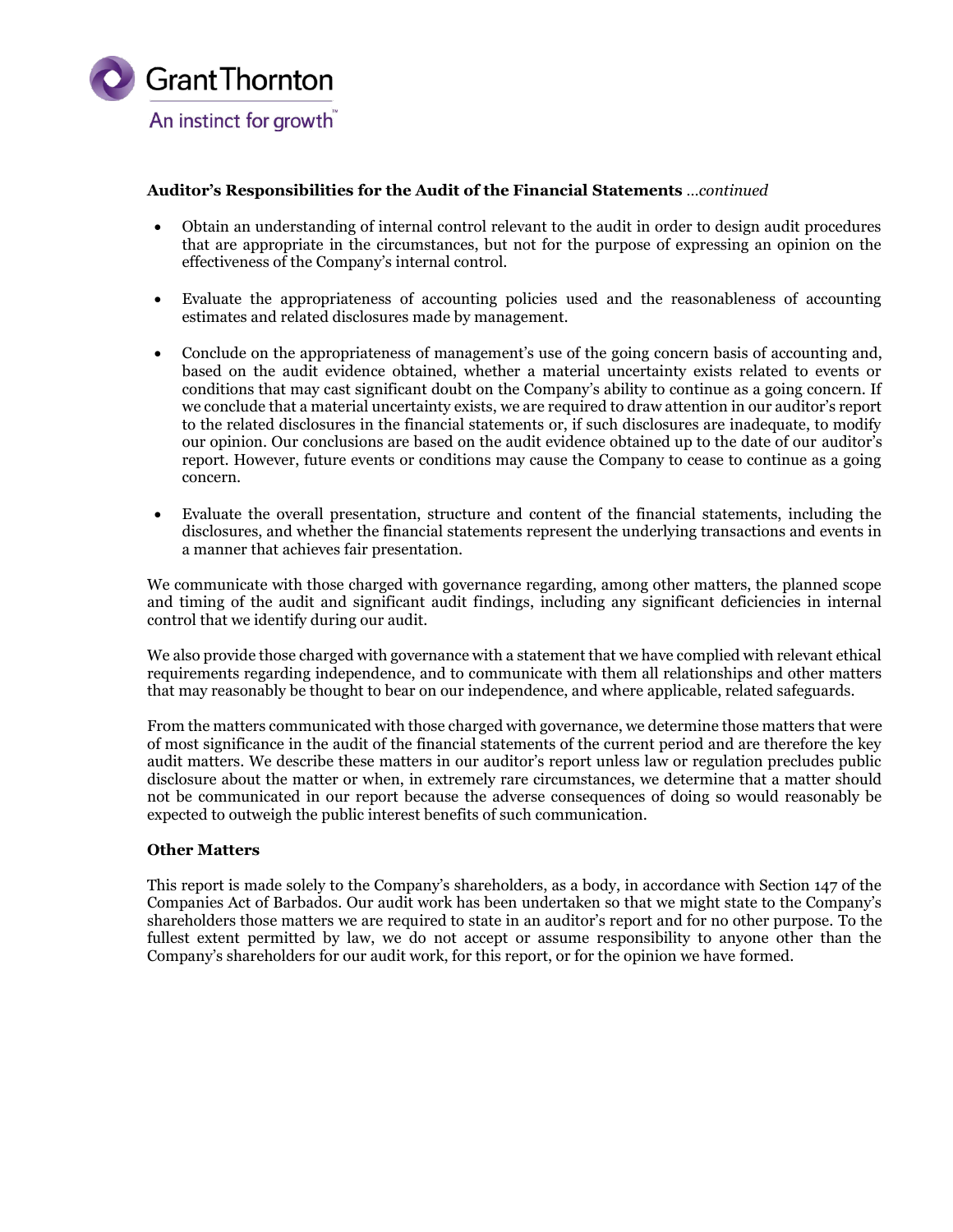

**Other Matters** *…continued*

The financial statements of the Company for the year ended December 31, 2017, were audited by another auditor who expressed an unqualified opinion on those statements on December 10, 2018.

The engagement partner on the audit resulting in this independent auditor's report is Jefferson E. Hunte.

Grant Thourton Utd

**Chartered Accountants March 16, 2020 Barbados**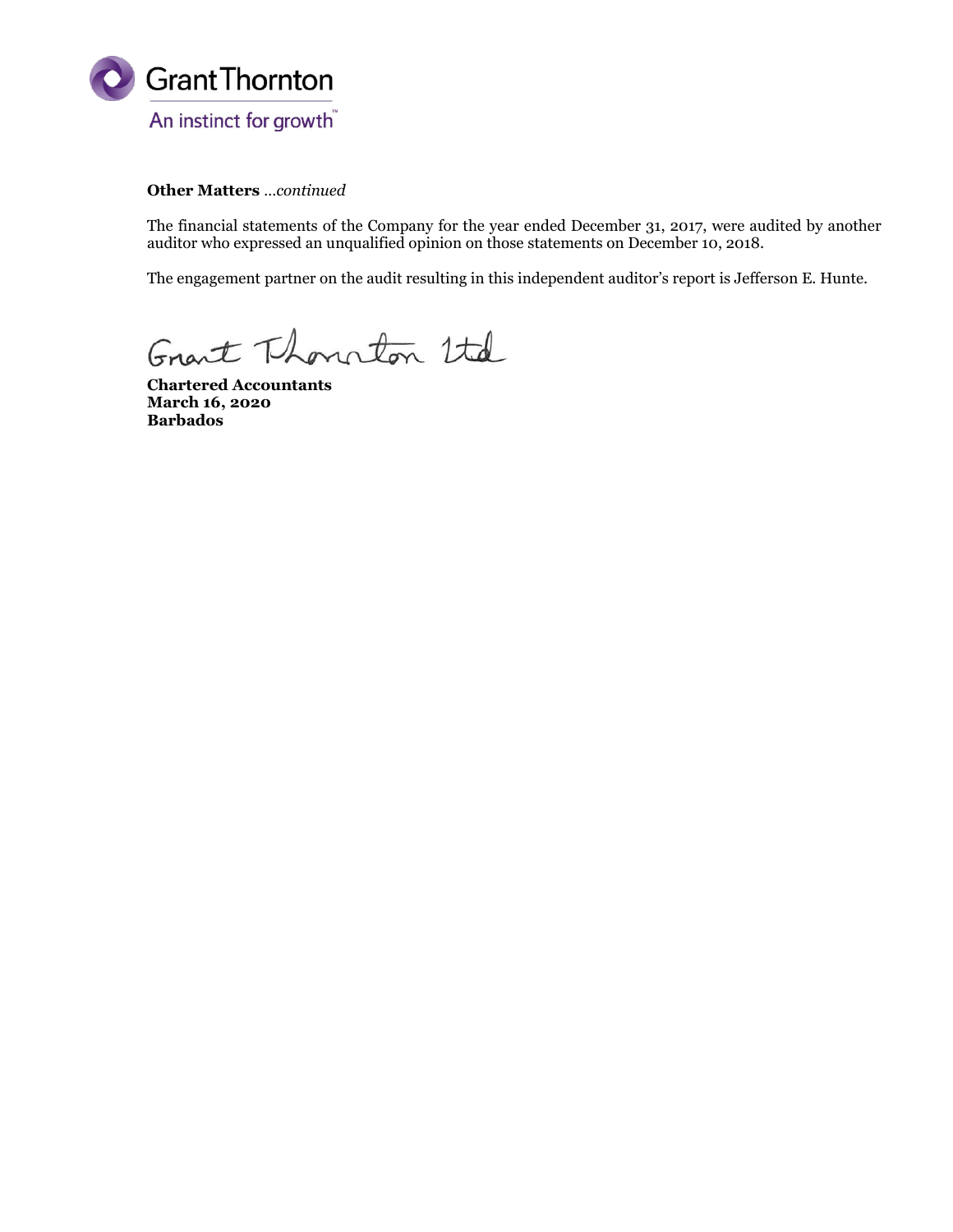# Statement of Financial Position **As at December 31, 2018**

(expressed in Barbados dollars)

|                                                               | 2018                     | 2017<br><b>Restated</b>  | January 1,<br>2017<br><b>Restated</b> |
|---------------------------------------------------------------|--------------------------|--------------------------|---------------------------------------|
| <b>Assets</b>                                                 |                          |                          |                                       |
| <b>Current assets</b>                                         |                          |                          |                                       |
| Cash (note 10)                                                | 4,981,049                | 5,502,583                | 3,322,737                             |
| Receivables and prepayments (note 11)                         | 5,958,421                | 6,553,142                | 7,278,521                             |
| Inventories (note 12)<br>Due from related companies (note 13) | 20,233,336<br>11,937,356 | 11,969,292<br>11,001,295 | 11,387,234<br>5,454,138               |
|                                                               |                          |                          |                                       |
|                                                               | 43,110,162               | 35,026,312               | 27,442,630                            |
| Asset classified as held for sale                             |                          |                          | 40,000                                |
|                                                               |                          |                          |                                       |
|                                                               | 43,110,162               | 35,026,312               | 27,482,630                            |
| <b>Current liabilities</b>                                    |                          |                          |                                       |
| Accounts payable and accruals (note 15)                       | 11,686,031               | 6,590,694                | 5,410,668                             |
| Due to related companies (note 13)                            | 2,250,737                | 3,909,912                | 2,327,796                             |
| Current portion of loans due to parent company (note 13)      | 1,174,877                | 1,148,921                | 1,170,790                             |
| Current portion of long-term liabilities                      |                          |                          | 740,123                               |
|                                                               | 15, 111, 645             | 11,649,527               | 9,649,377                             |
| <b>Working capital</b>                                        | 27,998,517               | 23,376,785               | 17,833,253                            |
| <b>Deferred tax asset</b> (note 9)                            | 1,407,652                | 4,746,991                | 6,353,247                             |
| Long-term investment (note 16)                                | 1                        | 1                        | 1                                     |
| <b>Property, plant and equipment</b> (note 17)                | 13,470,112               | 15,893,025               | 18,920,561                            |
| <b>Pension plan asset</b> (note 18)                           | 8,970,000                | 7,166,805                | 4,029,804                             |
| Post-employment medical liability (note 19)                   | (256,000)                | (354, 355)               | (325, 355)                            |
| <b>Long-term liabilities</b>                                  |                          |                          | (2,570,461)                           |
| Loans due to parent company (note 13)                         | (2, 118, 625)            | (3,293,503)              | (4,395,677)                           |
|                                                               | 49,471,657               | 47,535,749               | 39,845,373                            |
|                                                               |                          |                          |                                       |
| <b>Equity</b>                                                 | 998,028                  | 998,028                  | 998,028                               |
| Share capital (note 20)<br>Other reserves (note 21)           | 3,174,503                | 1,724,873                | (764, 777)                            |
| Retained earnings                                             | 45,299,126               | 44,812,848               | 39,612,122                            |
|                                                               |                          |                          |                                       |
| <b>Total equity</b>                                           | 49,471,657               | 47,535,749               | 39,845,373                            |

The notes on pages 1 to 43 are an integral part of these financial statements.

**Approved by the Board of Directors on March 16, 2020.**

**Director Director** 

assigned the property of the property of the same of the same of the same of the same of the same of the same of the same of the same of the same of the same of the same of the same of the same of the same of the same of t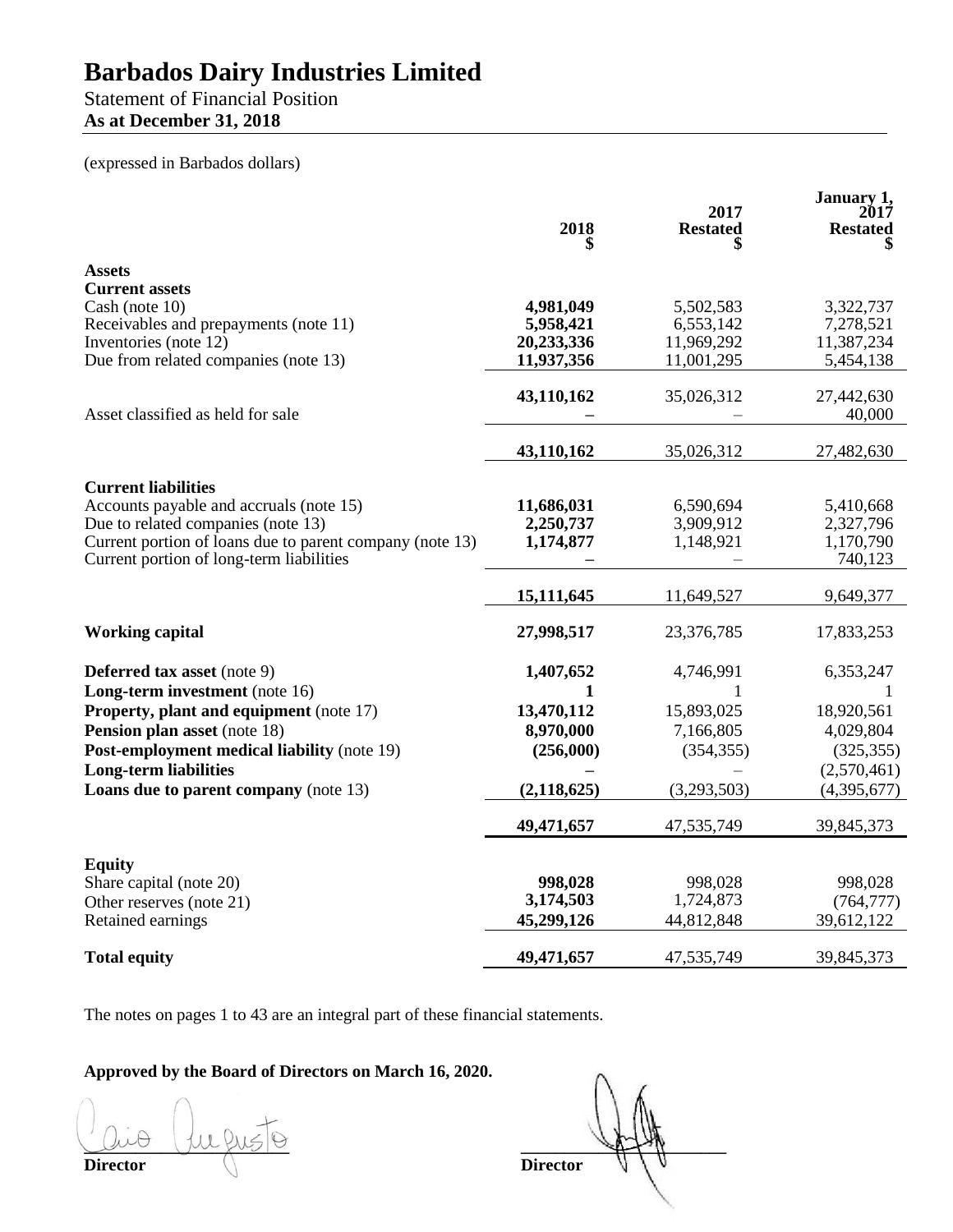# Statement of Income **For the year ended December 31, 2018**

(expressed in Barbados dollars)

|                                                       | 2018<br>\$     | 2017<br>\$   |
|-------------------------------------------------------|----------------|--------------|
| Sales (note 6)                                        | 54,865,957     | 59,629,903   |
| Cost of sales (note 7)                                | (47, 140, 319) | (47,309,306) |
| <b>Gross profit</b>                                   | 7,725,638      | 12,320,597   |
| <b>Other income</b>                                   | 38,566         | 19,620       |
| Selling, general and administrative expenses (note 7) | (3,695,771)    | (4,776,021)  |
| <b>Profit from operations</b>                         | 4,068,433      | 7,564,196    |
| Interest expense                                      | (123, 186)     | (211, 434)   |
| <b>Income before taxation</b>                         | 3,945,247      | 7,352,762    |
| Taxation (note 9)                                     | (3,458,969)    | (1,166,906)  |
| Net income for the year                               | 486,278        | 6,185,856    |
| Earnings per share $-$ basic and diluted (note 23)    | 0.10           | 1.32         |

The notes on pages 1 to 43 are an integral part of these financial statements.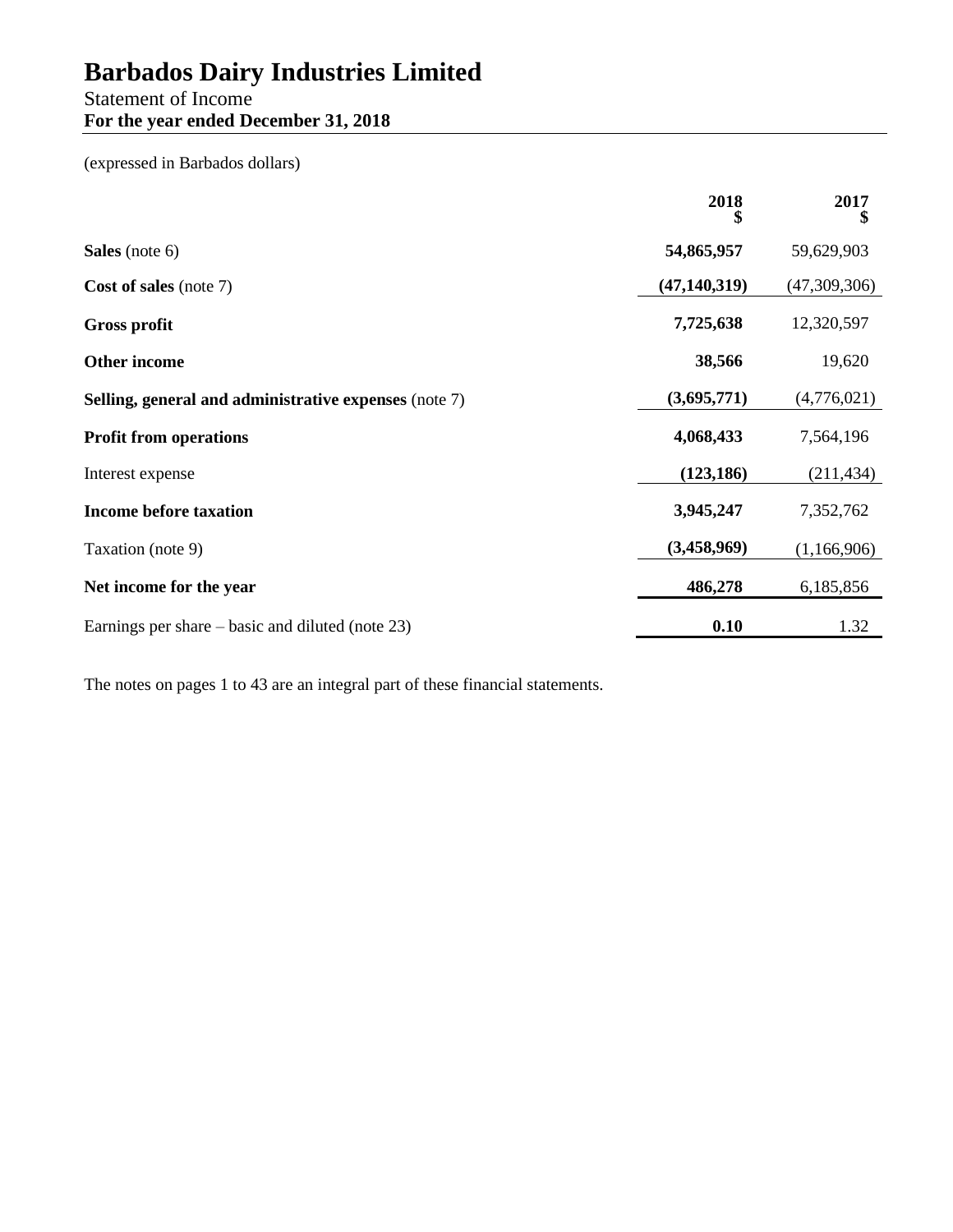# Statement of Comprehensive Income **For the year ended December 31, 2018**

(expressed in Barbados dollars)

|                                                                                                                                | 2018                 | 2017                    |
|--------------------------------------------------------------------------------------------------------------------------------|----------------------|-------------------------|
| Net income for the year                                                                                                        | 486,278              | 6,185,856               |
| Other comprehensive income, net of tax                                                                                         |                      |                         |
| Items that will not be reclassified subsequently to profit or loss                                                             |                      |                         |
| Re-measurement gain on defined benefit plans<br>and post-employment medical liability (notes 18 and 19)<br>Tax effect (note 9) | 1,330,000<br>119,630 | 2,929,000<br>(439, 350) |
| Total other comprehensive income, net of tax                                                                                   | 1,449,630            | 2,489,650               |
| Total comprehensive income for the year                                                                                        | 1,935,908            | 8,675,506               |
|                                                                                                                                |                      |                         |

The notes on pages 1 to 43 are an integral part of these financial statements.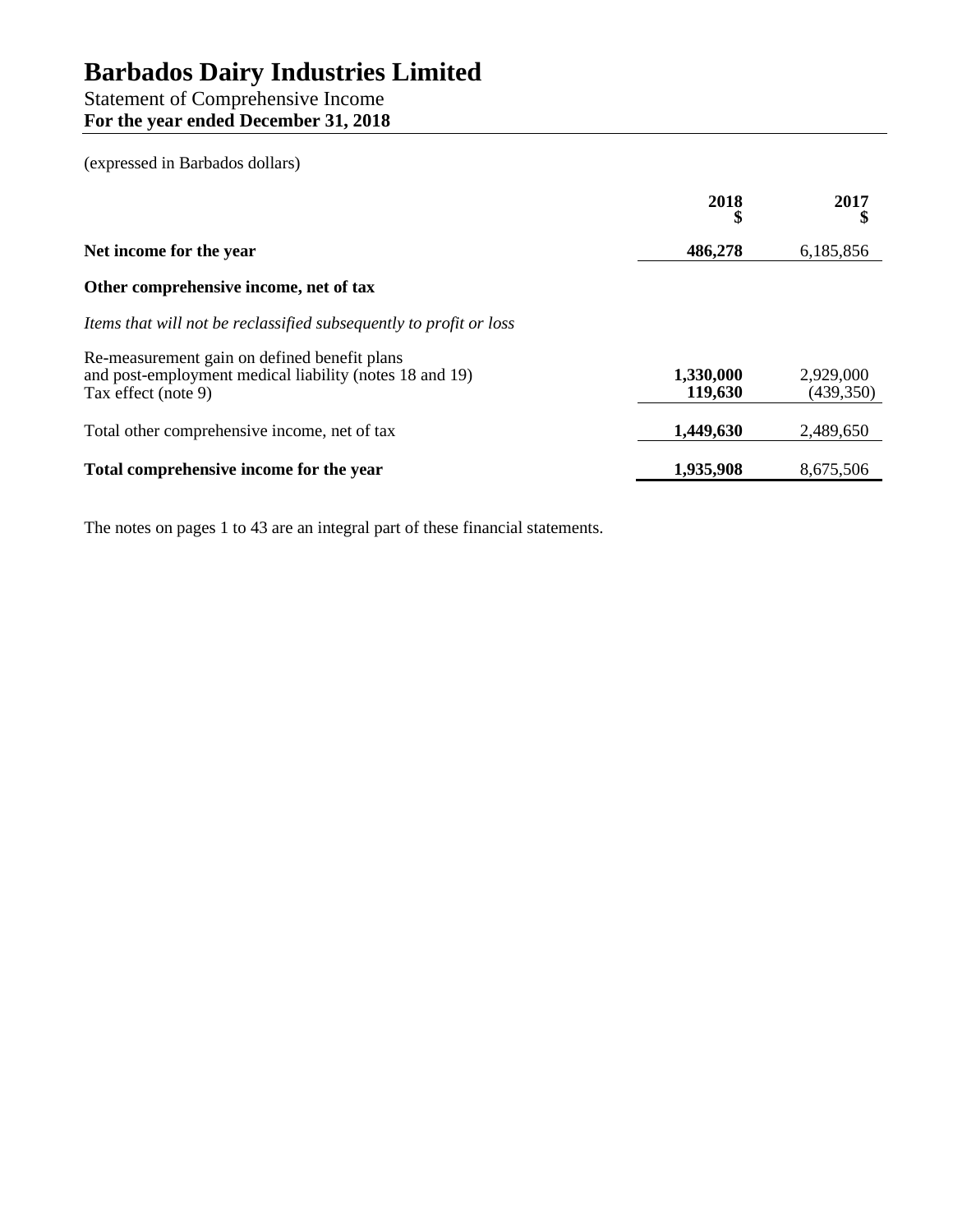# Statement of Changes in Equity **For the year ended December 31, 2018**

## (expressed in Barbados dollars)

|                                                        | <b>Share</b><br>capital<br>\$ | <b>Other</b><br>reserves<br>\$ | <b>Retained</b><br>earnings<br>\$ | <b>Total</b><br>S |
|--------------------------------------------------------|-------------------------------|--------------------------------|-----------------------------------|-------------------|
| <b>Balance as at December 31, 2016</b>                 | 998,028                       | (764, 777)                     | 39,612,122                        | 39,845,373        |
| <b>Comprehensive income</b>                            |                               |                                |                                   |                   |
| Net income for the year                                |                               |                                | 6,185,856                         | 6,185,856         |
| Other comprehensive income for the year<br>(note 21)   |                               | 2,489,650                      |                                   | 2,489,650         |
| Total comprehensive income for the year                |                               | 2,489,650                      | 6,185,856                         | 8,675,506         |
| <b>Transactions with owners</b><br>Dividends (note 20) |                               |                                | (985, 130)                        | (985, 130)        |
| <b>Balance as at December 31, 2017</b>                 | 998,028                       | 1,724,873                      | 44,812,848                        | 47,535,749        |
| <b>Comprehensive income</b><br>Net income for the year |                               |                                | 486,278                           | 486,278           |
| Other comprehensive income for the year<br>(note 21)   |                               | 1,449,630                      |                                   | 1,449,630         |
| Total comprehensive income for the year                |                               | 1,449,630                      | 486,278                           | 1,935,908         |
| <b>Balance as at December 31, 2018</b>                 | 998,028                       | 3,174,503                      | 45,299,126                        | 49,471,657        |

The notes on pages 1 to 43 are an integral part of these financial statements.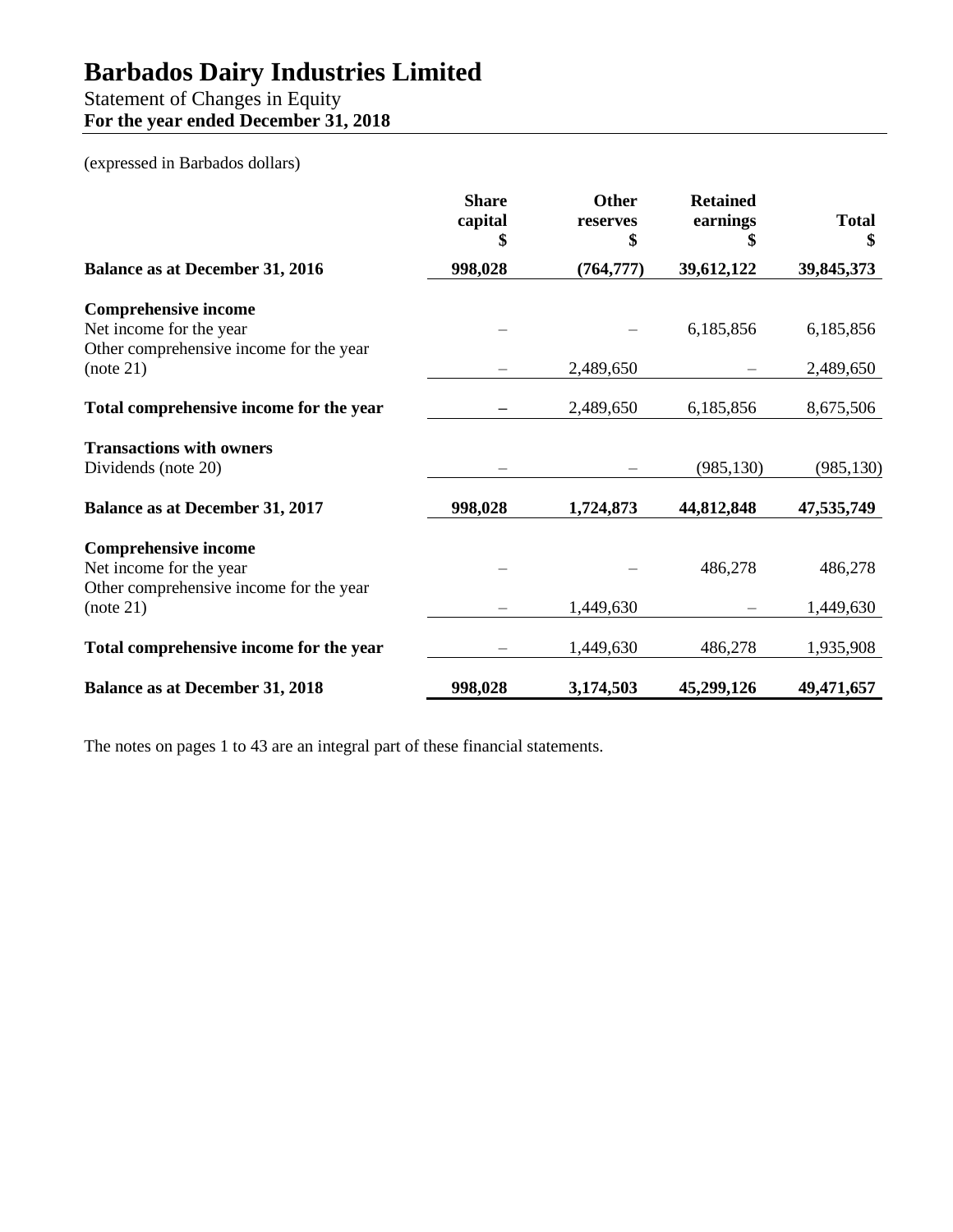# Statement of Cash Flows **For the year ended December 31, 2018**

(expressed in Barbados dollars)

|                                                                                | 2018            | 2017        |
|--------------------------------------------------------------------------------|-----------------|-------------|
| <b>Cash flows from operating activities</b>                                    |                 |             |
| Income before taxation                                                         | 3,945,247       | 7,352,762   |
| Adjustments for:                                                               |                 |             |
| Depreciation (note 17)                                                         | 3,026,457       | 3,205,690   |
| Pension plan income (note 18)                                                  | (569,000)       | (193,000)   |
| Interest expense                                                               | 123,186         | 211,434     |
| Other post-medical liability benefits paid                                     | (24, 355)       |             |
| Post-employment medical liability expense (note 19)                            | 23,000<br>5,862 | 15,000      |
| Loss on disposal of property, plant and equipment<br>Pension plan contribution | (1,195)         | (1,000)     |
| Loss on disposal of asset held for sale                                        |                 | 13,997      |
|                                                                                |                 |             |
| Operating profit before working capital changes                                | 6,529,202       | 10,604,883  |
| Decrease in receivables and prepayments                                        | 594,721         | 725,378     |
| Increase in inventories                                                        | (8,264,044)     | (582, 058)  |
| Increase in due from related companies                                         | (936,061)       | (5,547,157) |
| Increase in accounts payable and accruals                                      | 5,095,337       | 1,180,026   |
| (Decrease)/increase in due to related companies                                | (1,659,175)     | 1,582,116   |
| Cash generated from operations                                                 | 1,359,980       | 7,963,188   |
| Interest paid                                                                  | (123, 186)      | (211, 434)  |
|                                                                                |                 |             |
| Net cash from operating activities                                             | 1,236,794       | 7,751,754   |
| <b>Cash flows from investing activities</b>                                    |                 |             |
| Proceeds from disposal of asset held for sale                                  |                 | 26,003      |
| Purchase of property, plant and equipment (note 17)                            | (609, 406)      | (178, 154)  |
|                                                                                |                 |             |
| Net cash used in investing activities                                          | (609, 406)      | (152, 151)  |
| <b>Cash flows from financing activities</b>                                    |                 |             |
| Dividends paid                                                                 |                 | (985, 130)  |
| Repayment of long-term liabilities                                             |                 | (3,310,584) |
| Repayment from loans due to parent company                                     | (1, 148, 922)   | (1,124,043) |
| Net cash used in financing activities                                          | (1,148,922)     | (5,419,757) |
|                                                                                |                 |             |
| (Decrease)/increase in cash for the year                                       | (521, 534)      | 2,179,846   |
| Cash at beginning of year                                                      | 5,502,583       | 3,322,737   |
| Cash at end of year                                                            | 4,981,049       | 5,502,583   |

The notes on pages1 to 43 are an integral part of these financial statements.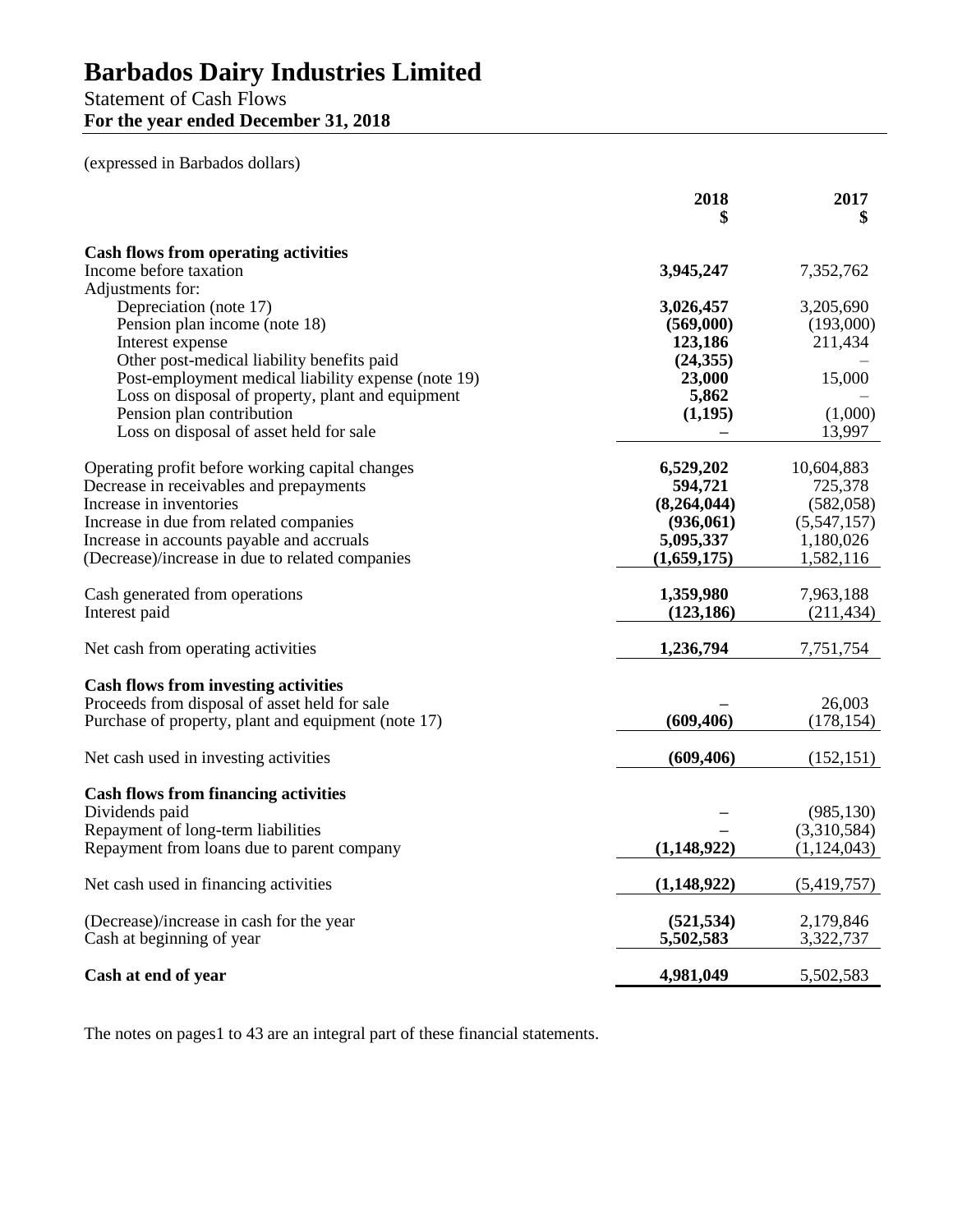(expressed in Barbados dollars)

## **1 Nature of operations**

Barbados Dairy Industries Limited (the "Company"), a publicly listed entity in Barbados, was incorporated under the Laws of Barbados on March 12, 1964. Its parent company is Banks Holdings Limited, a publicly listed company incorporated in Barbados.

In 2015, the parent company was acquired by SLU Beverages ("SLU"), a company incorporated and domiciled in St. Lucia. SLU is a subsidiary of Cerveceria Nacional Dominicana ("CND") headquartered in the Dominican Republic. The ultimate parent is AB-Inbev, a company incorporated and domiciled in Brazil.

The principal activity of the Company is the manufacturing, processing and distribution of dairy products and fruit juices.

The Company's registered office is located at the Pine, St. Michael, Barbados.

## **2 General information compliance with International Financial Reporting Standards (IFRS) and going concern assumption**

The financial statements of the Company have been prepared in accordance with IFRS and International Financial Reporting Interpretations Committee (IFRIC) interpretations as issued by the International Accounting Standards Board (IASB). The financial statements have been prepared under the historical cost convention, except for the long-term investment which is measured at fair value. The measurement bases are fully described in the summary of accounting policies. The financial statements have been prepared under the assumption that the Company operates on a going concern basis.

International Accounting Standard (IAS) 1, Presentation of Financial Statements, paragraph 10(f) requires an entity to present an additional statement of financial position as at the beginning of the preceding year when:

- an entity applies an accounting policy retrospectively, makes a retrospective restatement of items in its financial statements or when it makes reclassifications in its financial statements; and
- the retrospective application, or retrospective restatement of the reclassification has a material effect on the information in the financial position at the beginning of the preceding period.

Related notes to the additional statement of financial position are not required.

The reclassification disclosed in note 27 has a material effect on the statement of financial position as at January 1, 2017. Therefore, the Company presents a third statement of financial position as at January 1, 2017, without related notes except for the disclosures required by IAS 8, Accounting Policies, Changes in Accounting Estimates and Errors.

The preparation of financial statements in conformity with IFRS requires the use of certain critical accounting estimates. It also requires management to exercise its judgment in the process of applying the Company's accounting policies. The areas involving a higher degree of judgment or complexity, or areas where assumptions and estimates are significant to the financial statements are disclosed in Note 5.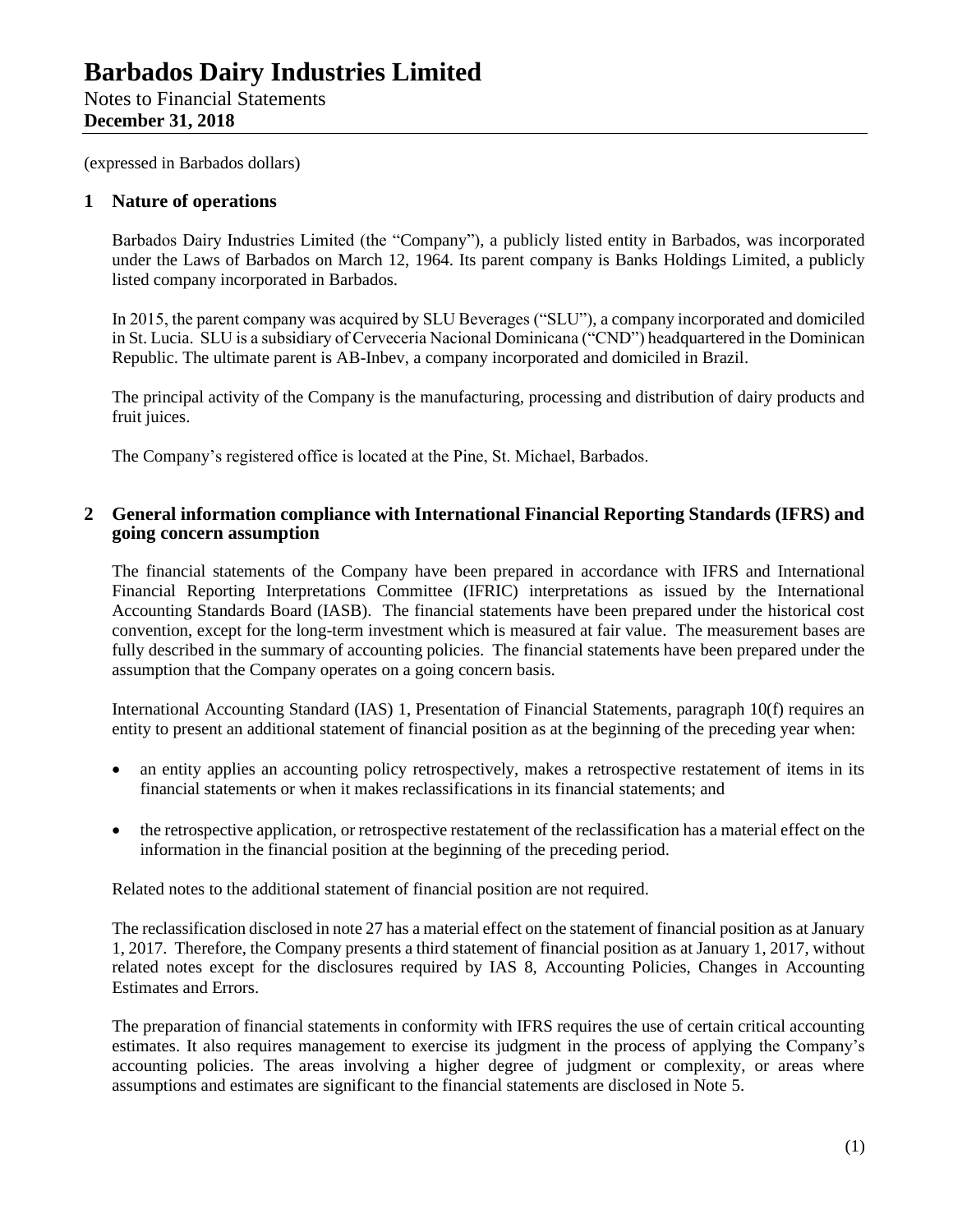Notes to Financial Statements **December 31, 2018**

(expressed in Barbados dollars)

## **3 New or revised standards or interpretations**

## *New standards and amended standards effective for the financial year beginning January 1, 2018*

Certain new and revised standards became effective during the current year. The following are relevant to the Company's operations.

## *IFRS 9, Financial Instruments*

IFRS 9 replaces IAS 39 'Financial Instruments: Recognition and Measurement'. It makes major changes to the previous guidance on the classification and measurement of financial assets and introduces an 'expected credit loss' model for the impairment of financial assets.

The adoption of IFRS 9 did not have a material impact on the Company's financial statements as Management holds financial assets to hold and collect the associated cash flows. Financial assets previously classified as at amortised cost under IAS 39 continue to be accounted for at amortised cost as they meet the hold to collect business model and contractual cash flow characteristics test in IFRS 9.

The Company uses a simplified model of recognising lifetime expected credit losses as the financial assets do not have a significant financing component. There was no impairment of financial assets applying the expected credit loss model as the amounts are all current, performing and fully collected within the credit period.

The adoption of IFRS 9 did not have a material impact on these financial statements.

### *IFRS 15, Revenue from Contracts with Customers*

IFRS 15 replaces IAS 18, 'Revenue', IAS 11, 'Construction Contracts', and several Revenue related interpretations. IFRS 15 defines a comprehensive framework for determining when and to what extent revenue can be recognised. In accordance with IFRS 15, an entity shall recognise revenue as a monetary amount that reflects the consideration to which the entity expects to be entitled in exchange for the goods or services in question.

According to the standard, revenue must be allocated to performance obligations based on relative transaction prices. A performance obligation is defined as a promise to transfer services to customers. The revenue recognition takes place over time or at a point in time, with the transfer of control as the key criterion.

Application of the standard did not have an impact on the recognition of revenue or the results of the Company. However, there are additional disclosure requirements, and these are outlined in note 6.

### *Other amendments to standards*

Other standards and amendments that are effective for the first time in 2018 are as follows:

- Transfer to Investment Property (Amendments to IAS 40);
- Annual Improvements 2014-2016 Cycle (Amendments to IFRS 1 and IAS 28);
- Applying IFRS 9, *Financial Instruments*, with IFRS 4, *Insurance Contracts*, (Amendments to IFRS 4);
- Classification and Measurement of Share-based Payment Transactions (Amendments to IFRS 2); and
- IFRIC 22, *Foreign Currency Transactions and Advance Consideration.*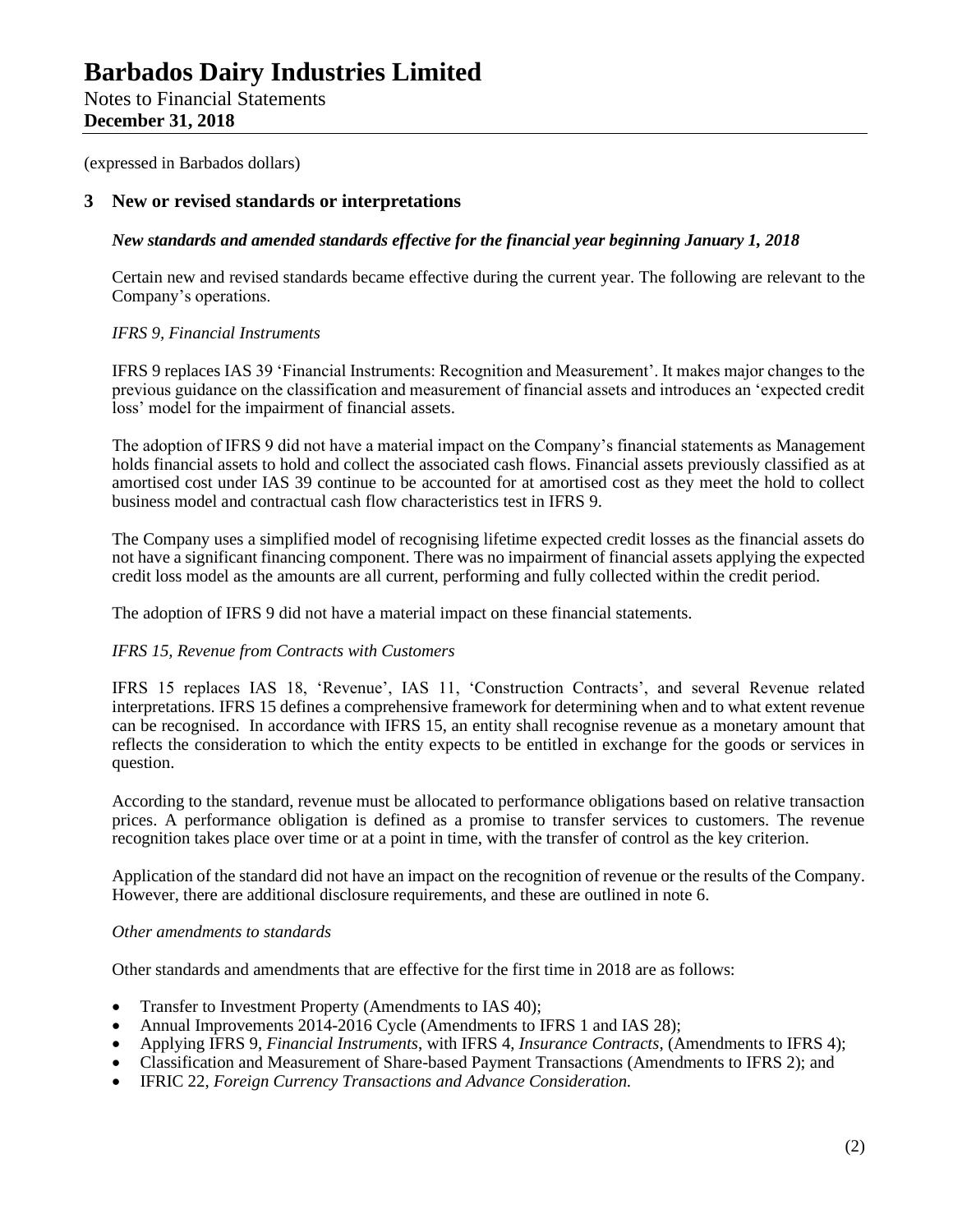(expressed in Barbados dollars)

## **3 New or revised standards or interpretations** *…continued*

*New standards and amended standards effective for the financial year beginning January 1, 2018 …continued*

*Other amendments to standards …continued*

These amendments do not have an impact on these financial statements and therefore the disclosures have not been made.

## *Standards, amendments and interpretations to existing standards that are not yet effective and have not been adopted early by the Company*

At the date of authorisation of these financial statements, certain new standards, and amendments to existing standards have been published by the IASB that are not yet effective, and have not been adopted early by the Company. Information on those expected to be relevant to the Company's financial statements is provided below.

Management anticipates that all relevant pronouncements will be adopted in the Company's accounting policies for the first period beginning after the effective date of the pronouncement. Certain other new standards and interpretations have been issued but are not expected to have a material impact on the Company's financial statements.

## *IFRS 16, Leases (effective from January 1, 2019)*

IFRS 16 replaces IAS 17, *Leases*, and its related interpretation IFRIC 4, *Determining Whether an Arrangement Contains a Lease.* For lessees, it requires that entities account for leases "on-balance sheet" by recognizing a "right-of-use" asset and a lease liability. The lease liability is initially measured as the present value of future lease payments. For this purpose, lease payments include fixed, non-cancellable payments for lease elements, amounts due under residual value guarantees, certain types of contingent payments and amounts due during optional periods to the extent that extension is reasonably certain. In subsequent periods, the "right-of-use" asset is accounted for similar to a purchased asset subject to depreciation or amortisation. The lease liability is accounted for similar to a financial liability which is amortised using the effective interest method. However, the new standard provides important reliefs or exemptions for short-term leases and leases of low value assets. If these exemptions are used, the accounting is similar to operating lease accounting under IAS 17 where lease payments are recognised as expenses on a straight-line basis over the lease term or another systematic basis (if more representative of the pattern of the lessee's benefit).

For lessors, lease accounting is similar to IAS 17. In particular, the distinction between finance and operating leases is retained. The definitions of each type of lease, and the supporting indicators of a finance lease, are substantially the same as IAS 17. The basic accounting mechanics are also similar, but with some different or more explicit guidance in few areas. These include variable payments, sub-leases, lease modifications, the treatment of initial direct costs and lessor disclosures.

Management plans to adopt the modified retrospective application of IFRS 16 where the cumulative effect of initially applying the standard will be recognised as an adjustment to the opening balance of retained earnings account at the date of initial application. The Company will elect to apply the standard to contracts that were previously identified as leases applying IAS 17 and IFRIC 4 at the date of initial application.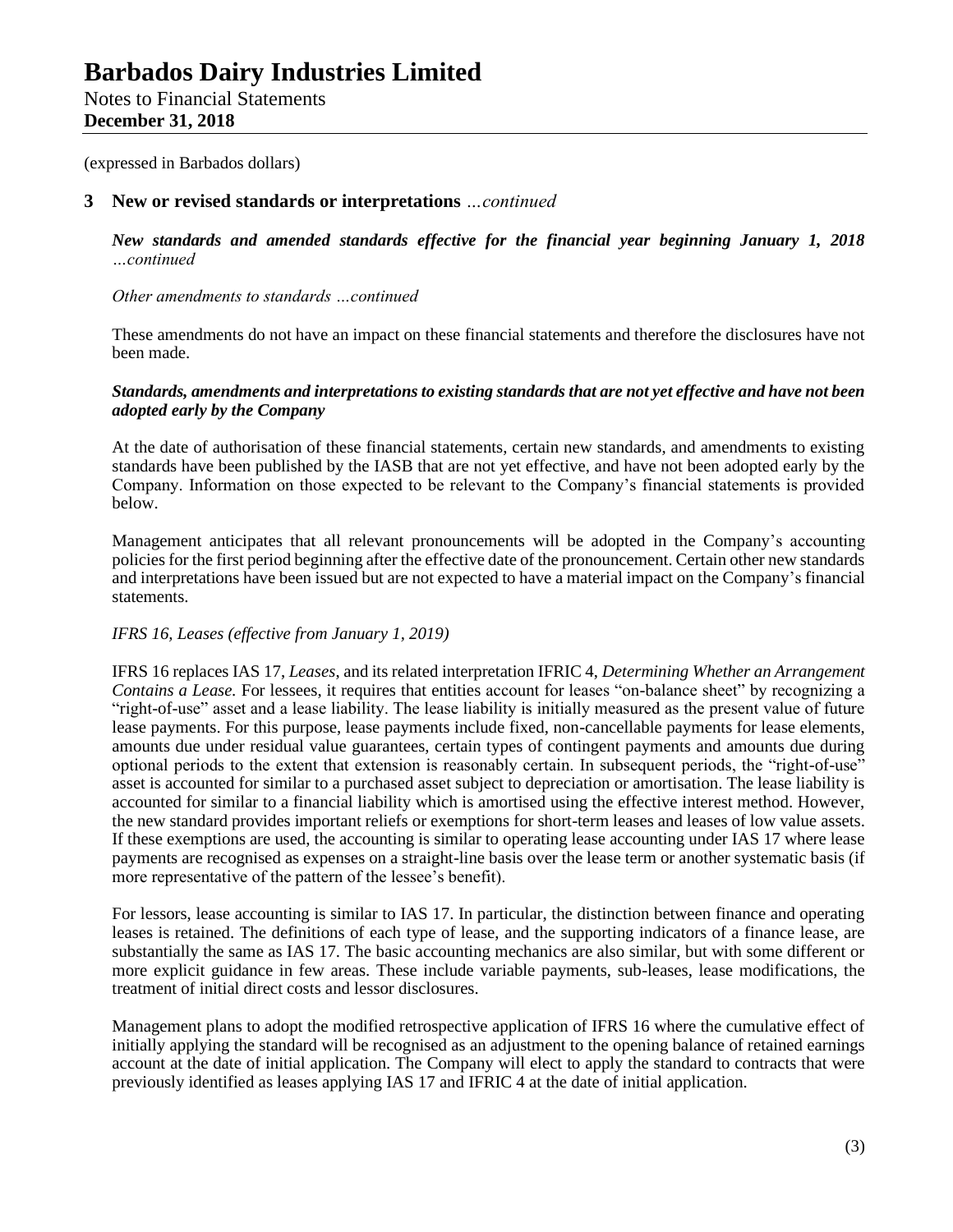Notes to Financial Statements **December 31, 2018**

(expressed in Barbados dollars)

## **3 New or revised standards or interpretations** *…continued*

*Standards, amendments and interpretations to existing standards that are not yet effective and have not been adopted early by the Company …continued*

*IFRS 16, Leases (effective from January 1, 2019) …continued*

Management is currently assessing the financial impact of this new standard on the Company's financial statements.

## **4 Summary of significant accounting policies**

### **a) Revenue recognition**

Revenue arises from the sale of goods. It is measured at the fair value of consideration received or receivable, excluding sales taxes, rebates, and trade discounts. To determine whether to recognise revenue, the Company follows a 5-step process:

- 1. Identifying the contract with a customer;
- 2. Identifying the performance obligations;
- 3. Determining the transaction price;
- 4. Allocating the transaction price to the performance obligations; and
- 5. Recognising revenue when/as performance obligation(s) are satisfied.

For Step 1 to be achieved, the following five criteria must be present:

- the parties to the contract have approved the contract either in writing, orally or in accordance with other customary business practices;
- each party's rights regarding the goods or services to be transferred or performed can be identified;
- the payment terms for the goods or services to be transferred or performed can be identified;
- the contract has commercial substance (i.e., the risk, timing or amount of the future cash flows is expected to change as a result of the contract); and
- collection of the consideration in exchange of the goods and services is probable.

The Company derives revenue from sale of goods at a point in time, when (or as) the Company satisfies performance obligations by transferring the promised goods to its customers.

The Company recognises contract liabilities, if any, for consideration received in respect of unsatisfied performance obligations and reports these amounts as contract liabilities in the statement of financial position. Similarly, if the Company satisfies a performance obligation before it receives the consideration, the Company recognises either a contract asset or a receivable in its statement of financial position, depending on whether something other than the passage of time is required before the consideration is due.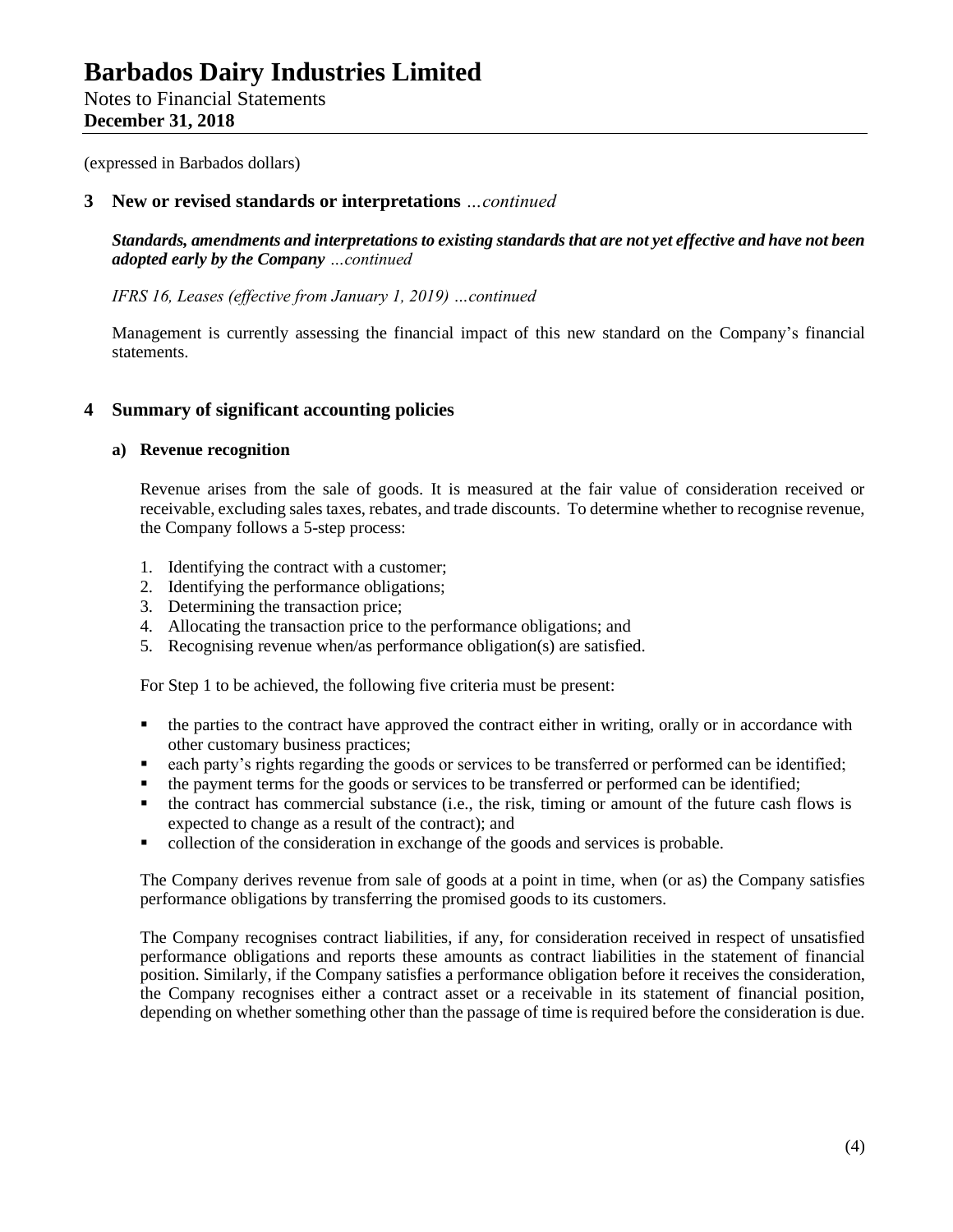## Notes to Financial Statements **December 31, 2018**

(expressed in Barbados dollars)

## **4 Summary of significant accounting policies** *…continued*

## **a) Revenue recognition** *…continued*

In 2017 and prior periods, the Company recognised revenues based on the provisions of IAS 18 which is to the extent that such revenues and the related costs incurred or to be incurred can be measured reliably and it is probable that future economic benefits will flow to the Company. Specifically, for the sale of goods, revenues were recognised when the risks and rewards of ownership of the goods have passed to the buyer. Also, the Company applies the revenue recognition criteria set out below.

### *Sale of goods*

Sale of goods is recognised when the significant risks and rewards of ownership of goods have passed to the buyer and the amount of revenue can be measured reliably.

### *Other income*

Revenue earned from non-routine services and miscellaneous transactions are categorised as other revenue and recognised on the accrual basis.

## **b) Foreign currency translation**

### *Functional and presentation currency*

Items included in the financial statements of the Company are measured using the currency of the primary economic environment in which the entity operates (the "functional currency"). The Company's functional currency is Barbados dollars. The financial statements are also presented in Barbados dollars, which is the Company's presentation currency.

## *Foreign currency transactions and balances*

Foreign currency transactions are translated into the functional currency of the Company, using the exchange rates prevailing at the dates of the transactions (spot exchange rate). Foreign exchange gains and losses resulting from the settlement of such transactions and from the re-measurement of monetary items denominated in foreign currency at year-end exchange rates are recognised in the statement of income.

Non-monetary items ae not retranslated at year-end and are measured at historical cost (translated using the exchange rates at the transaction date), except for non-monetary items measured at fair value which are translated using the exchange rates at the date when fair value was determined.

### **c) Inventories**

Inventory is stated at the lower of cost and net realisable value. Cost is determined on a weighted average basis. Finished goods comprise the direct cost of production and an attributable proportion of direct overheads appropriate to location and condition. Net realisable value is the price at which the stock can be realised in the normal course of business after deducting costs to complete and sell.

Supplies are valued at cost. Provisions are made for obsolete, slow moving and defective items as considered appropriate in the circumstances.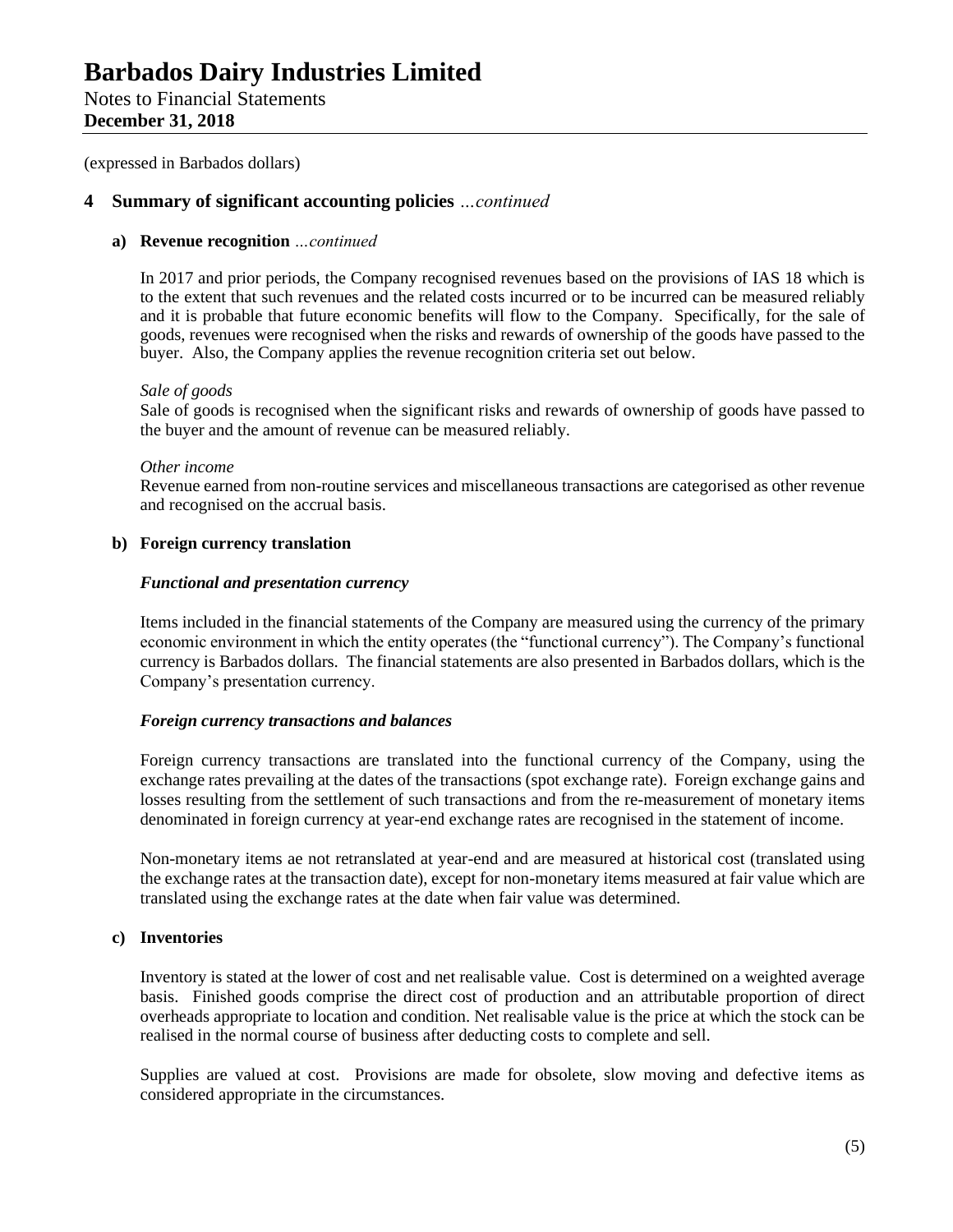Notes to Financial Statements **December 31, 2018**

(expressed in Barbados dollars)

## **4 Summary of significant accounting policies** *…continued*

## **d) Property, plant and equipment**

Property, plant and equipment are stated at historical less accumulated depreciation and impairment losses, if any. Historical cost includes expenditure that is directly attributable to the acquisition of the items.

Subsequent costs are included in the asset's carrying amount or recognised as a separate asset, as appropriate, only when it is probable that future economic benefits associated with the item will flow to the Company and the cost of the item can be measured reliably. The carrying amount of the replaced part is derecognised. All other repairs and maintenance are charged to the statement of income during the financial period in which they are incurred.

Capital work in progress represents assets under construction and is stated at cost. These include the design and direct costs to the extent that they are directly attributable to the acquisition or construction of the property, and any other directly attributable costs of bringing the property to working condition. Capital work in progress is not depreciated until such time that the relevant assets are ready for use.

Depreciation is charged on leasehold buildings over the term of the lease or life of the asset whichever is shorter.

Depreciation of other property, plant and equipment is charged by using the straight-line basis at rates sufficient to write off the cost of the assets over their estimated useful lives as follows:

| Plant and machinery                     |                          | 3 to 20 years |
|-----------------------------------------|--------------------------|---------------|
| Furniture, fittings and other equipment | $\overline{\phantom{0}}$ | 3 to 10 years |
| Motor vehicles                          | -                        | 5 years       |
| Containers                              |                          | 5 years       |

The assets' residual values and useful lives are reviewed, and adjusted if appropriate, at the end of each reporting period.

An asset's carrying amount is written down immediately to its recoverable amount if the asset's carrying amount is greater than its estimated recoverable amount.

Gains and losses on disposals are determined by comparing the proceeds with the carrying amount and are recognised in the statement of income.

## **e) Impairment of non-financial assets**

The Company assesses at each reporting date whether there is an indication that an asset may be impaired. If any such indication exists, or when annual impairment testing for an asset is required, the Company estimates the asset's recoverable amount. An asset's recoverable amount is the higher of an asset's fair value less costs to sell and its value in use and is determined for an individual asset, unless the asset does not generate cash inflows that are largely independent of those from other assets or groups of assets. Where the carrying amount of an asset exceeds its recoverable amount, the asset is considered impaired and is written down to its recoverable amount. In assessing value in use, the estimated future cash flows are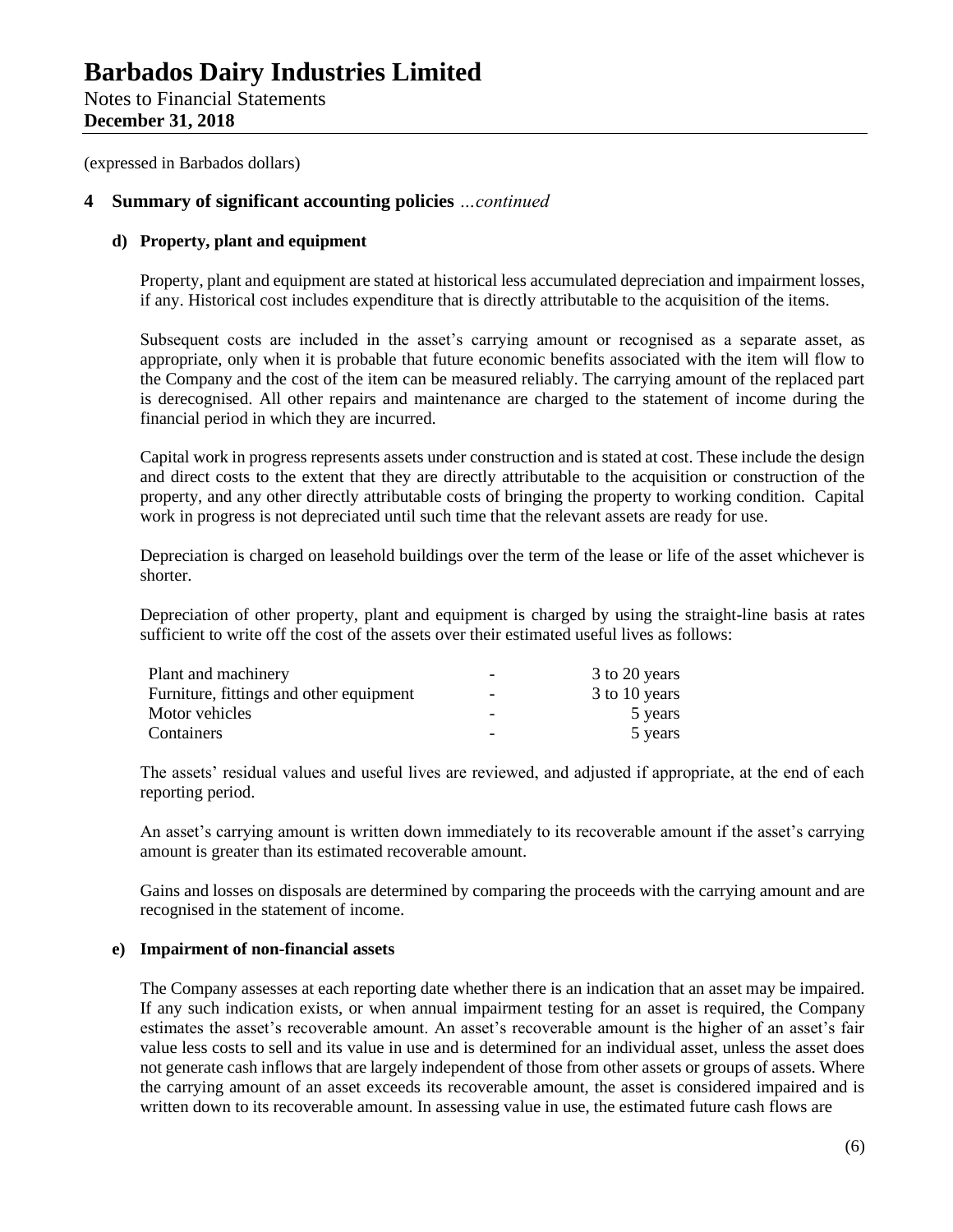Notes to Financial Statements **December 31, 2018**

(expressed in Barbados dollars)

## **4 Summary of significant accounting policies** *…continued*

## **e) Impairment of non-financial assets** *…continued*

discounted to their present value using a pre-tax discount rate that reflects current market assessments of the time value of money and the risks specific to the asset. In determining fair value less costs to sell, an appropriate valuation model is used.

An assessment is made at each reporting date as to whether there is any indication that previously recognized impairment losses may no longer exist or may have decreased. If such indication exists, the Company makes an estimate of the recoverable amount.

A previously recognized impairment loss is reversed only if there has been a change in the estimates used to determine the asset's recoverable amount since the last impairment loss was recognized. If that is the case the carrying amount of the asset is increased to its recoverable amount. That increased amount cannot exceed the carrying amount that would have been determined, net of depreciation, had no impairment loss been recognized for the asset in prior years. Such reversal is recognized in income unless the asset is carried at revalued amount, in which case the reversal is treated as a revaluation increase.

## **f) Taxation**

Tax expense recognised in profit or loss comprises the sum of deferred tax and current tax not recognised in other comprehensive income or directly in equity.

Current income tax assets and/or liabilities comprise those claims from, or obligations to fiscal authorities relating to the current or prior reporting periods, that are unpaid at the reporting date. Current tax is payable on taxable profit, which differs from profit or loss in the financial statements. Calculation of current tax is based on tax rates and tax laws that have been enacted or substantively enacted by the end of the reporting period in Barbados.

Deferred income taxes are calculated using the liability method on temporary differences between the carrying amounts of assets and liabilities and their tax bases. However, deferred tax is not provided on the initial recognition of goodwill, or on the initial recognition of an asset or liability unless the related transaction is a business combination or affects tax or accounting profit.

Deferred tax assets and liabilities are calculated, without discounting, at tax rates that are expected to apply to their respective period of realisation, provided those rates are enacted or substantively enacted by the end of the reporting period.

Deferred tax assets are recognised to the extent that it is probable that the underlying tax loss or deductible temporary difference will be able to be utilised against future taxable income. This is assessed based on the Company's forecast of future operating results, adjusted for significant non-taxable income and expenses and specific limits on the use of any unused tax loss or credit. Deferred tax liabilities are always provided for in full.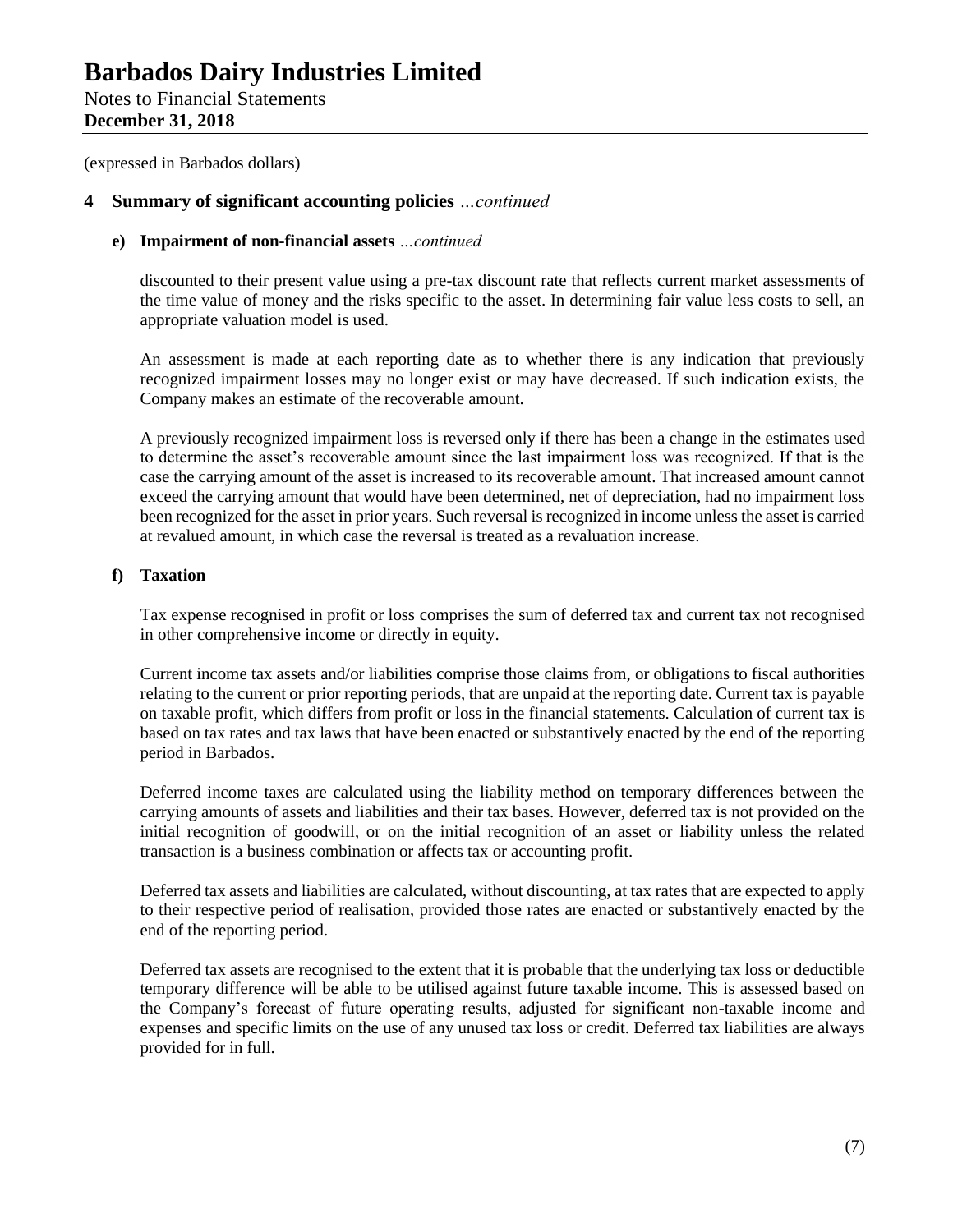## Notes to Financial Statements **December 31, 2018**

(expressed in Barbados dollars)

## **4 Summary of significant accounting policies** *…continued*

## **f) Taxation** *…continued*

Changes in deferred tax assets or liabilities are recognised as a component of tax income or expenses in the statement of income, except where they relate to items that are recognised in other comprehensive income, if any, or directly in equity, in which case the related deferred tax is also recognised in other comprehensive income or equity, respectively.

The financial statements are prepared using the liability method of accounting for taxation whereby the future taxable liability or asset arising from temporary differences is provided for at the estimated future corporation tax rate that is expected to apply to the period when the liability is settled, or the asset realized. Deferred tax assets in respect of unused tax losses are recognized to the extent that it is probable that future taxable profits will be available against which the unused tax losses can be utilized.

## **g) Provision for deposits owed to customers**

The quantity of containers in customers' possession, on which the provision for deposits is based, is estimated by management, having regard to the level of sales and the turnaround of containers.

## **h) Employee benefits**

### *Short-term employee benefits*

Short-term employee benefits, including holiday entitlement, are current liabilities included in other payables and accruals, measured at the undiscounted amount that the Company expects to pay as a result of the unused entitlement.

### *Post-employment benefits*

The Company operates a defined benefit plan, the assets of which are held in a separate fund administered by Trustees. The Company meets the balance of the cost of funding the plan and the Company pays contributions of 0.1% of the employee's salary. The funding requirements are based on regular actuarial valuations of the pension plan every three years.

Typically, a defined benefit plan defines an amount of a pension benefit that an employee will receive on retirement, usually dependent on one or more factors such as age, years of service and compensation.

The asset recognized in the statement of financial position in respect of defined benefit pension plans is the fair value of plan assets less the present value of the defined benefit obligation at the end of the reporting period. The defined benefit obligation is calculated annually by independent actuaries using the projected unit credit method. The present value of the defined benefit obligation is determined by discounting the estimated future cash outflows using interest rates of high-quality corporate bonds that are denominated in the currency in which the benefits will be paid, and that have terms to maturity approximating to the terms of the related pension obligation. In countries where there is no deep market in such bonds, the market rates on government bonds are used.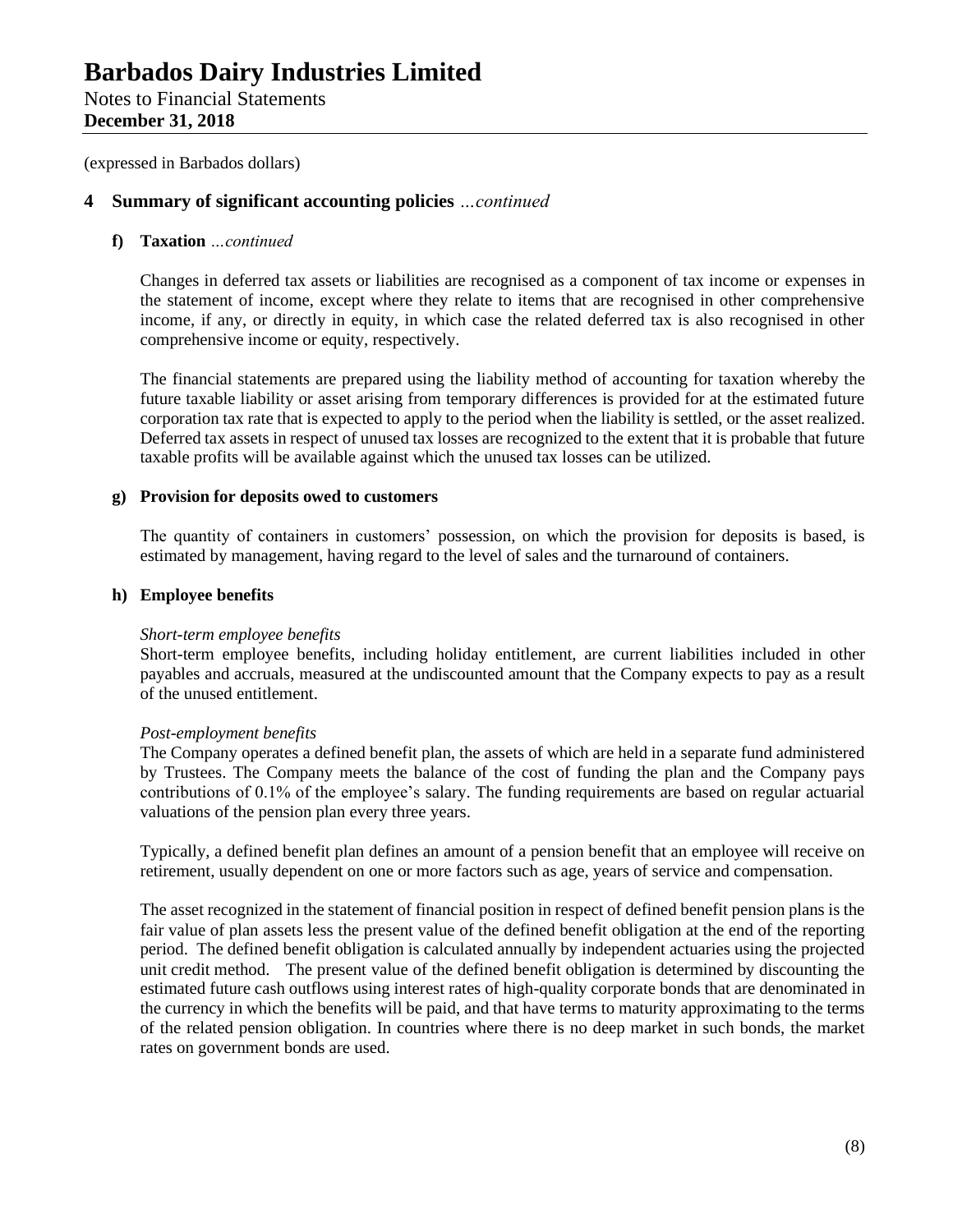Notes to Financial Statements **December 31, 2018**

(expressed in Barbados dollars)

## **4 Summary of significant accounting policies** *…continued*

## **h) Employee benefits** *…continued*

## *Post-employment benefits …continued*

Actuarial gains and losses arising from experience adjustments and changes in actuarial assumptions are charged or credited to equity in other comprehensive income in the period in which they arise.

Past-service costs are recognized immediately in the statement of income.

The Company also operates a contributory defined contribution pension scheme. Contributions are charged to the statement of income in the year to which they relate. A defined contribution plan is a pension plan under which the Company pays fixed contributions into a separate entity. The Company has no legal or constructive obligations to pay further contributions if the fund does not hold sufficient assets to pay all employees the benefits relating to employee service in the current and prior periods.

The Company also provides post-employment healthcare benefits to its employees, pensions and their registered dependents. These benefits are funded by contributions from the Company to Guardian Life. The expected costs of these benefits are accrued over the period of employment, using a methodology similar to that for defined benefit pension plans. These obligations are valued by independent qualified actuaries.

### **i) Interest bearing loans payable**

All interest-bearing loans payable are initially recognized at cost. After initial recognition, they are measured at amortized cost using the effective interest rate method.

## **j) Leases – Company as a lessee**

Leases which do not transfer to the Company substantially all the risks and benefits of ownership of the asset are classified as operating leases. Operating lease payments (net of any incentive received from the lessor) are recognised as an expense in the statement of income on a straight-line basis over the lease term. Associated costs, such as repairs and maintenance and insurance, are expensed as incurred.

The Company determines whether an arrangement is, or contains, a lease based on the substance of the arrangement. It makes an assessment of whether the fulfilment of the arrangement is dependent on the use of a specific asset or assets and the arrangement conveys a right to use the asset.

## **k) Cash**

Cash comprises of cash at bank and in hand net of bank overdrafts, if any.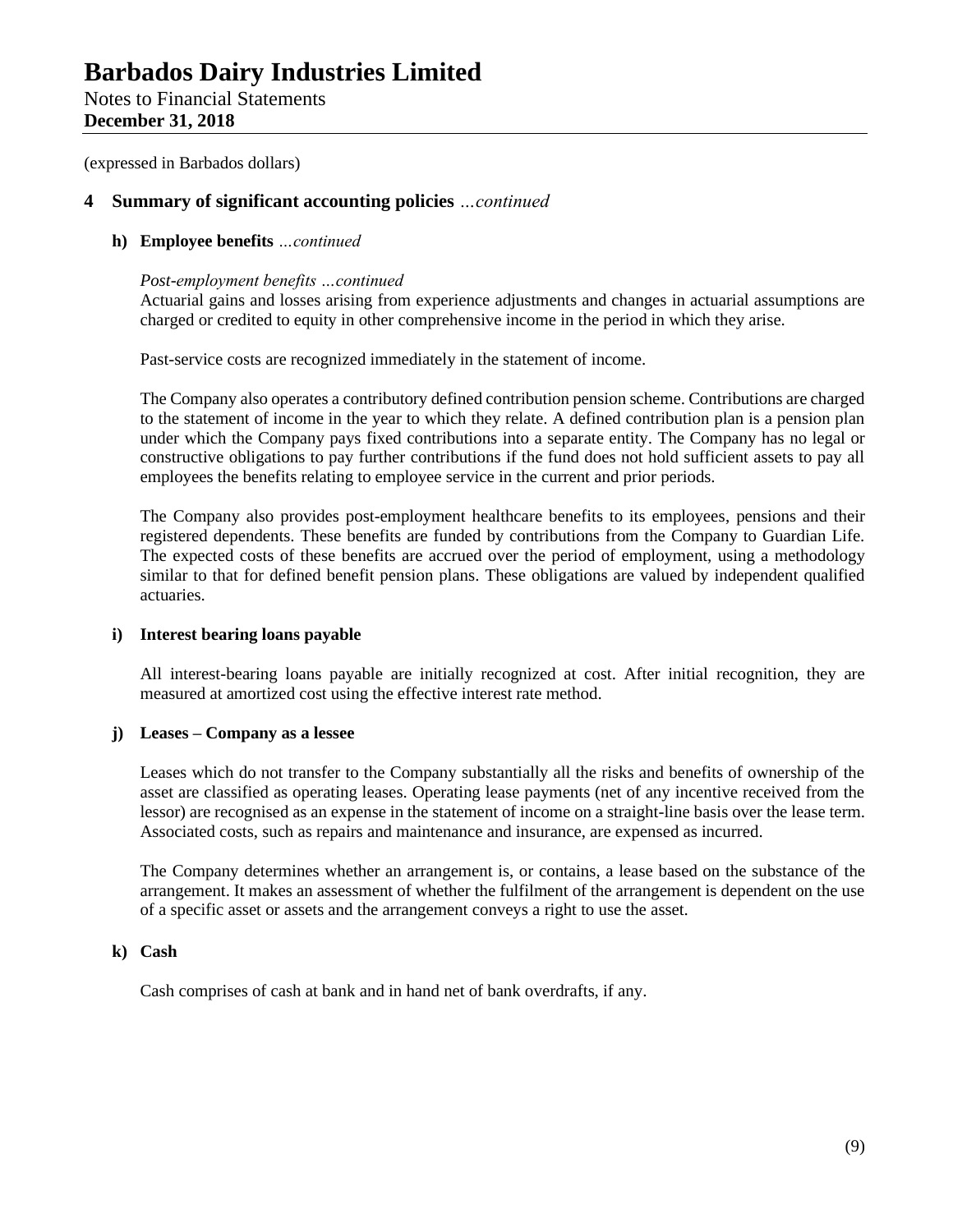Notes to Financial Statements **December 31, 2018**

(expressed in Barbados dollars)

## **4 Summary of significant accounting policies** *…continued*

## **l) Financial instruments**

### *i) Recognition and derecognition*

Financial assets and financial liabilities are recognised when the Company becomes a party to the contractual provisions of the financial instrument.

Financial assets are derecognised when the contractual rights to the cash flows from the financial asset expire, or when the financial asset and all substantial risks and rewards are transferred. A financial liability is derecognised when it is extinguished, discharged, cancelled or expires.

## *ii) Measurement methods*

Amortised cost is the amount at which the financial asset or financial liability is measured at initial recognition minus the principal repayments, plus or minus the cumulative amortisation using the effective interest method of any difference between that initial amount and the maturity amount and, for financial assets, adjusted for any loss allowance.

The effective interest rate is the rate that exactly discounts estimated future cash payments or receipts through the expected life of the financial asset or financial liability to the gross carrying amount of the financial asset (i.e. its amortised cost before any impairment allowance) or to the amortised cost of a financial liability. The calculation does not consider expected credit losses and includes transaction costs, premiums or discounts and fees and points paid or received that are integral to the effective interest rate, such as origination fees.

When the Company revises the estimates of future cash flows, the carrying amount of the respective financial assets or financial liability is adjusted to reflect the new estimate discounted using the original effective interest rate. Any changes are recognised in the statement of income.

### *iii) Classification and initial measurement of financial assets*

At initial recognition, the Company initially measures a financial asset or financial liability at its fair value plus or minus, in the case of a financial asset or financial liability not at fair value through profit or loss, transaction costs that are incremental and directly attributable to the acquisition or issue of the financial asset or financial liability such as fees and commissions. Transaction costs of financial assets and financial liabilities carried at fair value through profit or loss are expenses in the statement of income. Immediately after initial recognition, an expected credit loss allowance (ECL) is recognised for financial assets measured at amortised cost, which results in an accounting loss being recognised in profit or loss when an asset is newly originated.

When the fair value of financial assets and liabilities differs from the transaction price on initial recognition, the entity recognises the difference as follows: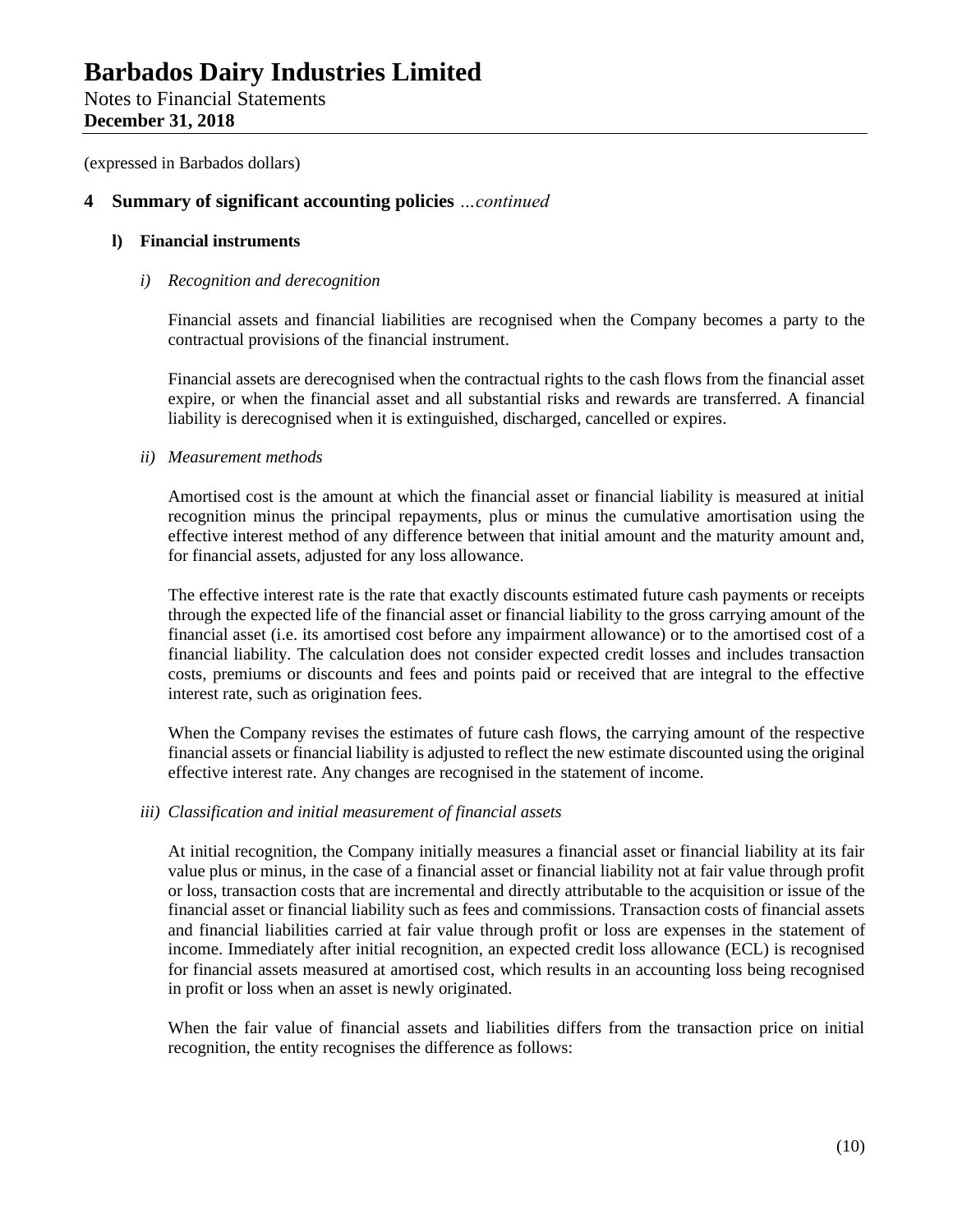Notes to Financial Statements **December 31, 2018**

(expressed in Barbados dollars)

## **4 Summary of significant accounting policies** *…continued*

**l) Financial instruments** *…continued*

## *iii) Classification and initial measurement of financial assets …continued*

- When the fair value is evidenced by a quoted price in an active market for an identical asset or liability (i.e. a Level 1 input) or based on a valuation technique that uses only data from observable markets, the difference is recognised as a gain or loss.
- In all other cases, the difference is deferred and the timing of recognition of deferred day one profit or loss is determined individually. It is either amortised over the life of the instrument, deferred until the instrument's fair value can be determined using market observable inputs, or realized through settlement.

Financial assets are classified into the following categories:

- amortised cost:
- fair value through profit or loss (FVTPL); and
- fair value through other comprehensive income (FVOCI).

In the current and prior periods presented, the Company does not have any financial assets categorised as FVOCI.

The classification is determined by both the Company's business model for managing the financial asset and the contractual cash flow characteristics of the financial assets.

All income and expenses relating to financial assets that are recognised in the statement of income are presented within finance costs, finance income or other financial items, except for loss allowance of trade and other receivables and due from related parties, which is presented within selling, general and administrative expenses.

*iv) Subsequent measurement of financial assets*

### *Financial assets at amortised cost*

Under IFRS 9, financial assets are measured at amortised cost if the assets meet the following conditions (and are not designated as FVTPL):

- they are held within a business model whose objective is to hold the financial assets and collect its contractual cash flows; and
- the contractual terms of the financial assets give rise to cash flows that are solely payments of principal and interest on the principal amount outstanding.

After initial recognition, these are measured at amortised cost using the effective interest method. Discounting is omitted where the effect of discounting is immaterial. The Company's cash, trade and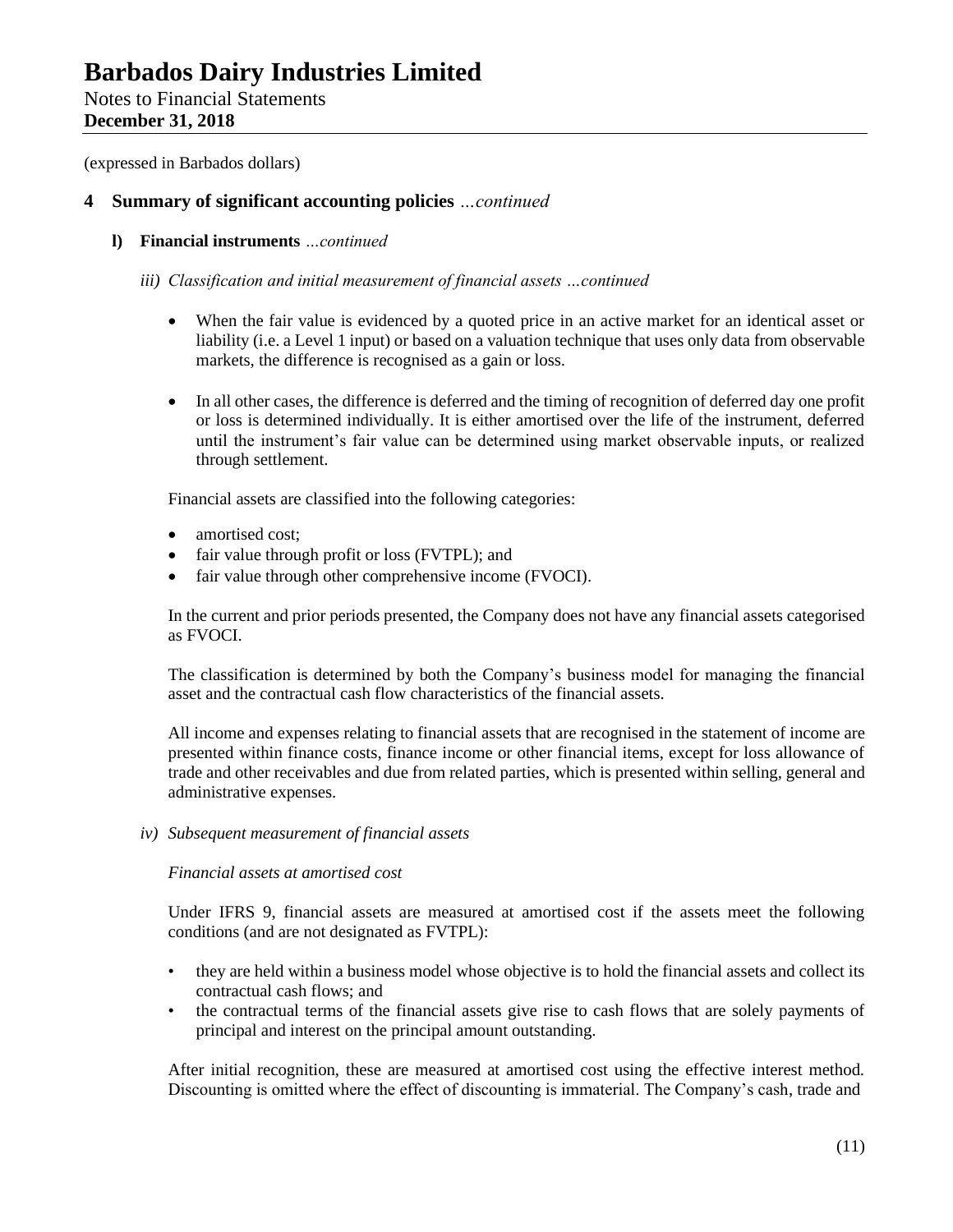Notes to Financial Statements **December 31, 2018**

(expressed in Barbados dollars)

## **4 Summary of significant accounting policies** *…continued*

- **l) Financial instruments** *…continued*
	- *iv) Subsequent measurement of financial assets …continued*

other receivables and due from related parties are included within this category of financial instruments.

## *Financial assets at FVTPL*

Equity instruments are instruments that do not contain contractual obligations to pay the instrument holder and that evidence residual interests in the issuer's net assets. The Company subsequently measures all equity investments at FVTPL, except where the Company's management has elected, at initial recognition, to irrevocably designate an equity investment at FVOCI. A gain or loss on equity investment that is subsequently measured at FVTPL is recognised in profit or loss.

*v) Impairment of financial assets* 

From January 1, 2018, the Company uses the IFRS 9's impairment requirement which assesses on a forward-looking basis, the expected credit losses – the 'expected credit loss model' on its financial assets carried at amortised cost and with the exposure arising from loan commitments. This replaces IAS 39's 'incurred loss model'. Instruments within the scope of the new requirements include, trade receivables and other debt-type financial assets measured at amortised cost, other receivables, contract assets, if any, recognised and measured under IFRS 15 and some financial guarantee contracts (for the issuer) that are not measured at fair value through profit or loss.

Recognition of credit losses is no longer dependent on the Company first identifying a credit loss event. Instead, the Company considers a broader range of information when assessing credit risk and measuring expected credit losses, including past events, current conditions, reasonable and supportable forecasts that affect the expected collectability of the future cash flows of the instrument.

In applying this forward-looking approach, a distinction is made between:

- financial instruments that have not deteriorated significantly in credit quality since initial recognition or that have low credit risk ('Stage 1'); and
- financial instruments that have deteriorated significantly in credit quality since initial recognition and whose credit risk is not low ('Stage 2').

'Stage 3' would cover financial assets that have objective evidence of impairment at the reporting date.

'12-month expected credit losses' are recognised for the first category while 'lifetime expected credit losses' are recognised for the second category.

Measurement of the expected credit losses is determined by a probability-weighted estimate of credit losses over the expected life of the financial instrument.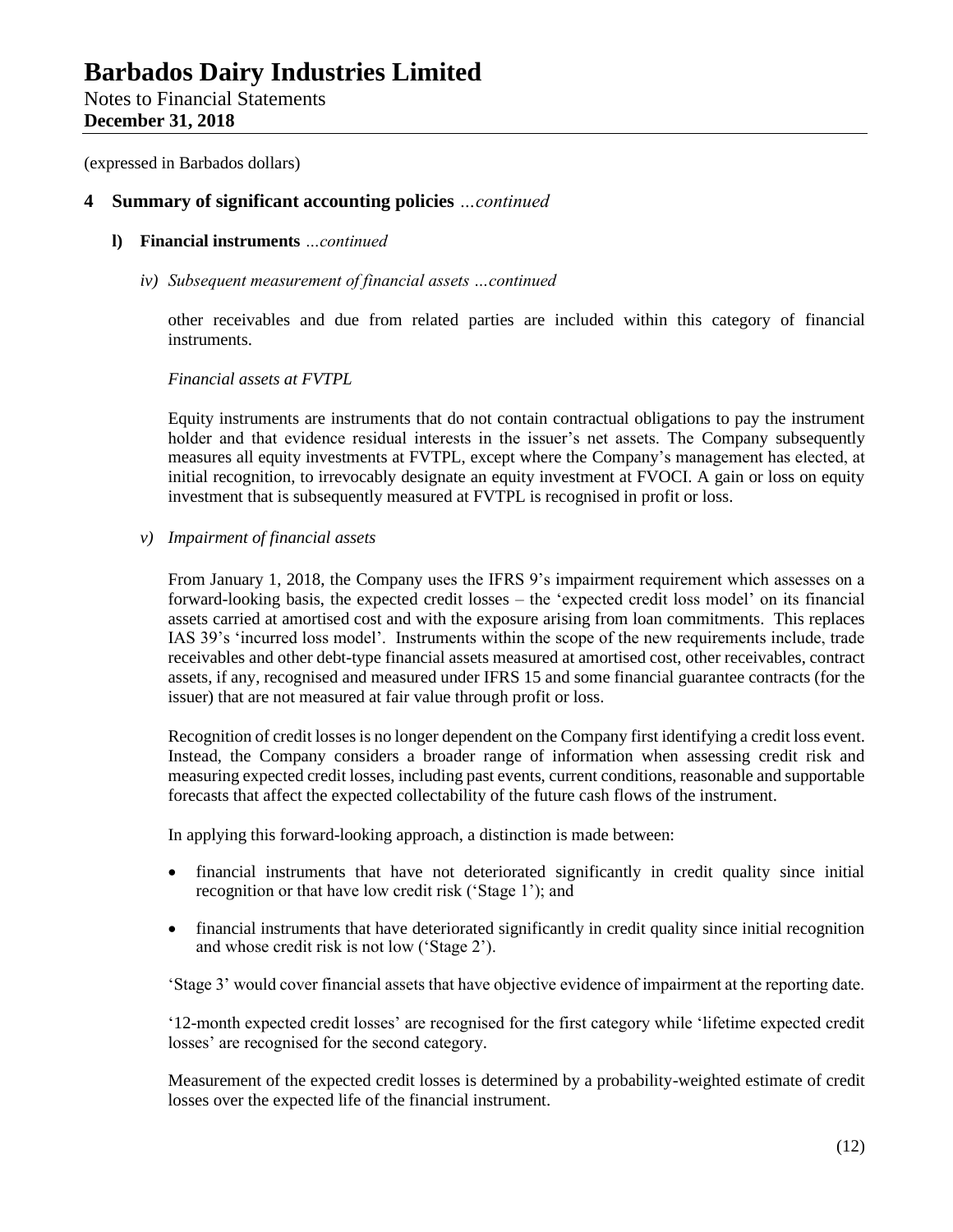Notes to Financial Statements **December 31, 2018**

(expressed in Barbados dollars)

## **4 Summary of significant accounting policies** *…continued*

## **l) Financial instruments** *…continued*

### *v) Impairment of financial assets …continued*

The Company makes use of a simplified approach in accounting for trade and other receivables and due from related parties and records the loss allowance as lifetime expected credit losses. These are the expected shortfalls in contractual cash flows, considering the potential for default at any point during the life of the financial instrument. In calculating, the Company uses its historical experience, external indicators and forward-looking information to calculate the expected credit losses using a provision matrix.

The Company assesses loss allowance of trade and other receivables on a collective basis as they possess shared credit risk characteristics based on the days past due. Refer to Note 24(a)(ii) for a detailed analysis of how the impairment requirements of IFRS 9 are applied.

The Company categorises trade receivables for potential write-off when a debtor fails to make contractual payments more than 90 days past due. Financial assets are written off when there is no reasonable expectation of recovery, such as a debtor failing to engage in a repayment plan with the Company. When recoveries are made, these are recognised in the statement of income.

### *vi) Classification and subsequent measurement and derecognition of financial liabilities*

### *(i) Classification and subsequent measurement*

In both the current and prior periods, financial liabilities are classified as subsequently measured at amortised cost.

*(ii) Derecognition*

Financial liabilities are derecognised when they are extinguished (i.e. when the obligation specified in the contract is discharged, cancelled or expires). The exchange between the Company and its original lenders of debt instruments with substantially different terms, as well as substantial modifications of the terms of existing financial liabilities, are accounted for as an extinguishment of the original financial liability and the recognition of a new financial liability. The terms are substantially different if the discounted present value of the cash flows under the new terms, including any fees paid net of any fees received and discounted using the original effective interest rate, is at least 10% different from the discounted present value of the remaining cash flows of the original financial liability. In addition, other qualitative factors, such as the currency that the instrument is denominated in, changes in the type of interest rate, new conversion features attached to the instrument and change in covenants are also taken into consideration. If an exchange of debt instruments or modification of terms is accounted for as an extinguishment, any costs or fees incurred are recognised as part of the gain or loss on the extinguishment. If the exchange or modification is not accounted for as an extinguishment, any costs or fees incurred adjust the carrying amount of the liability and are amortised over the remaining term of the modified liability.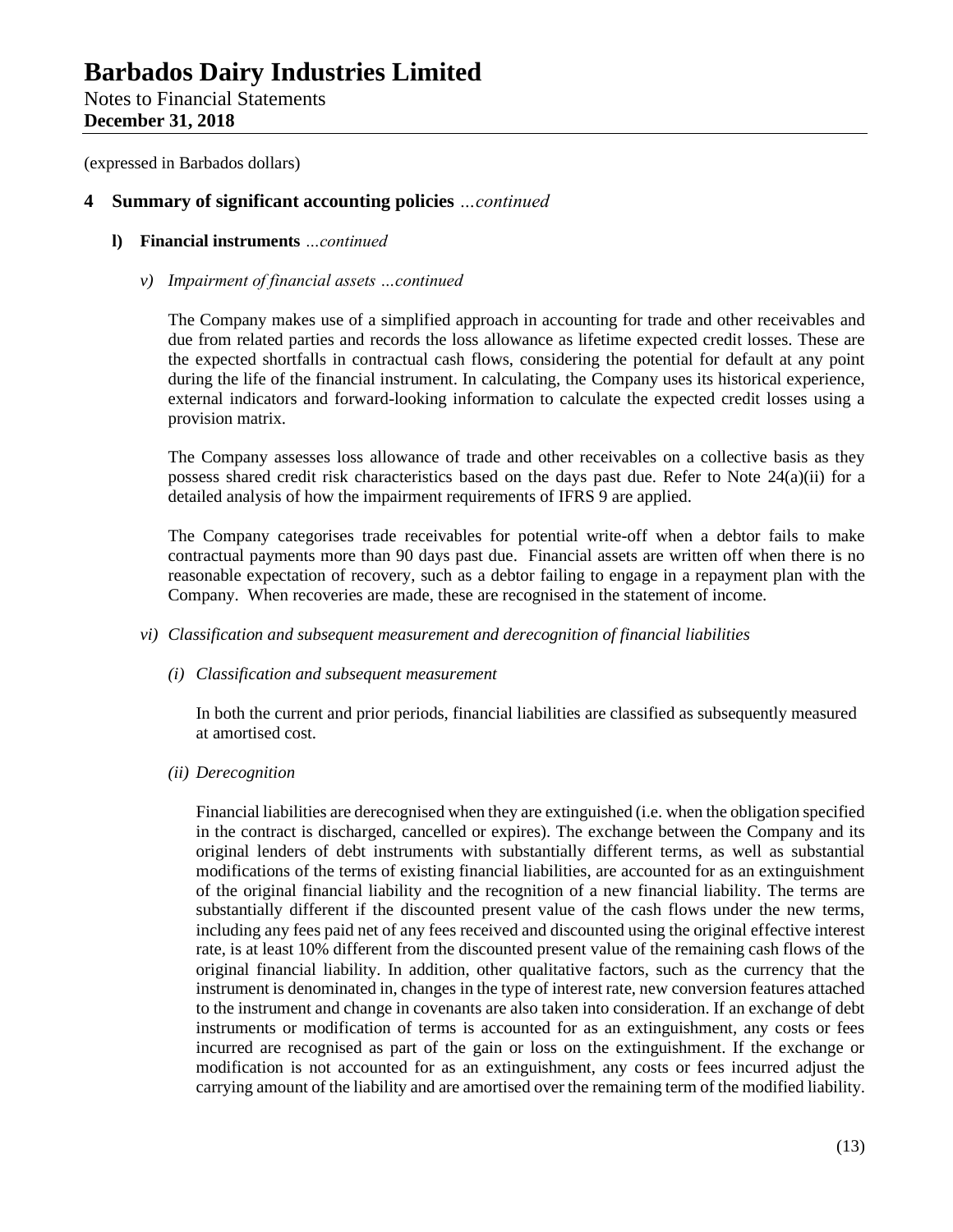Notes to Financial Statements **December 31, 2018**

(expressed in Barbados dollars)

## **4 Summary of significant accounting policies** *…continued*

**l) Financial instruments** *…continued*

*vii) Accounting policies applied until December 31, 2017*

## *Recognition, initial measurement and derecognition*

Financial assets and financial liabilities are recognised when the Company becomes a party to the contractual provisions of the financial instrument and are measured initially at fair value adjusted for transaction costs, except for those carried at fair value through profit or loss which are measured initially at fair value. Subsequent measurement of financial assets and financial liabilities is described below.

Financial assets are derecognised when the contractual rights to the cash flows from the financial asset expire, or when the financial asset and all substantial risks and rewards are transferred. A financial liability is derecognised when it is extinguished, discharged, cancelled or expires.

## *Classification and subsequent measurement of financial assets*

For the purpose of subsequent measurement, financial assets are classified into the following categories upon initial recognition:

- loans and receivables; and
- FVTPL.

All financial assets are reviewed for impairment at least at each reporting date to identify whether there is any objective evidence that a financial asset or a group of financial assets is impaired. Different criteria to determine impairment are applied for each category of financial assets, which are described below:

*(i) Loans and receivables*

Loans and receivables are non-derivative financial assets with fixed or determinable payments that are not quoted in an active market. After initial recognition, these are measured at amortised cost using the effective interest method, less provision for impairment. Discounting is omitted where the effect of discounting is immaterial. The Company's cash and trade and other receivables and due from related parties fall into this category of financial instruments.

Individually significant receivables are considered for impairment when they are past due or when other objective evidence is received that a specific counterparty will default. Receivables that are not considered to be individually impaired are reviewed for impairment in groups, which are determined by reference to the industry and region of the counterparty and other shared credit risk characteristics. The impairment loss estimate is then based on recent historical counterparty default rates for each identified group.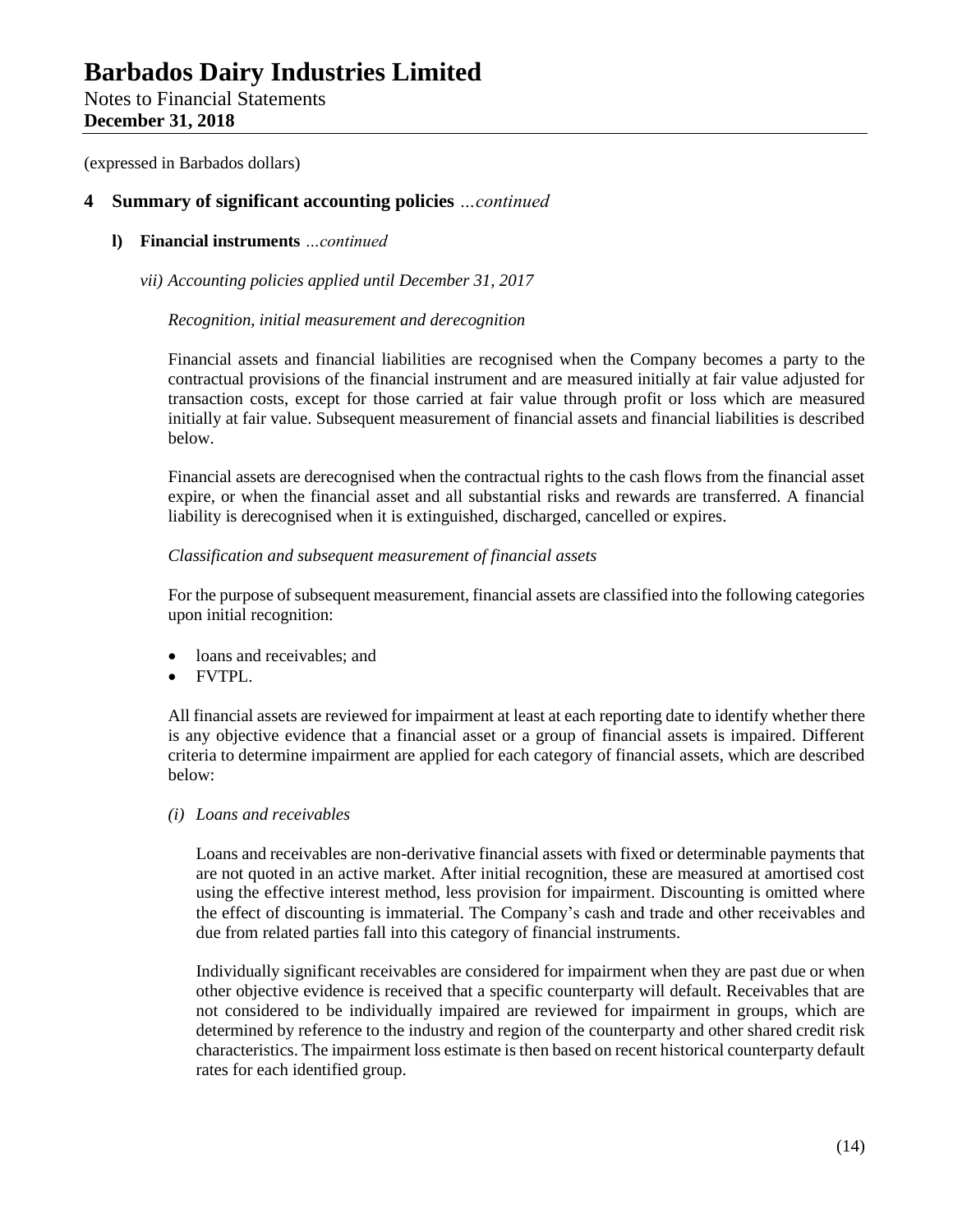Notes to Financial Statements **December 31, 2018**

(expressed in Barbados dollars)

## **4 Summary of significant accounting policies** *…continued*

**l) Financial instruments** *…continued*

*vii) Accounting policies applied until December 31, 2017 …continued*

*Classification and subsequent measurement of financial assets …continued*

*(ii) FVTPL*

Investments are initially recorded at cost, being the fair value of consideration given. After initial recognition, investments, which have been classified as at FVTPL, are recorded at their fair value. The fair value of listed investments is their quoted market price at the reporting date. Fair values have been estimated by management on the basis of recent trades of similar investments. Unrealised gains or losses are recorded in the statement of income.

The values assigned to the investments are based on available information and do not necessarily represent the amounts that might ultimately be realized, since such amounts depend on future circumstances and cannot be determined until the investments are actually liquidated. Because of the inherent uncertainties of valuation, the assigned values may differ significantly from the values that would have been used had a ready market for the investments existed, and the difference could be material.

### *Classification and subsequent measurement of financial liabilities*

The Company's financial liabilities include accounts payable and accruals, due to related parties and loans due to parent company.

Financial liabilities are measured subsequently at amortised cost using the effective interest method.

## *Impairment of financial assets*

The Company assesses at each reporting date whether a financial asset or group of financial assets is impaired.

If there is objective evidence that an impairment loss on assets carried at amortised cost has been incurred, the amount of the loss is measured as the difference between the asset's carrying amount and the present value of estimated future cash flows (excluding future expected credit losses that have not been incurred) discounted at the financial asset's original effective interest rate (i.e. the effective interest rate computed at initial recognition). The carrying amount of the asset is reduced through use of an allowance account and the amount of the loss is recognised in income.

If, in a subsequent period, the amount of the impairment loss decreases and the decrease can be related objectively to an event occurring after the impairment was recognized, the previously recognised impairment loss is reversed, to the extent that the carrying value of the asset does not exceed its amortized cost at the reversal date. Any subsequent reversal of an impairment loss is recognised in income.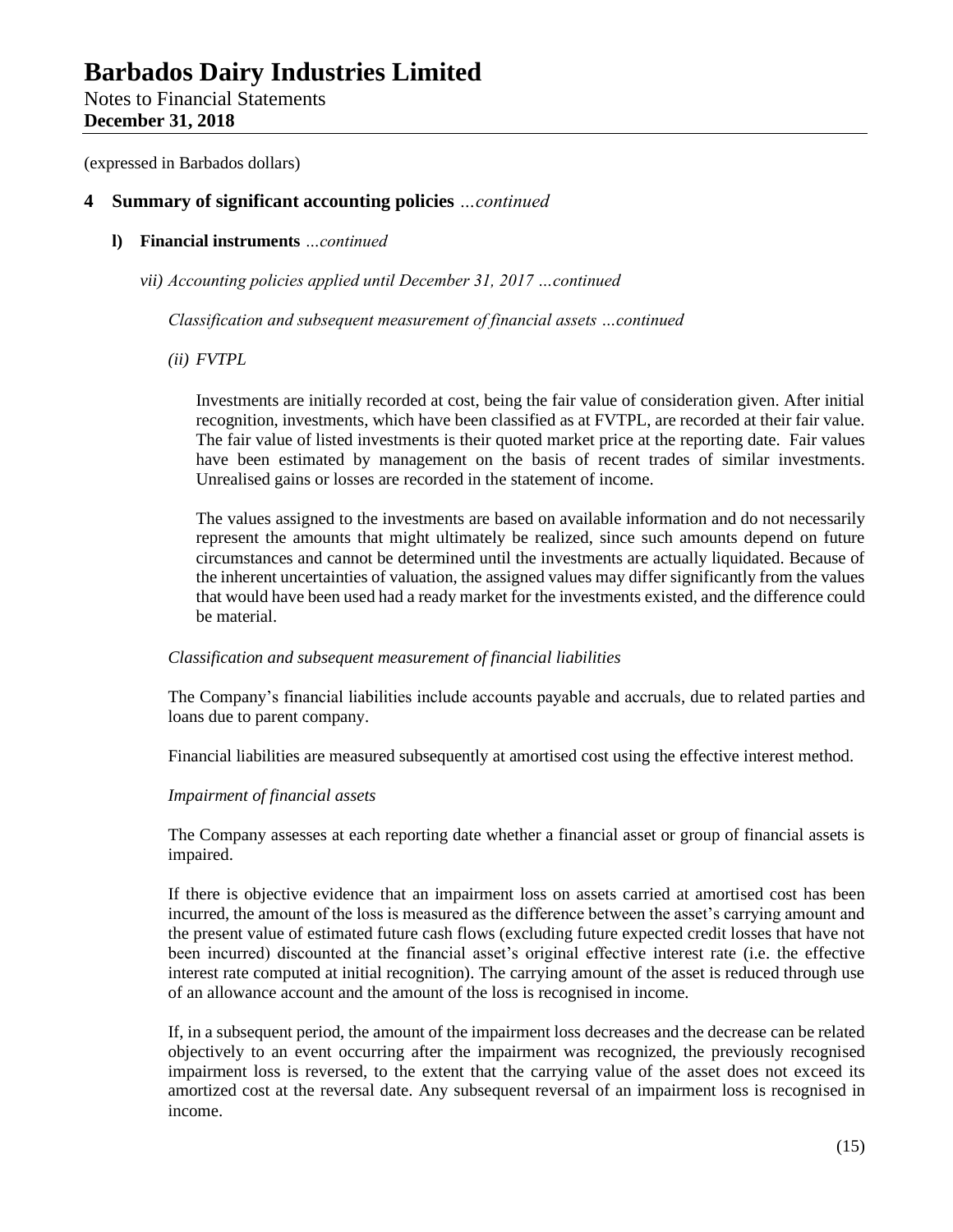Notes to Financial Statements **December 31, 2018**

(expressed in Barbados dollars)

## **4 Summary of significant accounting policies** *…continued*

## **l) Financial instruments** *…continued*

*vii) Accounting policies applied until December 31, 2017 …continued*

*Impairment of financial assets …continued*

In relation to loans and receivables, a provision for impairment is made when there is objective evidence that the Company will not be able to collect all of the amounts due under the original terms of the invoice. The carrying amount of loans and receivables is reduced through use of an allowance account.

## **m) Offsetting of financial instruments**

Financial assets and liabilities are offset, and the net amount reported in the statement of financial position only when there is a legally enforceable right to offset the recognised amounts and there is intention to settle on a net basis, or to realise the asset and settle the liability simultaneously.

### **n) Expenses**

Expenses are recognised in the statement of income upon utilisation of the service or as incurred.

### **o) Borrowing costs**

Borrowing costs are expenses in the period they occur. Borrowing costs consist of interest and other costs that an entity incurs in connection with the borrowing of funds.

## **p) Provisions**

Provisions for product warranties, legal disputes, onerous contracts or other claims are recognised when the Company has a present legal or constructive obligation as a result of a past event, it is probable that an outflow of economic resources will be required from the Company and amounts can be estimated reliably. Timing or amount of the outflow may still be uncertain.

Provisions are measured at the estimated expenditure required to settle the present obligation, based on the most reliable evidence available at the reporting date, including the risks and uncertainties associated with the present obligation. Where there are a number of similar obligations, the likelihood that an outflow will be required in settlement is determined by considering the class of obligations as a whole. Provisions are discounted to their present values, where the time value of money is material.

Any reimbursement that the Company can be virtually certain to collect from a third party with respect to the obligation is recognised as a separate asset. However, this asset may not exceed the amount of the related provision.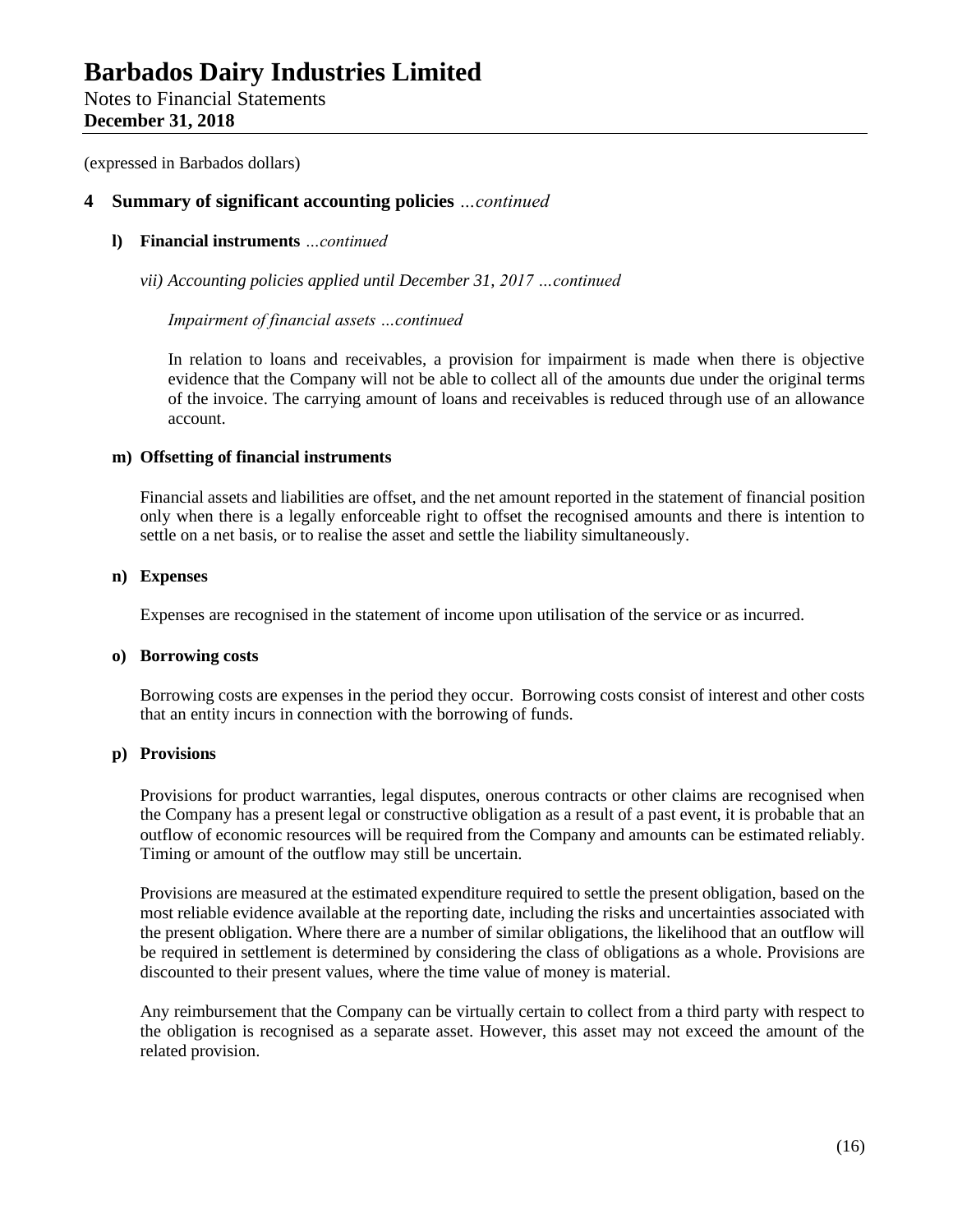## **December 31, 2018**

(expressed in Barbados dollars)

## **4 Summary of significant accounting policies** *…continued*

## **p) Provisions** *…continued*

No liability is recognised if an outflow of economic resources as a result of present obligations is not probable. Such situations are disclosed as contingent liabilities unless the likelihood of an outflow of resources is remote.

## **q) Events after the reporting date**

Post year-end events that provide additional information about the Company's financial position at the reporting date (adjusting events) are reflected in the financial statements. Post year-end events that are not adjusting events are disclosed in the notes to the financial statements when material.

## **r) Earnings per share**

Basic earnings per share are determined by dividing profit by the weighted average number of ordinary shares outstanding during the period after giving retroactive effect to stock dividends declared, stock splits and reverse stock splits during the period, if any.

Diluted earnings per share are computed by adjusting the weighted average number of ordinary shares outstanding to assume conversion of dilutive potential shares. Currently, the Company does not have dilutive potential shares outstanding, hence, the diluted earnings per share is equal to the basic earnings per share.

## **s) Equity, other reserves and retained earnings**

Share capital represents the proceeds of shares that have been issued.

Other reserves comprise mainly of the re-measurement of defined benefit plan and post-medical benefits.

Retained earnings include cumulative balance of net income or loss, dividend distributions, effect of changes in accounting policy and other capital adjustments.

All transactions with shareholders of the parent company are recorded separately within equity.

Dividend distributions payable to equity shareholders are included in other liabilities when the dividends have been approved in a general meeting prior to the reporting date.

## **5 Significant accounting judgements, estimates and assumptions**

The preparation of the Company's financial statements requires management to make judgements, estimates and assumptions that affect the reported amounts of revenues, expenses, assets and liabilities, and the disclosure of contingent liabilities, at the reporting date. However, uncertainty about these assumptions and estimates could result in outcomes that could require a material adjustment to the carrying amount of the asset or liability affected in the future.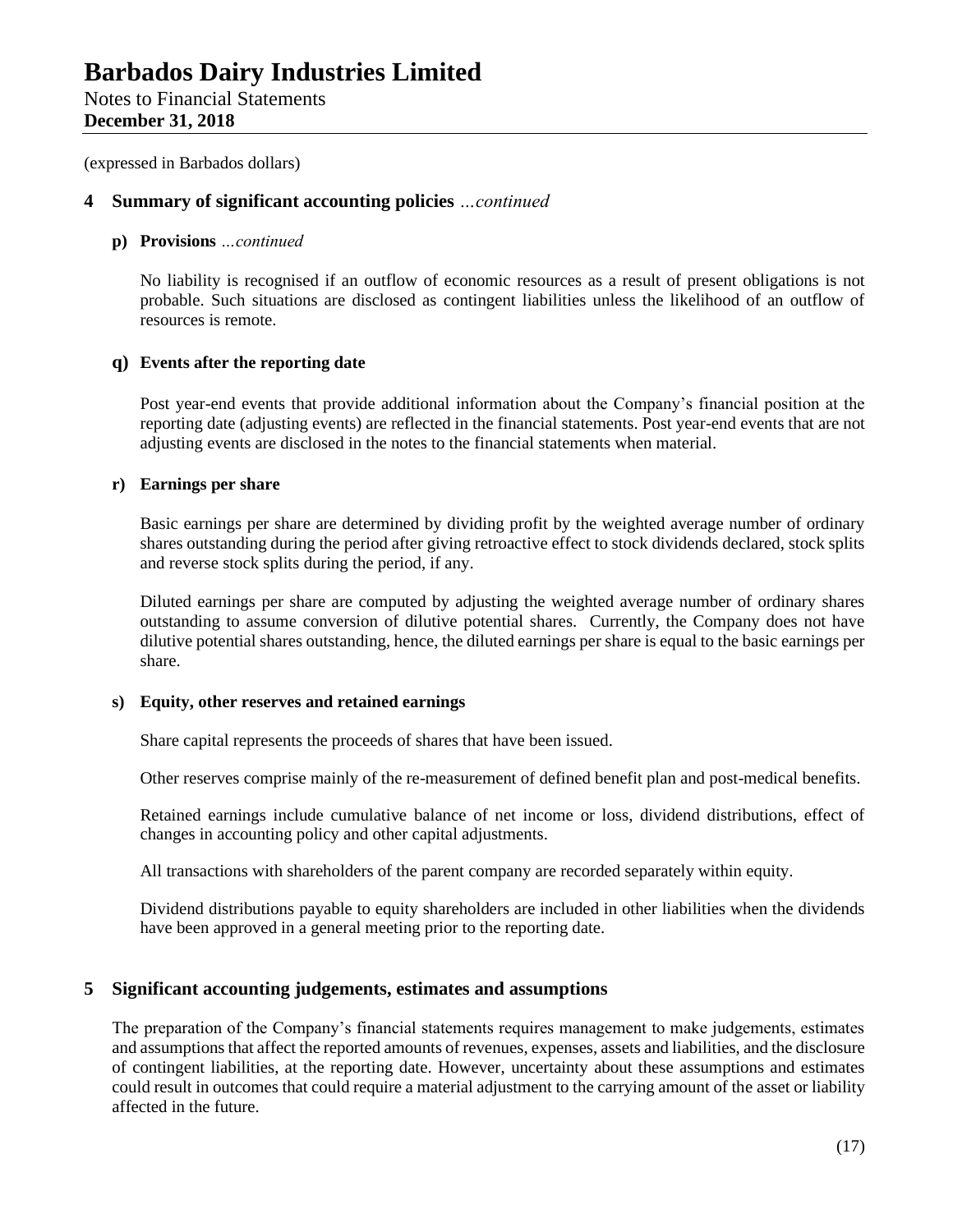Notes to Financial Statements **December 31, 2018**

(expressed in Barbados dollars)

## **5 Significant accounting judgements, estimates and assumptions** *…continued*

## *Estimated impairment of inventories*

Management recognises a provision for inventory losses when the realisable values of inventory items become lower than cost due to obsolescence or other causes. Obsolescence is based on the physical condition of inventory items. Obsolescence is also established when inventory items can no longer be utilised. Obsolete goods when identified are charged to the statement of income. The Company believes such estimates represent a fair charge for the level of inventory losses in a given year. The Company's policy is to review on an annual basis the condition of its inventory.

## *Deferred tax assets*

Deferred tax assets are recognised for all unused tax losses to the extent that it is probable that taxable profit will be available against which the losses can be utilized. Significant management judgement is required to determine the amount of deferred tax assets that can be recognized, based upon the likely timing and level of future taxable profits together with future tax planning strategies.

## *Employee retirement benefits*

The present value of the defined benefit funded obligations depend on a number of factors that are determined on an actuarial basis using a number of assumptions. The assumptions used in determining the net cost/(income) for pensions include the discount rate. Any changes in these assumptions will impact the carrying amount of pension obligations. The Company determines the appropriate discount rate at the end of each year. This is the interest rate that should be used to determine the present value of estimated future cash outflows expected to be required to settle the pension obligations. In determining the appropriate discount rate, the Company considers the interest rates of high-quality corporate bonds that are denominated in the currency in which the benefits will be paid, and that have terms to maturity approximating the terms of the related pension obligation. Additional information is disclosed in note 18.

## **6 Sales**

All of the Company's sales are recognised at a point in time, being the time of delivery to and acceptance by the customer, for both 2018 and 2017.

The Company's sales disaggregated by primary geographical market are as follows:

| 2018       | 2017<br>\$ |
|------------|------------|
|            |            |
| 44,695,252 | 48,996,131 |
| 2,391,821  | 2,472,251  |
| 2,265,485  | 2,347,311  |
| 1,490,847  | 1,397,801  |
| 1,465,972  | 1,812,562  |
| 995,768    | 1,046,613  |
| 895,304    | 830,381    |
| 665,508    | 726,853    |
| 54,865,957 | 59,629,903 |
|            | \$         |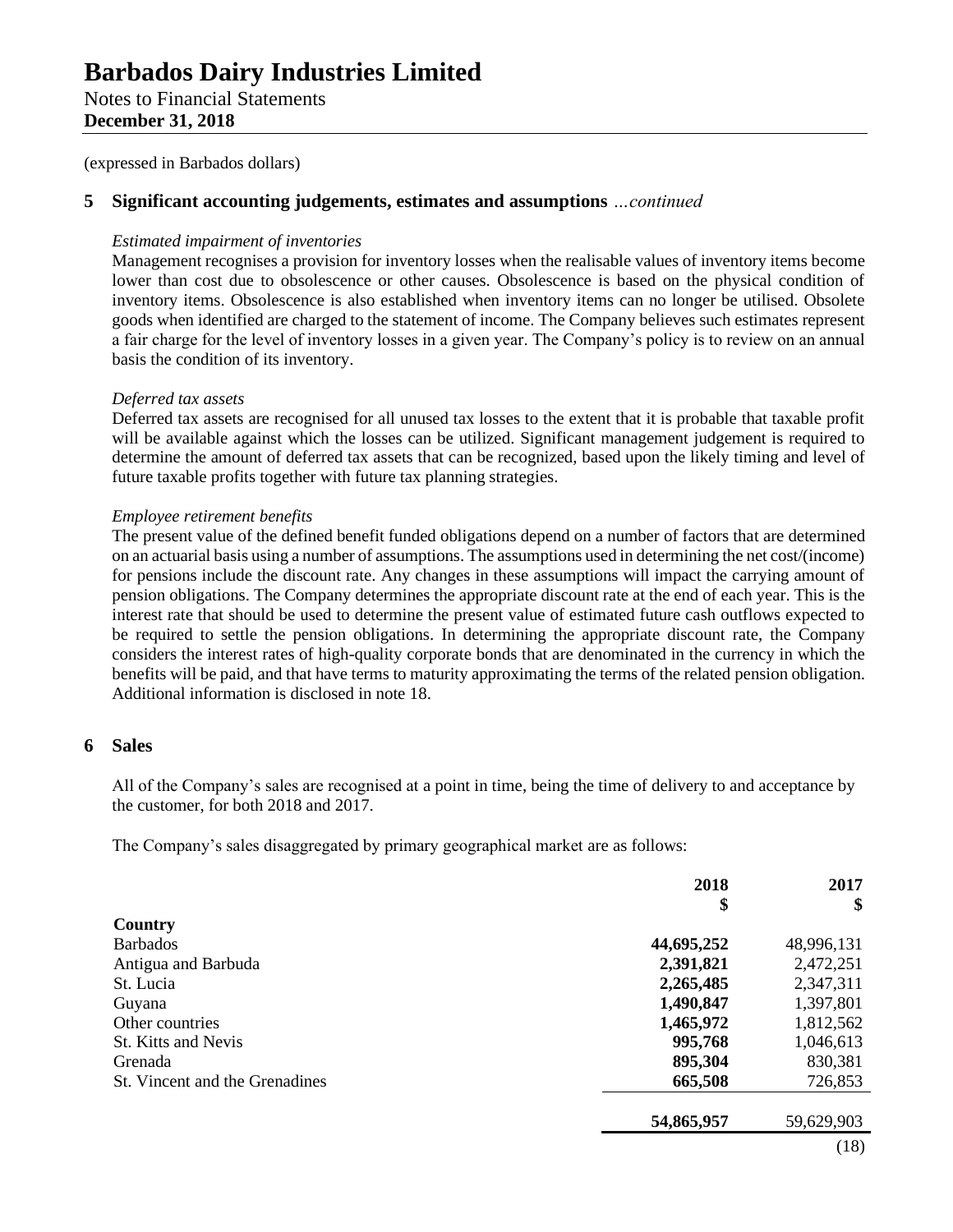Notes to Financial Statements **December 31, 2018**

(expressed in Barbados dollars)

# **7 Operating expenses by nature**

The details of operating expenses by nature are shown below.

|                                           | 2018       | 2017        |
|-------------------------------------------|------------|-------------|
|                                           | \$         | \$          |
| Materials                                 | 31,058,093 | 33,544,334  |
| Production overhead                       | 7,005,948  | 6,031,664   |
| Staff costs (note 8)                      | 6,562,816  | 6,959,407   |
| Depreciation (note 17)                    | 3,026,457  | 3,205,690   |
| Advertising and promotions                | 1,396,258  | 949,605     |
| Management fees (note 13)                 | 1,008,000  | 1,008,000   |
| Administrative and office expenses        | 738,163    | 1,454,925   |
| Changes in inventories                    | (205, 495) | (1,474,271) |
| Information technology and communications | 75,412     | 163,281     |
| Professional fees                         | 73,841     | 88,996      |
| Inventory obsolescence (note 12)          | 62,887     | 59,468      |
| Vehicle expenses                          | 33,710     | 94,228      |
|                                           | 50,836,090 | 52,085,327  |

These expenses are classified in the statement of income as follows:

|                                                               | 2018<br>S               | 2017                    |
|---------------------------------------------------------------|-------------------------|-------------------------|
| Cost of sales<br>Selling, general and administrative expenses | 47,140,319<br>3,695,771 | 47,309,306<br>4,776,021 |
|                                                               | 50,836,090              | 52,085,327              |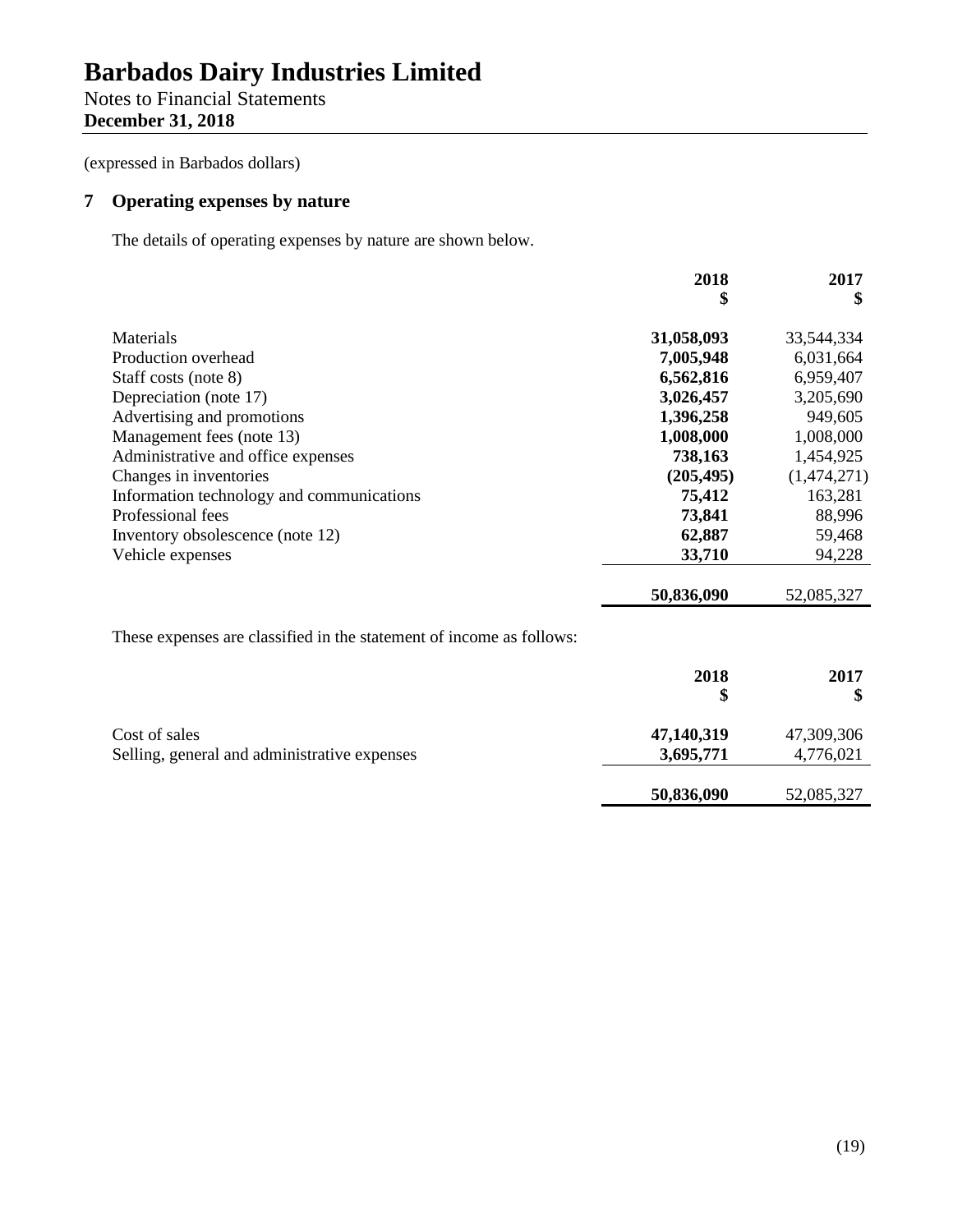# Notes to Financial Statements **December 31, 2018**

(expressed in Barbados dollars)

## **8 Staff costs**

The breakdown of this account follows:

|                                             | 2018      | 2017      |
|---------------------------------------------|-----------|-----------|
|                                             | \$        |           |
| Salaries, wages and allowances              | 6,359,404 | 6,131,083 |
| NIS contributions                           | 499,567   | 502,879   |
| Bonus and gratuity                          | 231,625   | 468,225   |
| Post-employment medical liability (note 19) | 23,000    | 15,000    |
| Other staff costs                           | 18,220    | 35,220    |
| Pension – defined benefit plan (note 18)    | (569,000) | (193,000) |
|                                             | 6,562,816 | 6,959,407 |

## **9 Taxation**

## **Change in tax rate**

During the year, the Government of Barbados announced certain changes to corporation taxes. Previously, the corporation tax rate applicable to manufacturing companies was 15%. However, effective January 1, 2019, that tax rate was reduced to 5.5% to 1% on a sliding scale.

|                                   | 2018      | 2017      |
|-----------------------------------|-----------|-----------|
| <b>Statement of income</b>        |           |           |
| Deferred tax expense for the year | 3,458,969 | 1,166,906 |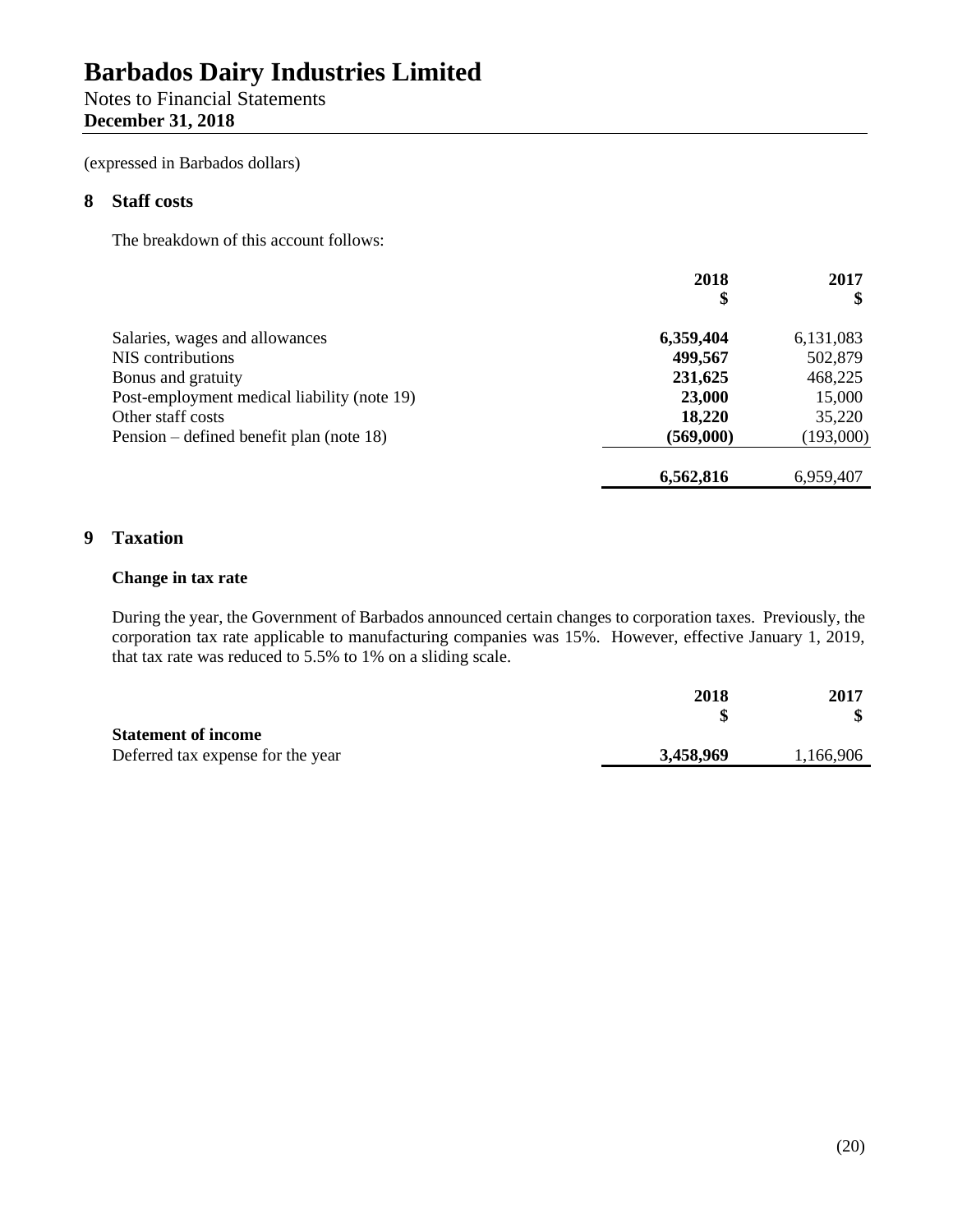# **Barbados Dairy Industries Limited** Notes to Financial Statements

**December 31, 2018**

(expressed in Barbados dollars)

## **9 Taxation** *…continued*

The tax on the income before taxation differs from the theoretical amount that would arise using the basic corporation tax rate as follows:

|                                                                 | 2018        | 2017        |
|-----------------------------------------------------------------|-------------|-------------|
|                                                                 | \$          | \$          |
| Income before taxation                                          | 3,921,247   | 7,352,762   |
| Taxed at statutory rates of 15% (2017: 15%)                     | 588,187     | 1,102,914   |
| Manufacturing allowance                                         | (1,233,342) | (79)        |
| Depreciation on assets not qualifying for capital allowances    | 453,969     | 480,854     |
| Unutilized tax losses                                           | 271,977     |             |
| Pension and post-employment medical benefits                    | (81,150)    |             |
| Others                                                          | 359         | (24,750)    |
| Losses utilized                                                 |             | (1,558,939) |
| <b>Current tax expense</b>                                      |             |             |
| Deferred tax expense arising from the recognition or            |             |             |
| reversal of deferred tax asset                                  | 3,458,969   | 1,166,906   |
|                                                                 | 3,458,969   | 1,166,906   |
| <b>Deferred tax asset</b>                                       |             |             |
| Balance at beginning of year                                    | 4,746,991   | 6,353,247   |
| Deferred tax expense recognised in statement of income          |             |             |
| Accelerated depreciation for accounting purposes                | (894, 685)  | 429,033     |
| Unutilized tax losses                                           | 271,976     | (1,569,089) |
| Post-retirement medical liability                               | 6,450       | 2,250       |
| Pension plan asset                                              | (87,600)    | (29,100)    |
| Effect of change in tax rate                                    | (2,755,110) |             |
|                                                                 | (3,458,969) | (1,166,906) |
| Deferred tax credit/(expense) recognised in other comprehensive |             |             |
| income                                                          |             |             |
| Post-retirement medical liability                               | (14, 550)   | 2,100       |
| Pension plan asset                                              | (184,950)   | (441, 450)  |
| Effect of change in tax rate                                    | 319,130     |             |
|                                                                 | 119,630     | (439,350)   |
| Balance at end of year                                          | 1,407,652   | 4,746,991   |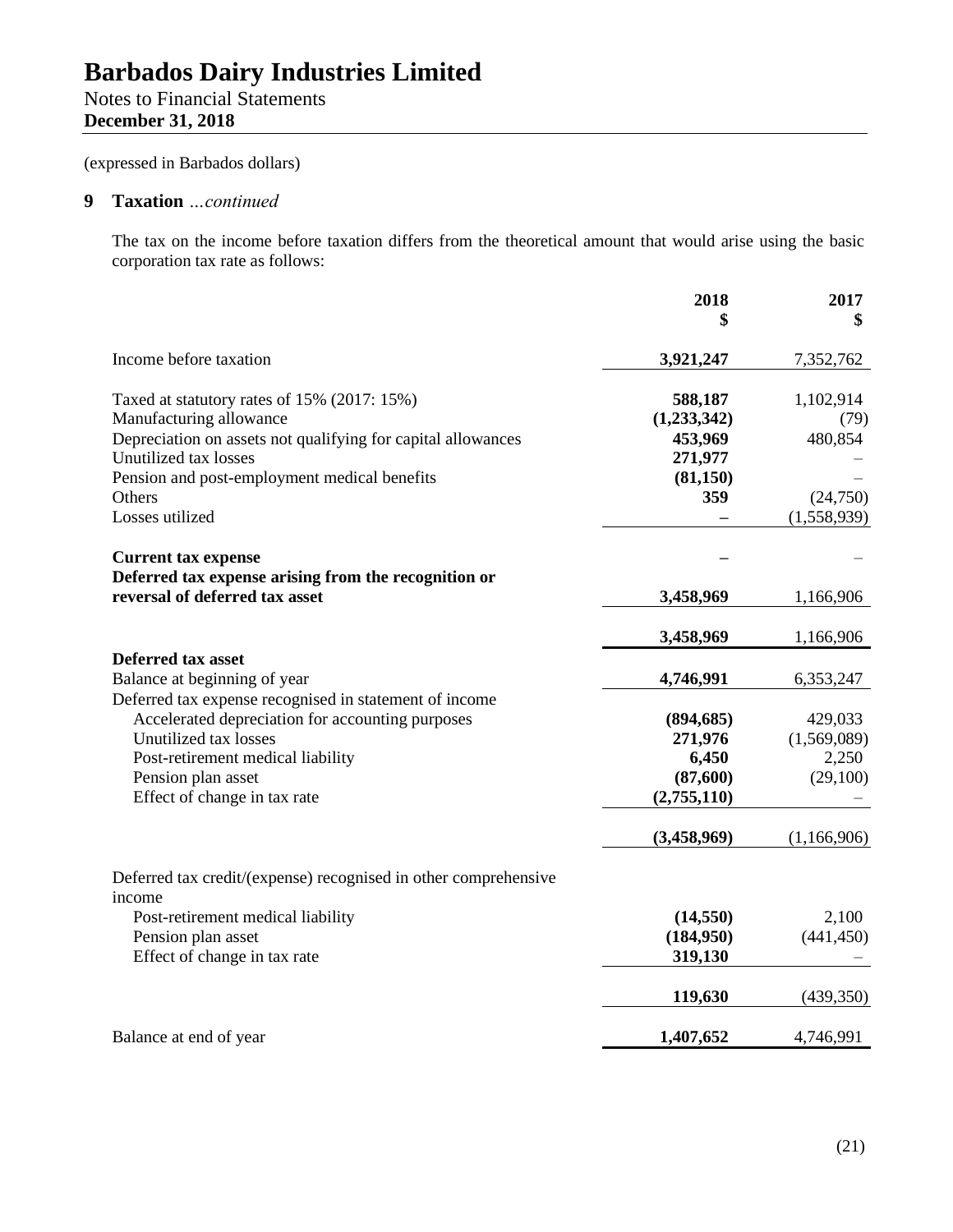# Notes to Financial Statements **December 31, 2018**

(expressed in Barbados dollars)

## **9 Taxation** *…continued*

The deferred tax asset is analysed as follows:

|                                                  | 2018<br>\$ | 2017        |
|--------------------------------------------------|------------|-------------|
| Accelerated depreciation for accounting purposes | 1,238,844  | 4,273,305   |
| Unutilized tax losses                            | 648,078    | 1,495,554   |
| Post-retirement medical liability                | 14,080     | 53,153      |
| Pension plan asset                               | (493,350)  | (1,075,021) |
|                                                  | 1,407,652  | 4,746,991   |

## **Tax losses**

The Company has unutilised tax losses of \$11,783,228 (2017: \$9,970,051) available to be carried forward and applied against future taxable income. The losses have not been agreed by the Revenue Commissioner of the Barbados Revenue Authority but are not in dispute.

| <b>Income Year</b> | Amount<br>\$ | <b>Expiry Date</b> |
|--------------------|--------------|--------------------|
| 2010               | 401,656      | 2019               |
| 2011               | 7,700,745    | 2020               |
| 2012               | 1,867,650    | 2021               |
| 2018               | 1,813,177    | 2025               |
|                    | 11,783,228   |                    |

## **10 Cash**

|                               | 2018<br>\$       | 2017<br>\$       |
|-------------------------------|------------------|------------------|
| Cash on hand<br>Cash at banks | 371<br>4,980,678 | 371<br>5,502,212 |
|                               | 4,981,049        | 5,502,583        |

Cash at banks is held with several local commercial banks in non-interest-bearing accounts. The amounts held in these accounts facilitate the short-term commitments and day-to-day operations of the Company.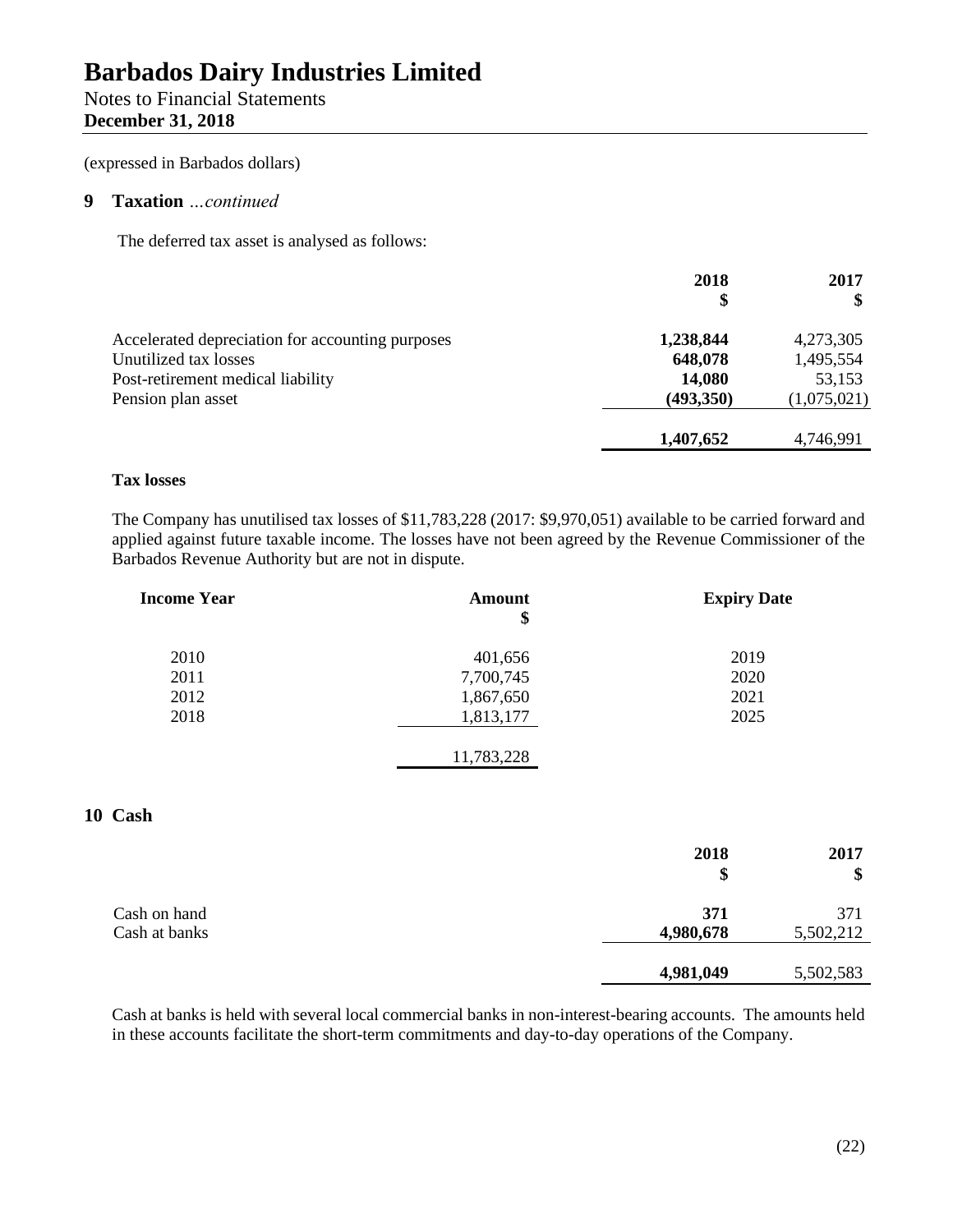Notes to Financial Statements **December 31, 2018**

(expressed in Barbados dollars)

## **11 Receivables and prepayments**

| 2018      | 2017      |
|-----------|-----------|
| \$        | $\$\$     |
| 4,753,844 | 5,589,597 |
| 1,039,577 | 788,707   |
| 165,000   | 174,838   |
| 5,958,421 | 6,553,142 |
|           |           |

## **Trade receivables**

The Company's trade receivables are amounts due from customers for the goods sold in the ordinary course of business. They are generally due for settlement within 30 to 60 days and therefore are all classified as current. Trade receivables are recognised initially at the amount of consideration that is unconditional unless they contain significant financing components, when they are recognised at fair value. The Company holds the trade receivables with the objective to collect the contractual cash flows and therefore measures them subsequently at amortised cost using the effective interest method. Details about the Company's impairment policies and expected credit loss measurement are disclosed in Note 24(a)(ii). Due to the short-term nature of the Company's trade receivables, their carrying amount is considered to be the same as their fair value.

As at December 31, the aging analysis of trade receivables is as follows:

| Year | <b>Total</b><br>\$ | <b>Current</b> | $<$ 30<br>days | $30 - 60$<br><b>Days</b><br>\$ | $60 - 90$<br>days | > 90<br><b>Days</b><br>\$ |
|------|--------------------|----------------|----------------|--------------------------------|-------------------|---------------------------|
| 2018 | 4,753,844          | 4,753,844      | -              |                                |                   |                           |
| 2017 | 5,589,597          | 5,589,597      | _              |                                |                   |                           |

## **12 Inventories**

|                                      | 2018        | 2017        |
|--------------------------------------|-------------|-------------|
|                                      | \$          | S           |
| Raw materials                        | 14,066,143  | 6,613,808   |
| Finished goods                       | 4,134,126   | 3,418,802   |
| Fuel and factory supplies            | 3,235,982   | 3,042,081   |
| Marketing materials                  | 19,739      | 54,368      |
|                                      | 21,455,990  | 13,129,089  |
| Provision for inventory obsolescence | (1,222,654) | (1,159,767) |
|                                      | 20,233,336  | 11,969,292  |
|                                      |             | (23)        |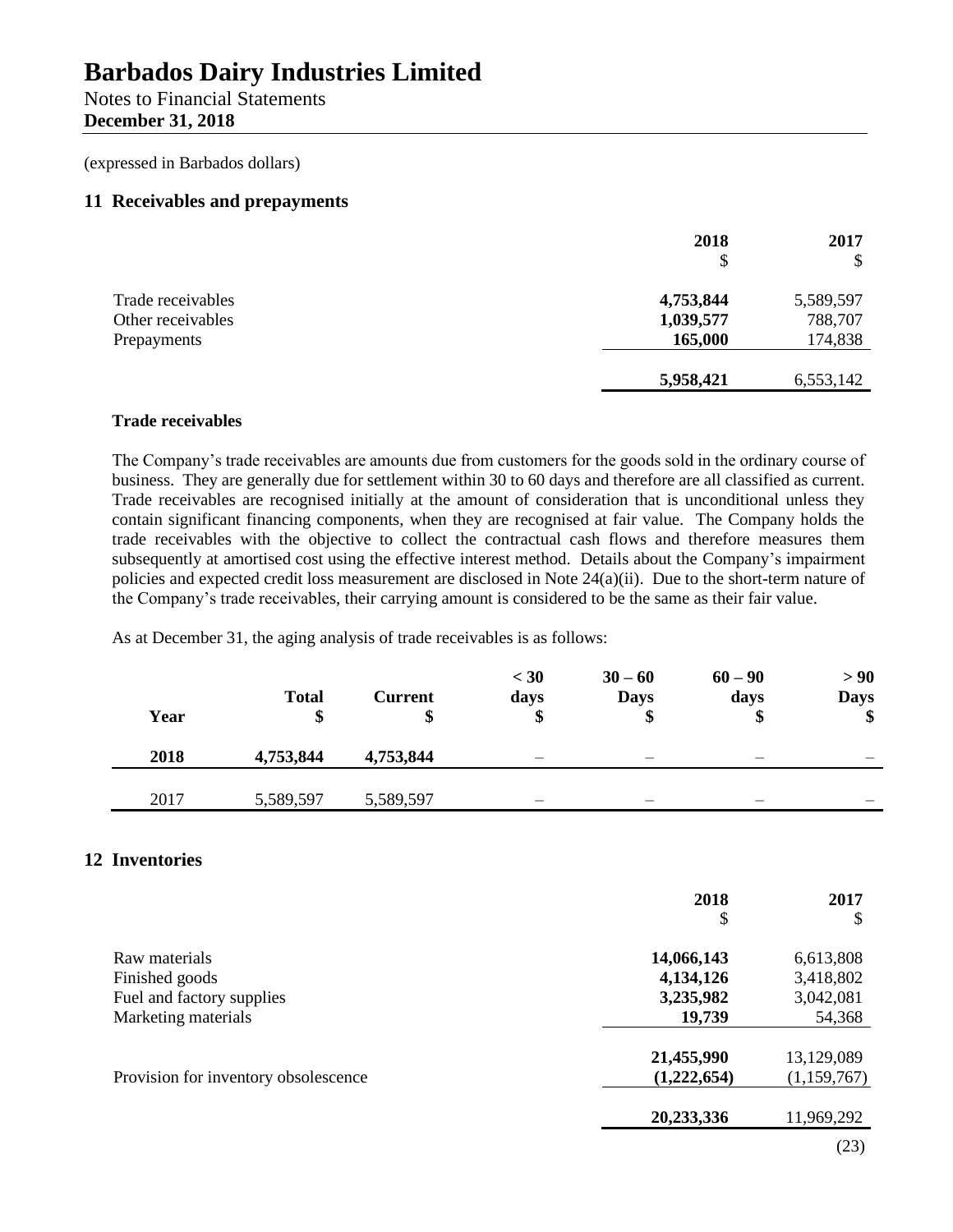## **December 31, 2018**

(expressed in Barbados dollars)

## **12 Inventories** *…continued*

The movement of provision for inventory obsolescence is shown below.

|                                                                     | 2018<br>\$          | 2017<br>\$          |
|---------------------------------------------------------------------|---------------------|---------------------|
| Balance at beginning of year<br>Provisions during the year (note 7) | 1,159,767<br>62,887 | 1,100,299<br>59,468 |
| Balance at end of year                                              | 1,222,654           | 1,159,767           |

The net of change in provision and direct write-down of inventories recognized in the statement of income is \$62,887 (2017: \$59,468). This amount is included in cost of sales.

## **13 Related party transactions and balances**

Related party relationship exists when one party has the ability to control directly or indirectly, through one or more intermediaries, the other party or exercise significant influence over the other party in making financial and operating decisions. Such relationships also exist between or among entities under common control, parent company and its key management personnel, directors and shareholders.

## **Related party balances**

## *Amounts due from/to related parties*

The amount due from/to related companies are unsecured, interest-free and have no fixed terms of repayment.

|                                                     | 2018<br>\$ | 2017<br>\$ |
|-----------------------------------------------------|------------|------------|
| <b>Receivables</b><br>Entities under common control | 11,937,356 | 11,001,295 |
| <b>Payables</b><br>Entities under common control    | 2,250,737  | 3,909,912  |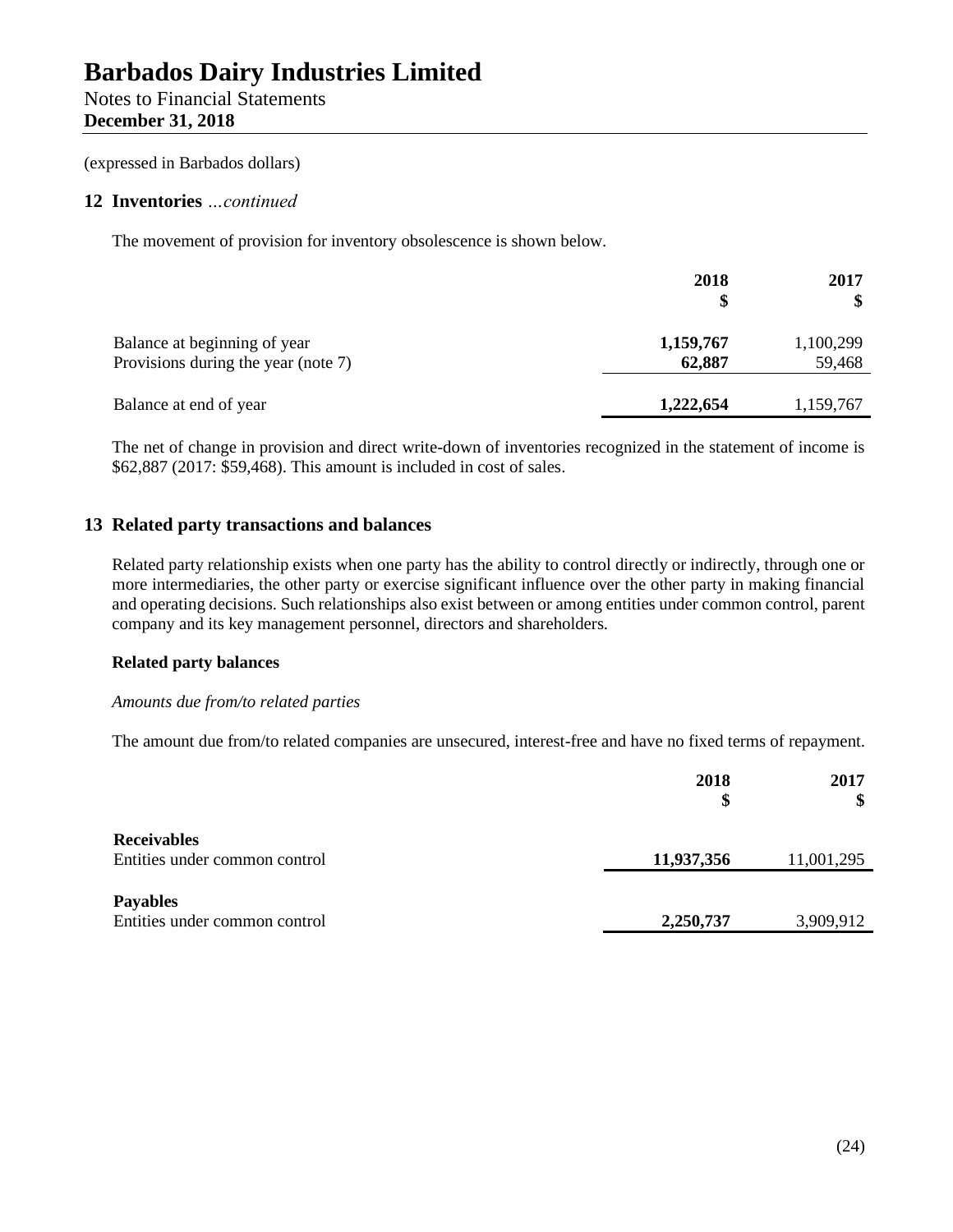Notes to Financial Statements **December 31, 2018**

(expressed in Barbados dollars)

## **13 Related party transactions and balances** *…continued*

## **Related party balances** *…continued*

*Loans due to parent company*

|                                   | 2018<br>\$  | 2017<br><b>Restated</b> |
|-----------------------------------|-------------|-------------------------|
| Total loans due to parent company | 3,293,502   | 4,442,424               |
| Less: current portion             | (1,174,877) | (1,148,921)             |
| Non-current portion               | 2,118,625   | 3,293,503               |

### *Interest-bearing loan*

The Company obtained an unsecured, interest-bearing loan from its parent company on January 21, 2016 amounting to \$3,000,000 for working capital support. The loan bears interest at a rate of 4.25% per annum, which matures on December 21, 2020 and is repayable in equal monthly instalment of \$55,589.

Interest expense incurred in 2018 charged to the statement of income amounted to \$68,143 (2017: \$93,020).

### *Noninterest-bearing loan*

The Company obtained an unsecured noninterest-bearing loan from its parent company amounting to \$5,500,000 on September 30, 2012 for working capital support, which matures on August 31, 2022 and repayable in equal monthly instalment of \$45,833.

## **Related party transactions**

During the year, the Company entered into the following transactions with its parent and fellow subsidiaries:

|                                                  | 2018<br>S  | 2017<br>\$ |
|--------------------------------------------------|------------|------------|
|                                                  |            |            |
| Sales to a related company                       | 14,743,964 | 14,559,823 |
| Purchases from related companies                 | 13,357,052 | 10,776,728 |
| Management fees paid to related company (note 7) | 750,000    | 750,000    |
| Management fee paid to parent company (note 7)   | 258,000    | 258,000    |
| Interest expense                                 | 68,143     | 93,020     |
| Rent charged to related parties                  | 6,321      | 44,247     |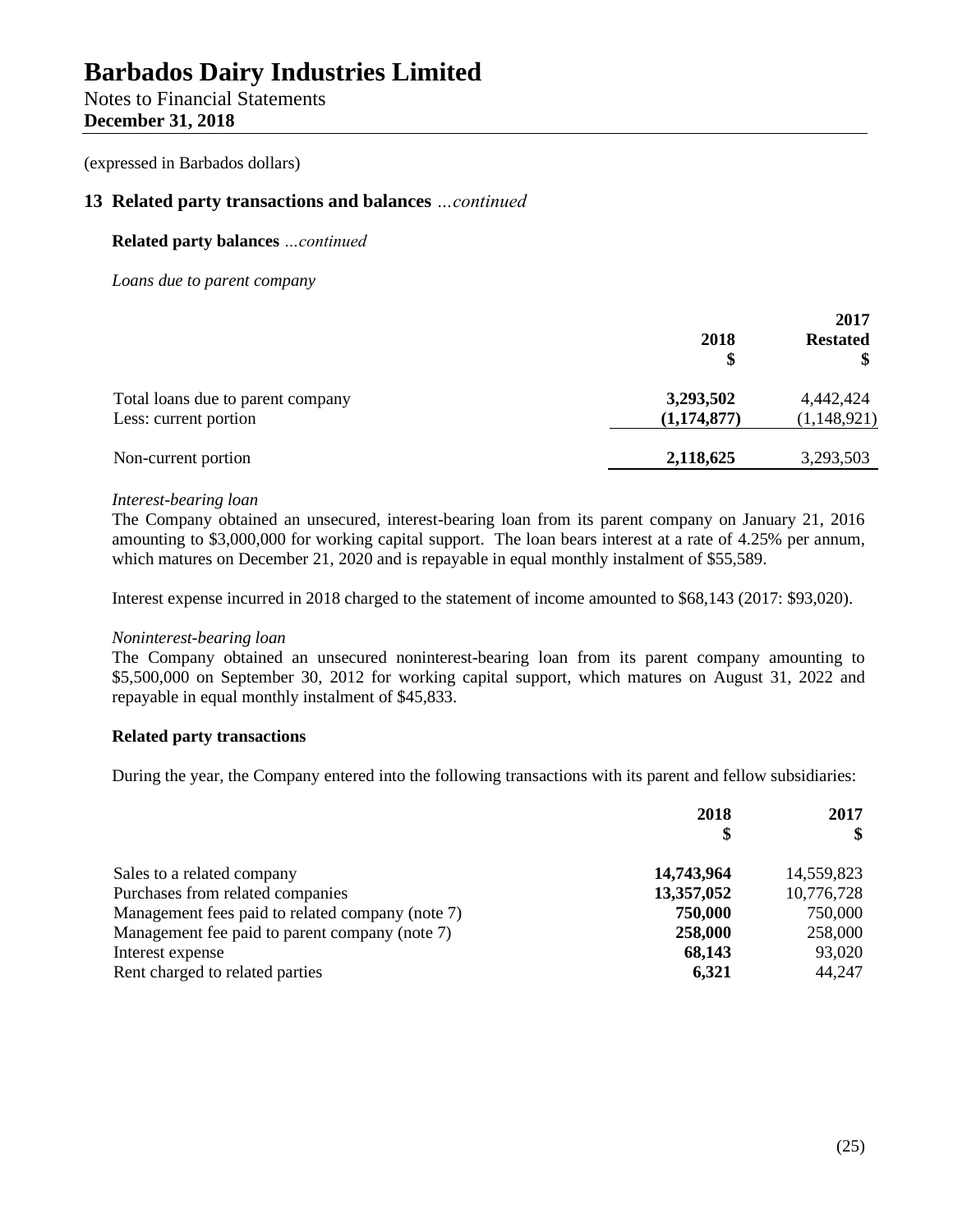Notes to Financial Statements **December 31, 2018**

(expressed in Barbados dollars)

## **13 Related party transactions and balances** *…continued*

Compensation of key management personnel of the Company:

|                              | 2018<br>Φ | 2017<br>\$ |
|------------------------------|-----------|------------|
| Short-term employee benefits | 36,000    | 36,000     |

## **14 Bank overdraft**

The security for the bank overdraft facility of \$500,000 is secured by a letter of undertaking to provide the bank with a mortgage over the Company's assets, if called upon to do so and a guarantee endorsed by the parent company, Banks Holdings Limited.

Interest is charged and payable monthly on the overdraft balance at 4.25% (2017: 4.25%).

## **15 Accounts payable and accruals**

|                                               | 2018<br>\$          | 2017<br>\$          |
|-----------------------------------------------|---------------------|---------------------|
| Trade payables<br>Dividends payable (note 20) | 6,820,471<br>65,056 | 5,490,610<br>71,369 |
| Other payables and accruals                   | 4,800,504           | 1,028,715           |
|                                               | 11,686,031          | 6,590,694           |

Terms and conditions of the above liabilities are as follows:

- Trade payables are non-interest bearing and are normally settled on 30-60 day terms; and
- Other payables are non-interest bearing and are normally settled within three months.

## **16 Long-term investment**

|                                                            | 2018 | 2017 |
|------------------------------------------------------------|------|------|
| Barbados Agro Processing Company Limited (in receivership) |      |      |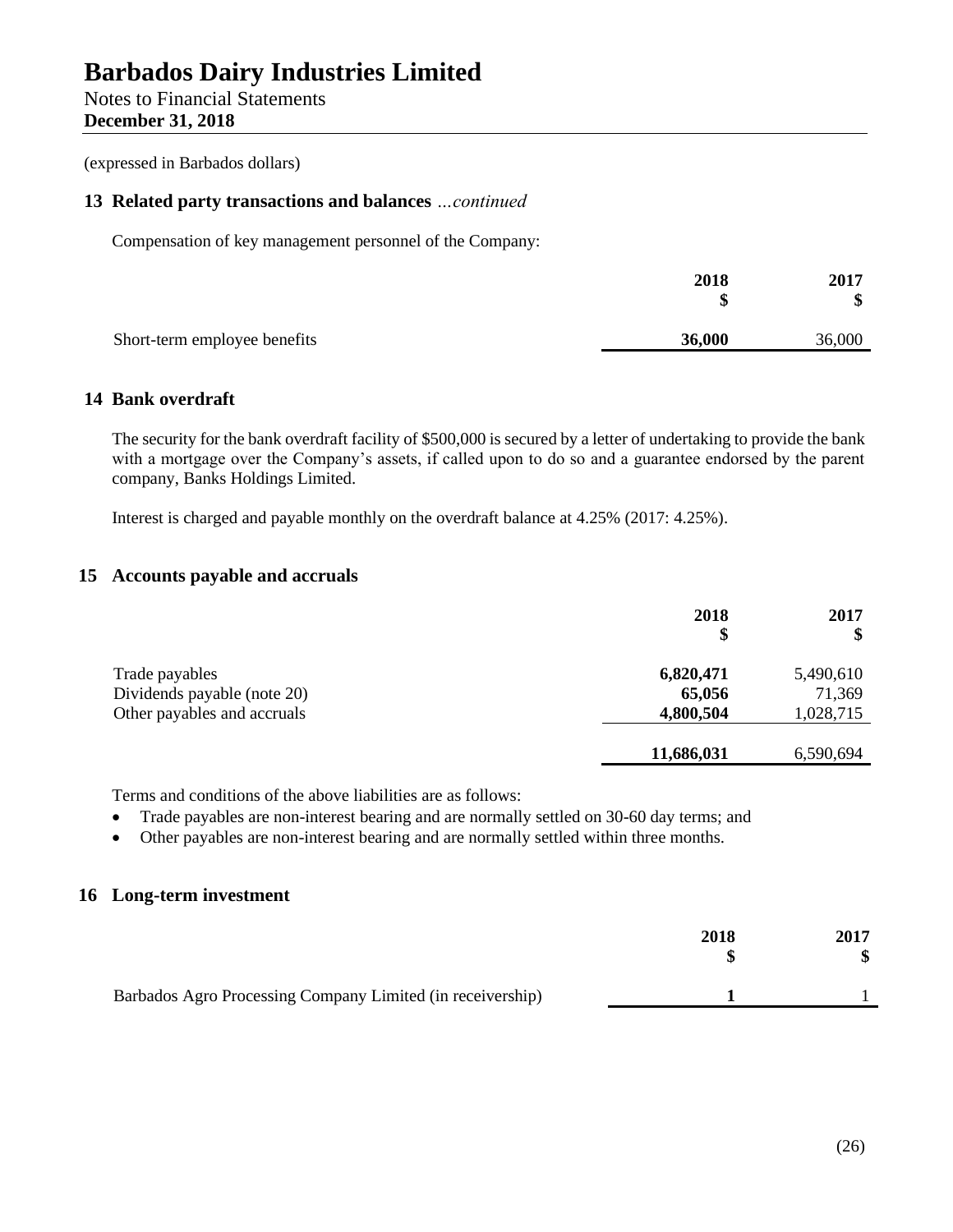Notes to Financial Statements **December 31, 2018**

(expressed in Barbados dollars)

# **17 Property, plant and equipment**

|                               | <b>Buildings on</b><br>leasehold<br>land<br>\$ | <b>Plant</b> and<br>machinery<br>\$ | Furniture,<br>fittings and<br>other<br>equipment<br>\$ | <b>Motor</b><br>vehicles<br>\$ | <b>Containers</b> | Capital<br>works in<br>progress | <b>Total</b><br>\$ |
|-------------------------------|------------------------------------------------|-------------------------------------|--------------------------------------------------------|--------------------------------|-------------------|---------------------------------|--------------------|
| <b>At December 31, 2016</b>   |                                                |                                     |                                                        |                                |                   |                                 |                    |
| Cost                          | 15,573,954                                     | 40,690,573                          | 1,873,757                                              | 57,262                         | 414,644           | 724,849                         | 59,335,039         |
| Accumulated depreciation      | (9,617,570)                                    | (28, 486, 604)                      | (1,842,543)                                            | (53, 117)                      | (414, 644)        |                                 | (40, 414, 478)     |
| Net book value                | 5,956,384                                      | 12,203,969                          | 31,214                                                 | 4,145                          |                   | 724,849                         | 18,920,561         |
| <b>Year ended</b>             |                                                |                                     |                                                        |                                |                   |                                 |                    |
| <b>December 31, 2017</b>      |                                                |                                     |                                                        |                                |                   |                                 |                    |
| Opening net book value        | 5,956,384                                      | 12,203,969                          | 31,214                                                 | 4,145                          |                   | 724,849                         | 18,920,561         |
| <b>Additions</b>              |                                                | 15,309                              |                                                        |                                |                   | 162,845                         | 178,154            |
| Transfers, cost               |                                                | 724,849                             |                                                        |                                |                   | (724, 849)                      |                    |
| Adjustments, cost             |                                                | (2,782,859)                         | 60,505                                                 | 59,399                         | 8,603             |                                 | (2,654,352)        |
| Adjustments, accumulated      |                                                |                                     |                                                        |                                |                   |                                 |                    |
| depreciation                  |                                                | 2,697,109                           | 21,972                                                 | (59, 399)                      | (5,330)           |                                 | 2,654,352          |
| Depreciation charges          |                                                |                                     |                                                        |                                |                   |                                 |                    |
| (note 7)                      | (381, 154)                                     | (2,782,279)                         | (38,027)                                               | (957)                          | (3,273)           |                                 | (3,205,690)        |
| <b>Closing net book value</b> | 5,575,230                                      | 10,076,098                          | 75,664                                                 | 3,188                          |                   | 162,845                         | 15,893,025         |
| At December 31, 2017          |                                                |                                     |                                                        |                                |                   |                                 |                    |
| Cost                          | 15,573,954                                     | 38,647,872                          | 1,934,262                                              | 116,661                        | 423,247           | 162,845                         | 56,858,841         |
| Accumulated depreciation      | (9,998,724)                                    | (28, 571, 774)                      | (1,858,598)                                            | (113, 473)                     | (423, 247)        |                                 | (40, 965, 816)     |
| Net book value                | 5,575,230                                      | 10,076,098                          | 75,664                                                 | 3,188                          |                   | 162,845                         | 15,893,025         |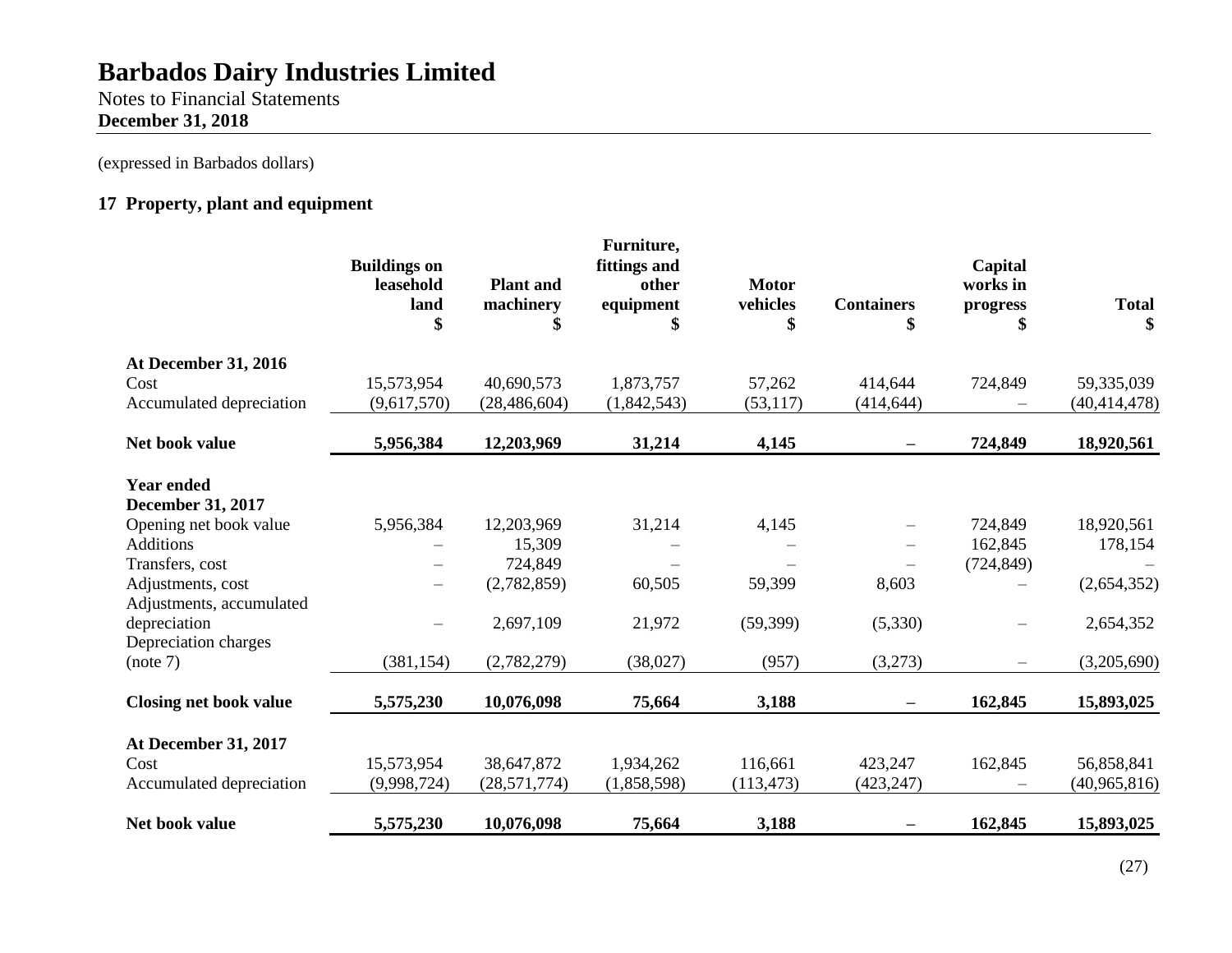Notes to Financial Statements **December 31, 2018**

(expressed in Barbados dollars)

## **17 Property, plant and equipment** *…continued*

|                               | <b>Buildings on</b><br>leasehold<br>land<br>\$ | <b>Plant</b> and<br>machinery<br>\$ | Furniture,<br>fittings and<br>other<br>equipment<br>\$ | <b>Motor</b><br>vehicles<br>\$ | <b>Containers</b><br>\$ | Capital<br>works in<br>progress | <b>Total</b><br>\$ |
|-------------------------------|------------------------------------------------|-------------------------------------|--------------------------------------------------------|--------------------------------|-------------------------|---------------------------------|--------------------|
| <b>Year ended</b>             |                                                |                                     |                                                        |                                |                         |                                 |                    |
| <b>December 31, 2018</b>      |                                                |                                     |                                                        |                                |                         |                                 |                    |
| Opening net book value        | 5,575,230                                      | 10,076,098                          | 75,664                                                 | 3,188                          |                         | 162,845                         | 15,893,025         |
| <b>Additions</b>              |                                                |                                     |                                                        |                                |                         | 609,406                         | 609,406            |
| Transfers                     | 157,115                                        | 37,080                              |                                                        |                                |                         | (194, 195)                      |                    |
| Adjustments, cost             |                                                | (1,500)                             | 341,489                                                |                                |                         | 303                             | 340,292            |
| Adjustments, accumulated      |                                                |                                     |                                                        |                                |                         |                                 |                    |
| depreciation                  |                                                | 1,197                               | (341, 489)                                             |                                |                         |                                 | (340, 292)         |
| Disposals                     |                                                |                                     | (22, 512)                                              |                                |                         |                                 | (22,512)           |
| Writeback of depreciation     |                                                |                                     | 16,650                                                 |                                |                         |                                 | 16,650             |
| Depreciation charges          |                                                |                                     |                                                        |                                |                         |                                 |                    |
| (note 7)                      | (393, 539)                                     | (2,602,274)                         | (29, 687)                                              | (957)                          |                         |                                 | (3,026,457)        |
| <b>Closing net book value</b> | 5,338,806                                      | 7,510,601                           | 40,115                                                 | 2,231                          |                         | 578,359                         | 13,470,112         |
| <b>At December 31, 2018</b>   |                                                |                                     |                                                        |                                |                         |                                 |                    |
| Cost                          | 15,731,069                                     | 38,683,452                          | 2,253,239                                              | 116,661                        | 423,247                 | 578,359                         | 57,786,027         |
| Accumulated depreciation      | (10, 392, 263)                                 | (31, 172, 851)                      | (2,213,124)                                            | (114, 430)                     | (423, 247)              |                                 | (44,315,915)       |
| Net book value                | 5,338,806                                      | 7,510,601                           | 40,115                                                 | 2,231                          |                         | 578,359                         | 13,470,112         |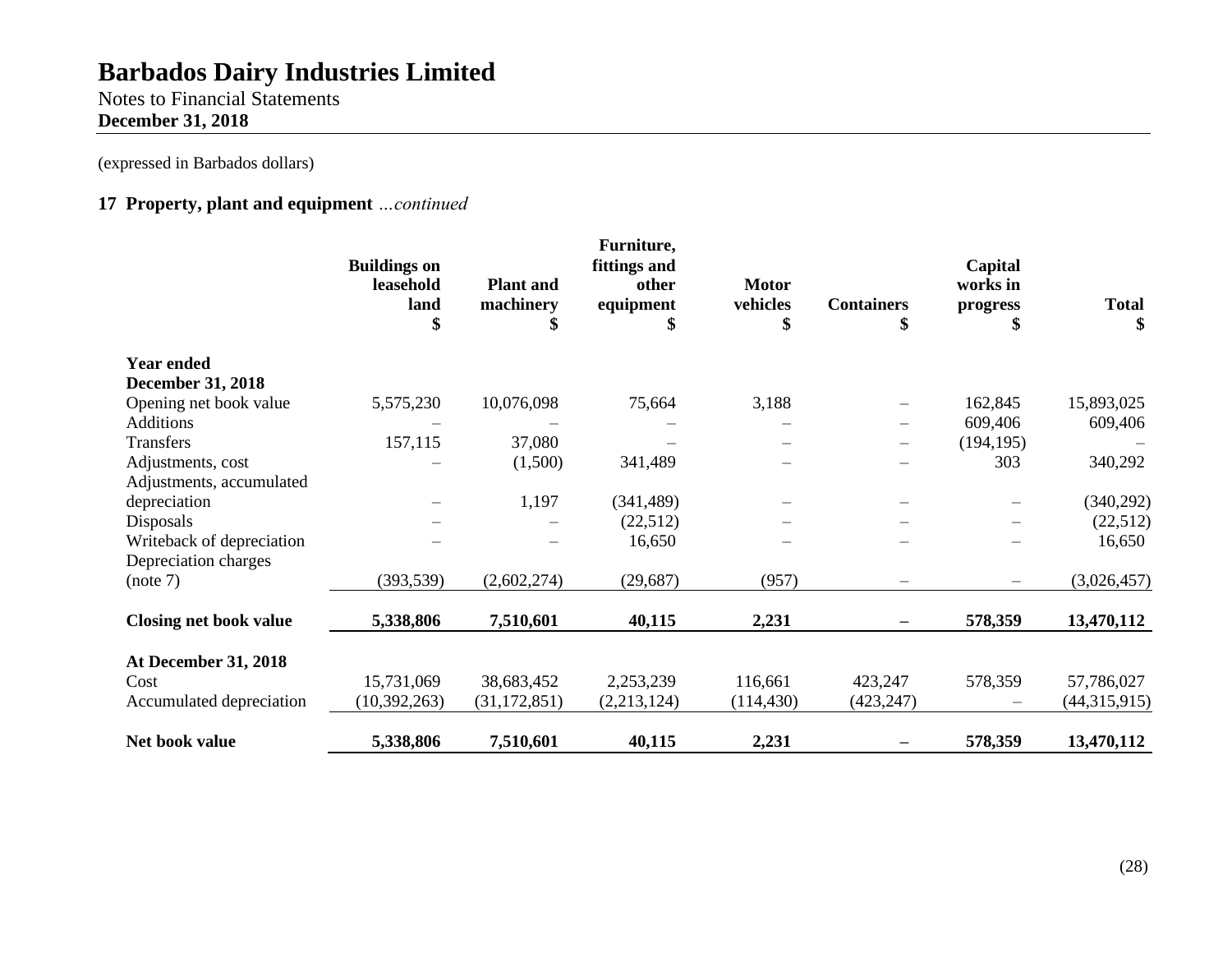# Notes to Financial Statements **December 31, 2018**

(expressed in Barbados dollars)

## **18 Pension plan asset**

The amounts recognised in the statement of financial position are as follows:

|                                                             | 2018<br>\$  | 2017<br>\$  |
|-------------------------------------------------------------|-------------|-------------|
| <b>Statement of financial position</b>                      |             |             |
| Present value of funded obligations                         | (6,459,941) | (9,305,941) |
| Fair value of plan assets                                   | 15,429,941  | 16,472,746  |
| Net asset recognised in the statement of financial position | 8,970,000   | 7,166,805   |
| <b>Statement of income</b>                                  |             |             |
| Interest cost                                               | 837,000     | 886,000     |
| Current service cost                                        | 47,000      | 60,000      |
| Administrative fees                                         | 38,000      | 55,000      |
| Expected return on plan assets                              | (1,491,000) | (1,194,000) |
| Total, included in staff costs (note 8)                     | (569,000)   | (193,000)   |
| Actual return on plan assets                                | (352,000)   | 1,397,000   |
| Statement of other comprehensive income                     |             |             |
| Gain from change in assumptions                             | (2,146,000) | (1,900,000) |
| Gain from experience                                        | (930,000)   | (840,000)   |
| Actual return on plan assets                                | 352,000     | (1,397,000) |
| Expected return on plan assets                              | 1,491,000   | 1,194,000   |
| Other comprehensive income                                  | (1,233,000) | (2,943,000) |
| Net movement in pension plan asset recognised in the        |             |             |
| statement of financial position                             |             |             |
| Balance at beginning of year                                | 7,166,805   | 4,029,805   |
| Net benefit income                                          | 569,000     | 193,000     |
| <b>Employer contributions</b>                               | 1,195       | 1,000       |
| Other comprehensive income                                  | 1,233,000   | 2,943,000   |
| Balance at end of year                                      | 8,970,000   | 7,166,805   |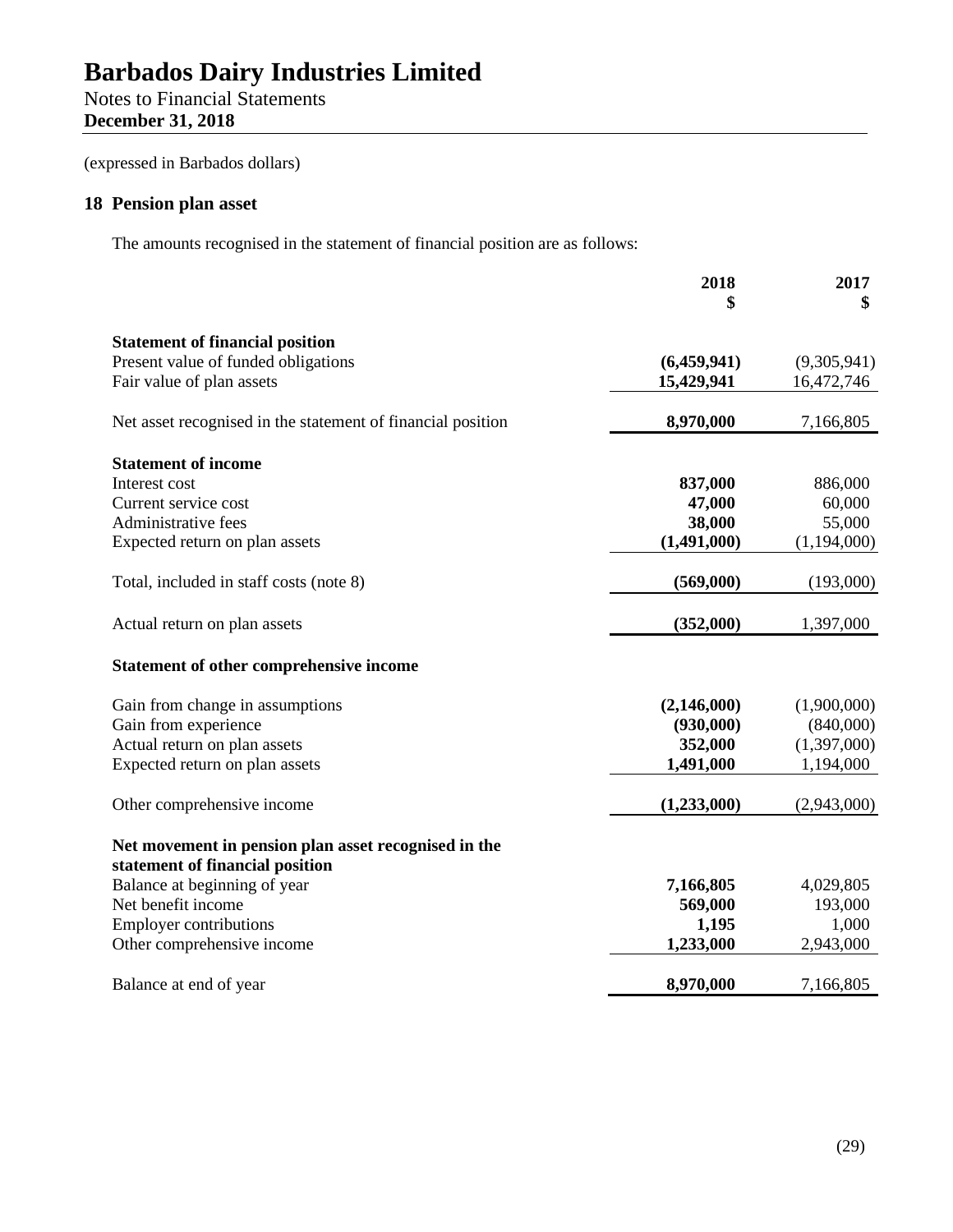## Notes to Financial Statements **December 31, 2018**

(expressed in Barbados dollars)

## **18 Pension plan asset** *…continued*

Changes in present value of the funded obligations are as follows:

|                                                          | 2018           | 2017          |
|----------------------------------------------------------|----------------|---------------|
|                                                          | \$             | \$            |
| Balance at beginning of year                             | 9,305,941      | 11,630,941    |
| Interest cost                                            | 837,000        | 886,000       |
| Current service cost                                     | 47,000         | 60,000        |
| Benefits paid                                            | (728,000)      | (625,000)     |
| Contributions by employee                                | 36,000         | 39,000        |
| Administrative fees                                      | 38,000         | 55,000        |
| Actuarial gain on obligation                             | (3,076,000)    | (2,740,000)   |
| Balance at end of year                                   | 6,459,941      | 9,305,941     |
| Changes in the fair value of plan assets are as follows: |                |               |
| Balance at beginning of year                             | 16,472,746     | 15,660,746    |
| Actual return on plan assets                             | (352,000)      | 1,397,000     |
| Contributions by employer and employee                   | 37,195         | 40,000        |
| Benefits paid                                            | (728,000)      | (625,000)     |
| Balance at end of year                                   | 15,429,941     | 16,472,746    |
|                                                          | 2018           | 2017          |
|                                                          | $\frac{6}{9}$  | $\frac{6}{9}$ |
| Principal actuarial assumptions as at year were:         |                |               |
| Discount rate at end of year                             | 13.00          | 9.25          |
| Future promotional salary increases                      | 2.00           | 2.00          |
| Future inflationary salary increases                     | 3.00           | 3.50          |
| Future increases in NIS ceiling for earnings             | 4.25           | 4.25          |
| Future pension increases                                 | 3.75           | 3.75          |
| Mortality                                                | <b>UP94-AA</b> | UP94-AA       |

A quantitative sensitivity analysis for significant assumptions on the present value of the funded obligations as at December 31, 2018 is shown below.

|                                   | <b>Increase</b> | <b>Decrease</b> |
|-----------------------------------|-----------------|-----------------|
| Change in discount rate by 1%     | (690,000)       | 733,000         |
| Change in salary increase by 0.5% | 149,000         | (135,000)       |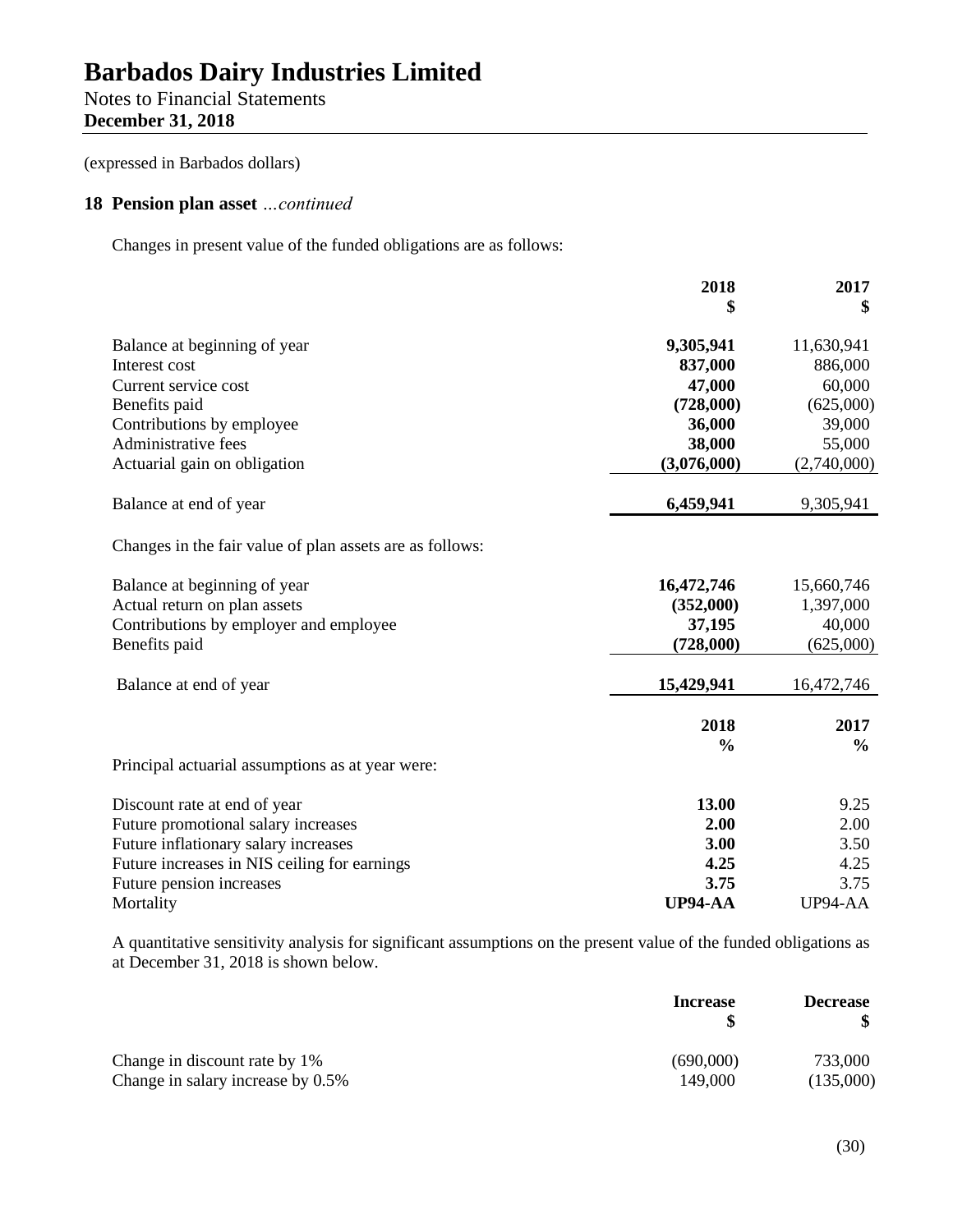Notes to Financial Statements **December 31, 2018**

(expressed in Barbados dollars)

## **18 Pension plan asset** *…continued*

Life expectancy at age 60 for current pensioners in years: Male  $-23.4$ Female  $-26.0$ 

The weighted duration of the defined benefit obligation was 15 years.

The Company expects to contribute \$1,513 to its defined benefit pension plans in 2019 (2018: \$1,441)

The major categories of plan assets as a percentage of the fair value of plan assets are as follows:

|              | 2018          | 2017 |
|--------------|---------------|------|
|              | $\frac{6}{6}$ | $\%$ |
| <b>Bonds</b> | 33            | 35   |
| Real estate  | 19            | 17   |
| Mortgages    | 17            | 11   |
| Equities     | 15            | 18   |
| Mutual funds | 14            | 14   |
| Others       | 2             | 5    |

The overall expected rate of return on assets is determined based on the market expectations prevailing on that date, applicable to the period over which the obligation is to be settled.

## **19 Post-employment medical liability**

## **The amounts recognised in the statement of financial position are as follows:**

|                                                                             | 2018<br>\$                   | 2017<br>\$                  |
|-----------------------------------------------------------------------------|------------------------------|-----------------------------|
| Present value of unfunded obligation                                        | 256,000                      | 354,355                     |
| Liability recognised in the statement of financial position                 | 256,000                      | 354,355                     |
| The amounts recognised in the statement of income are as follows:           |                              |                             |
| Interest cost<br>Current service cost<br>Past service costs-vested benefits | 31,000<br>12,000<br>(20,000) | 25,000<br>9,000<br>(19,000) |
|                                                                             | 23,000                       | 15,000                      |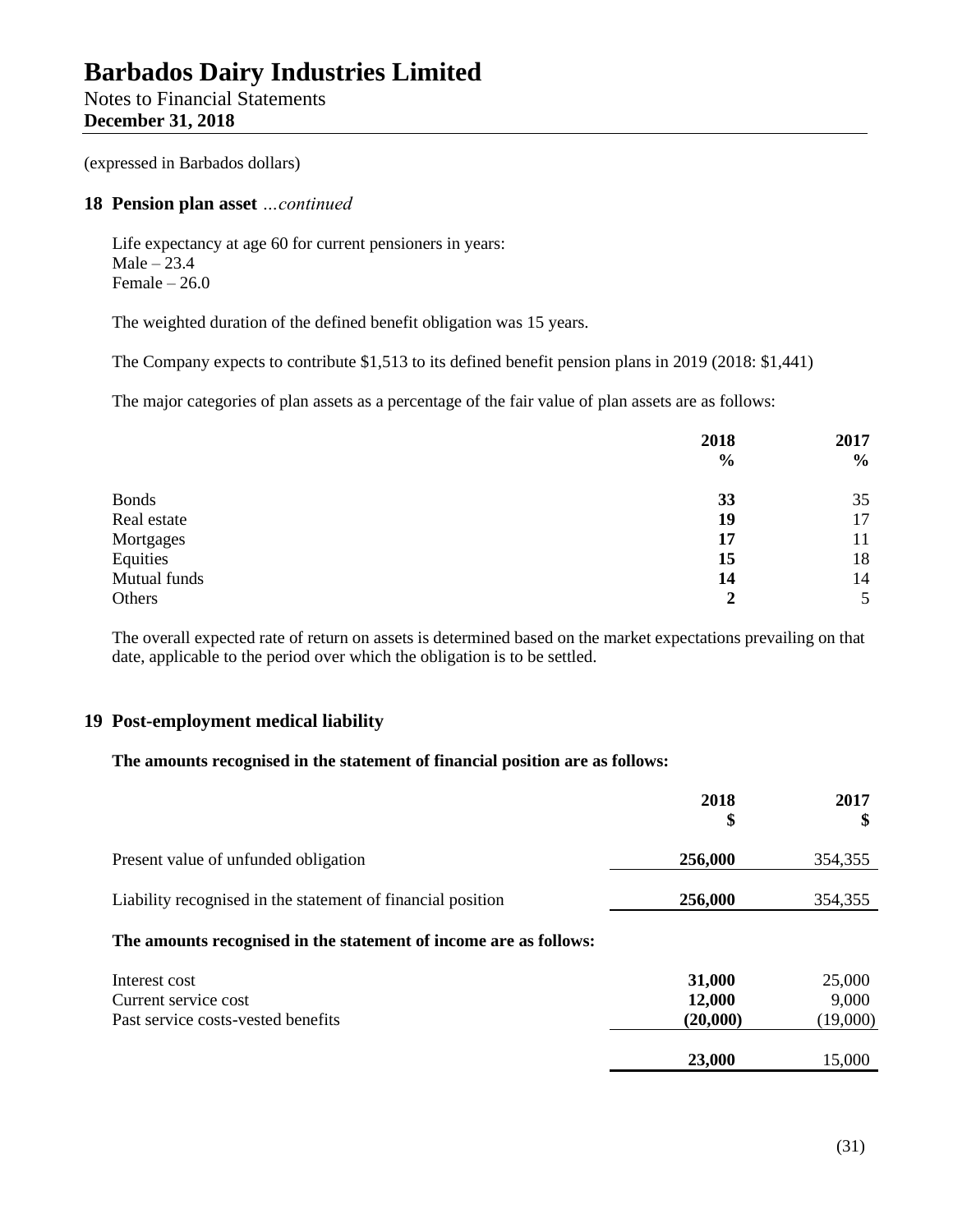Notes to Financial Statements **December 31, 2018**

(expressed in Barbados dollars)

# **19 Post-employment medical liability** *…continued*

|                                                                          | 2018<br>\$          | 2017<br>\$           |
|--------------------------------------------------------------------------|---------------------|----------------------|
|                                                                          |                     |                      |
| Statement of other comprehensive income                                  |                     |                      |
| Gain from change in assumptions<br>Loss from experience                  | (123,000)<br>26,000 | (148,000)<br>162,000 |
|                                                                          |                     |                      |
| Other comprehensive (income)/loss                                        | (97,000)            | 14,000               |
|                                                                          | 2018                | 2017                 |
|                                                                          | \$                  | \$                   |
| Movements in the net liability recognized in the statement of            |                     |                      |
| financial position are as follows:<br>Net liability at beginning of year | 354,355             | 325,355              |
| Net expense recognised in the statement of income                        | 43,000              | 34,000               |
| Other comprehensive (income)/loss                                        | (97,000)            | 14,000               |
| Benefits paid                                                            | (44, 355)           | (19,000)             |
| Net liability at end of year                                             | 256,000             | 354,355              |
| Changes in the present value of the unfunded obligation are as follows:  |                     |                      |
|                                                                          | 2018                | 2017                 |
|                                                                          | \$                  | \$                   |
| Obligation at beginning of year                                          | 354,355             | 325,355              |
| Interest cost                                                            | 31,000              | 25,000               |
| Current service cost                                                     | 12,000              | 9,000                |
| Benefits paid                                                            | (44, 355)           | (19,000)             |
| Actuarial (gain)/loss                                                    | (97,000)            | 14,000               |
| Obligation at end of year                                                | 256,000             | 354,355              |
| Principal actuarial assumptions used for accounting                      | 2018                | 2017                 |
| purposes at December 31, were as follows:                                | $\frac{0}{0}$       | $\frac{0}{0}$        |
| Discount rate at end of year                                             | 13.00               | 9.25                 |
| Future medical claims/premium inflation                                  | 4.25                | 4.25                 |
|                                                                          |                     |                      |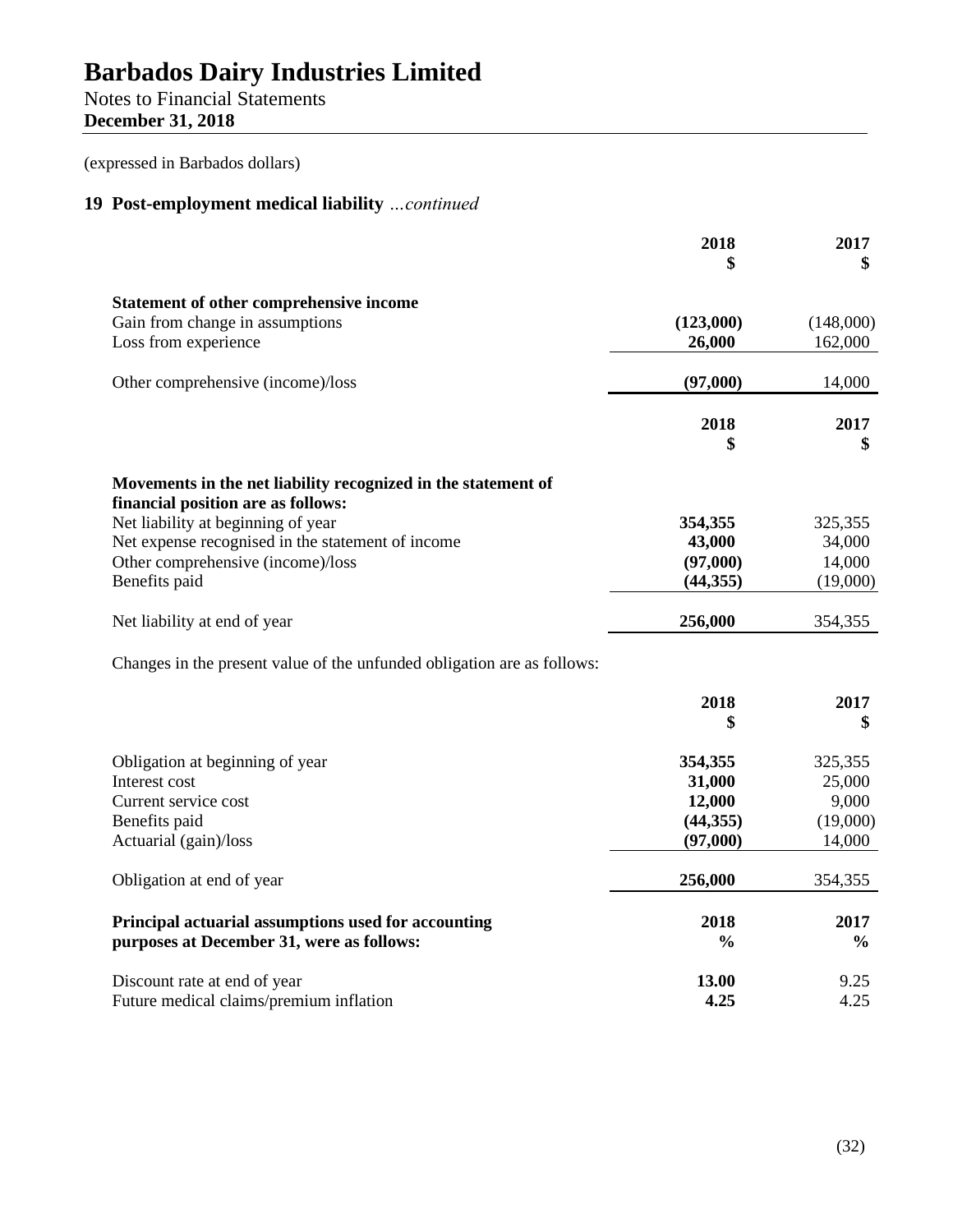Notes to Financial Statements **December 31, 2018**

(expressed in Barbados dollars)

## **19 Post-employment medical liability** *…continued*

A one percentage point change in the assumed rate of the following assumptions would have the following effect on the present value of the obligation:

|                                   | <b>Increase</b> | <b>Decrease</b> |
|-----------------------------------|-----------------|-----------------|
| Change of medical inflation by 1% | 38,000          | (31,000)        |
| Change of discount rate by 1%     | (28,000)        | 30,000          |

The weighted duration of the defined benefit obligation was 16 years.

Assuming no changes in the premium rates the Company expects to pay premiums of \$21,800 during the 2019 financial year (2018: \$19,127).

## **20 Share capital**

## **Authorized**

The Company is authorized to issue an unlimited number of shares without nominal or par value designated as common shares.

### **Issued**

| <b>Number of Shares</b> |           |         |         |
|-------------------------|-----------|---------|---------|
| 2018                    | 2017      | 2018    | 2017    |
|                         |           |         |         |
| 4,691,094               | 4,691,094 | 998,028 | 998,028 |
|                         |           |         |         |

## **Dividends**

In 2017, the Company's Board of Directors approved the declaration of cash dividends amounting to \$985,130. As at December 31, 2018, unpaid dividends amounting to \$65,056 is shown as part of accounts payable and accruals in the statement of financial position (2017: \$71,369) (see note 15).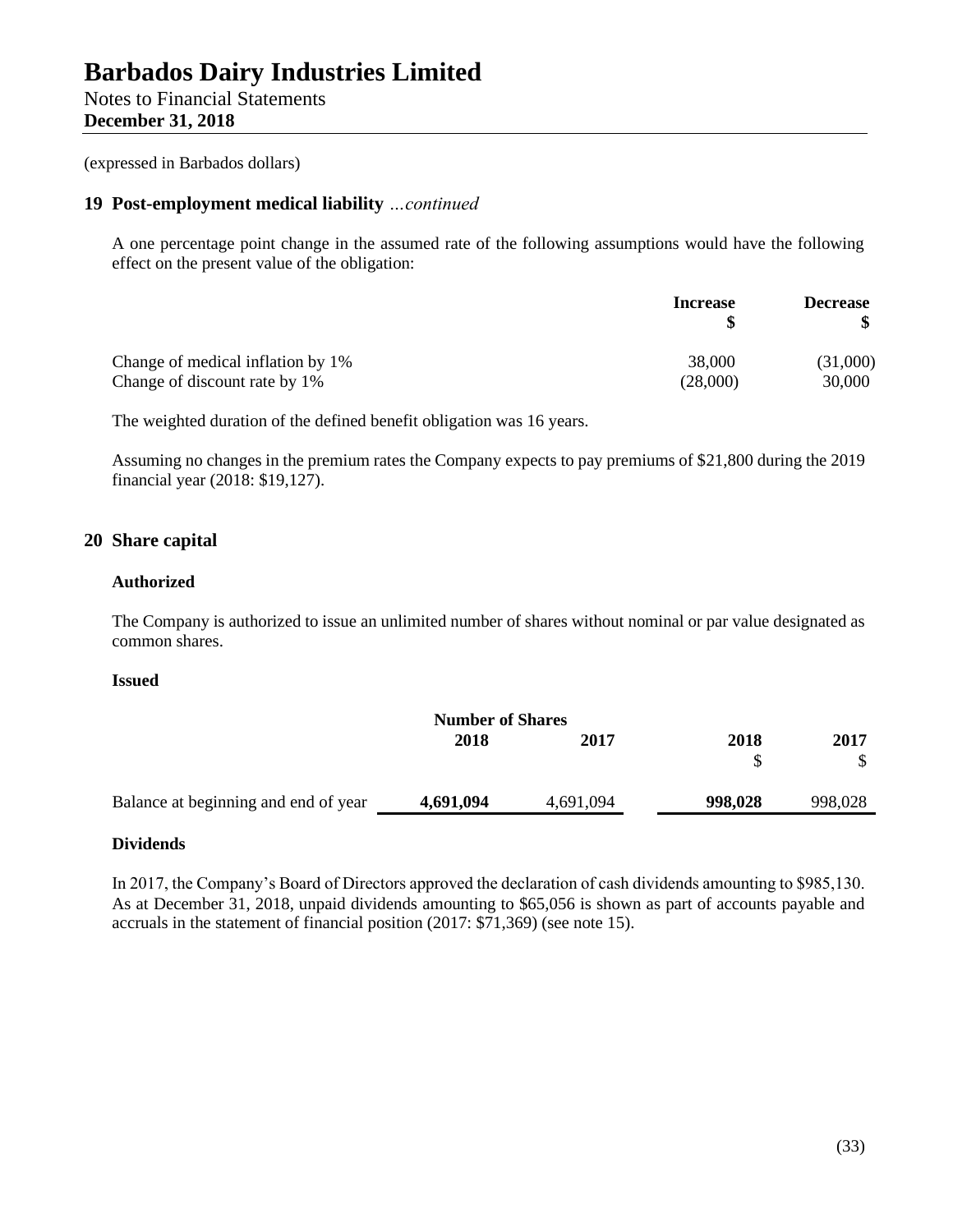# Notes to Financial Statements **December 31, 2018**

(expressed in Barbados dollars)

## **21 Other reserves**

The movement of other reserves is as follows:

|                                                                                                 | 2018      | 2017       |
|-------------------------------------------------------------------------------------------------|-----------|------------|
| Balance at beginning of year<br>Re-measurement gain on defined benefit plan and post-employment | 1,724,873 | (764, 777) |
| medical liability, net of tax                                                                   | 1,449,630 | 2,489,650  |
| Balance at end of year                                                                          | 3,174,503 | 1,724,873  |

## **22 Commitments and contingencies**

## **Operating lease commitments**

The lease expenses for the year for motor vehicles and leasehold land were \$28,637 and \$6,321, respectively (2017: \$71,904 and \$44,247).

|                                                                      | 2018   | 2017   |
|----------------------------------------------------------------------|--------|--------|
|                                                                      |        |        |
| Future minimum lease payments under operating leases are as follows: |        |        |
| Within one year                                                      | 25,598 | 19,258 |
| After one year but not more than five years                          | 17,670 | 24,822 |
|                                                                      |        |        |
|                                                                      | 43,268 | 44,080 |

## **Capital commitment**

Capital expenditure of \$nil (2017: \$nil) was approved by the Directors and there were no amounts subject to contract in 2018 or 2017.

## **23 Earnings per share**

|                                                                                 | 2018                 | 2017                   |
|---------------------------------------------------------------------------------|----------------------|------------------------|
| Profit for the year<br>Divided by weighted average number of outstanding shares | 486,278<br>4,691,094 | 6,185,856<br>4,691,094 |
| Basic and diluted earnings per share                                            | 0.10                 |                        |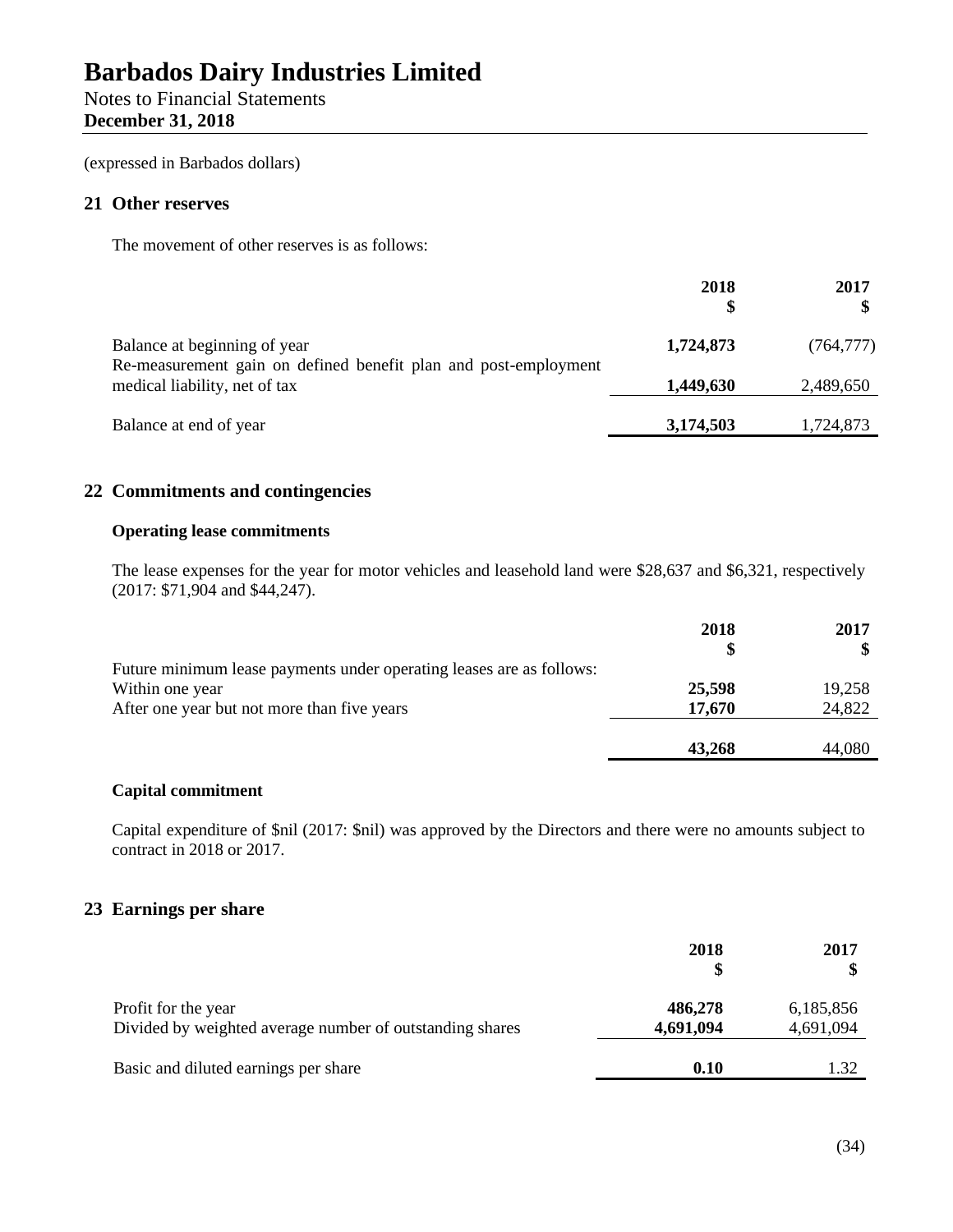Notes to Financial Statements **December 31, 2018**

(expressed in Barbados dollars)

## **23 Earnings per share** *…continued*

Earnings per share are based on a net income of \$486,278 (2018: \$6,185,856) and a weighted average of 4,691,094 (2017: 4,691,094) common shares in issue during the year.

## **24 Financial risk management**

## **a) Financial risk factors**

The Company's activities expose it to a variety of financial risks: market risk (including foreign currency risk, interest rate risk and price risk), credit risk and liquidity risk. The Company has not entered into forward contracts to reduce risk exposures. The Company's risk management focuses on actively seeking to minimise potential adverse effects on its financial performance.

The Company's risk management is coordinated with the Board of Directors and focuses on actively securing the Company's short to medium-term cash flows by minimising the exposure to financial markets. Long-term financial investments are managed to generate lasting returns.

The Company does not actively engage in the trading of financial assets for speculative purposes nor does it write options. The most significant financial risks to which the Company is exposed are described below.

## **i) Market risk**

### *i) Foreign currency risk*

Foreign currency risk is the risk that the value of a financial instrument will fluctuate due to changes in foreign exchange rates. The Company operates primarily in the Barbados market and is therefore not subject to significant foreign currency risk. Management monitors its exposure to foreign currency fluctuations and employs appropriate strategies to mitigate any potential losses.

The Company has transactional currency exposures. Such exposure arises from purchases by an operating unit in currencies other than the unit's functional currency. Approximately 70% (2017: 57%) of the Company's purchases are denominated in a currency other than the functional currency. However, the majority of these are in US\$ which has a fixed exchange rate to the functional currency. Fluctuations in currencies other than US\$ are not considered significant.

*ii) Interest rate risk*

Interest rate risk arises from the possibility that changes in interest rates will affect future cash flows or the fair values of financial instruments. The Company manages its interest rate exposure by using a variable rate debt. The Company's exposure to the risk of changes in the market interest rates relates primarily to its long-term liabilities. As at the end of financial year 2018, the Company's only interest-bearing loans are with its parent company. As a result, management does not consider that there is any significant risk to the company with respect to changes in market interest rates.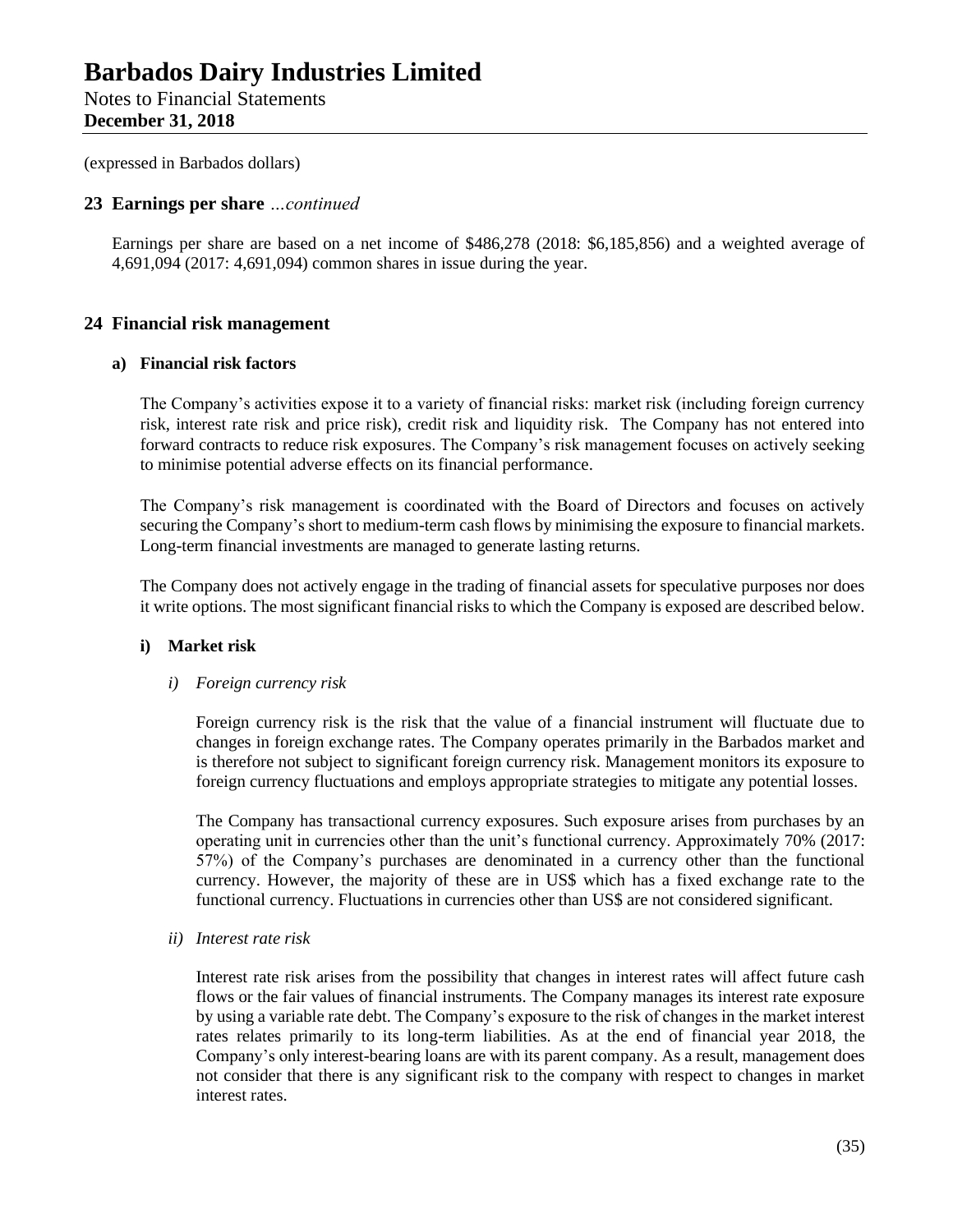Notes to Financial Statements **December 31, 2018**

(expressed in Barbados dollars)

## **24 Financial risk management** *…continued*

- **a) Financial risk factors** *…continued*
	- **i) Market risk** *…continued*
		- *iii) Price risk*

The Company is not materially exposed to equity securities price risk as the equity investment held by the Company and classified in the statement of financial position as financial assets classified as FVTPL is not significant to the financial statements.

## **ii) Credit risk**

## *Credit risk management*

Credit risk arises from cash at banks, contractual cash flows of financial assets carried at amortised cost as well as credit exposure to customers, including outstanding trade and other receivables and due from related parties.

The Company's credit risk is managed on an individual basis. The Company has made adequate provision for any potential credit losses and the amount of the Company's maximum exposure to credit risk is indicated by the carrying amount of its financial assets.

Generally, the maximum credit risk exposure of financial assets is the carrying amount of the financial assets as shown on the face of the statement of financial position, as summarized below.

|                             | 2018<br>\$ | 2017       |
|-----------------------------|------------|------------|
| Cash at banks               | 4,980,678  | 5,502,212  |
| Trade and other receivables | 5,793,421  | 6,378,304  |
| Due from related parties    | 11,937,356 | 11,001,295 |
|                             | 22,711,455 | 22,881,811 |

## *Credit quality and expected credit loss measurement*

The credit quality of financial assets and expected credit loss measurement was determined as follows:

- Cash at banks is only placed with well-known reputable banks. The credit quality of this financial asset is considered to be of high grade. While cash at banks are also subject to the impairment requirements of IFRS 9, the identified impairment loss was immaterial.
- Trade and other receivables are considered to have low credit risk as these amounts are all current and were all performing and fully collected within the credit period. Accordingly, there is no impairment allowance for trade and other receivables provided as these financial assets were substantially collected subsequent to the statement of financial position date.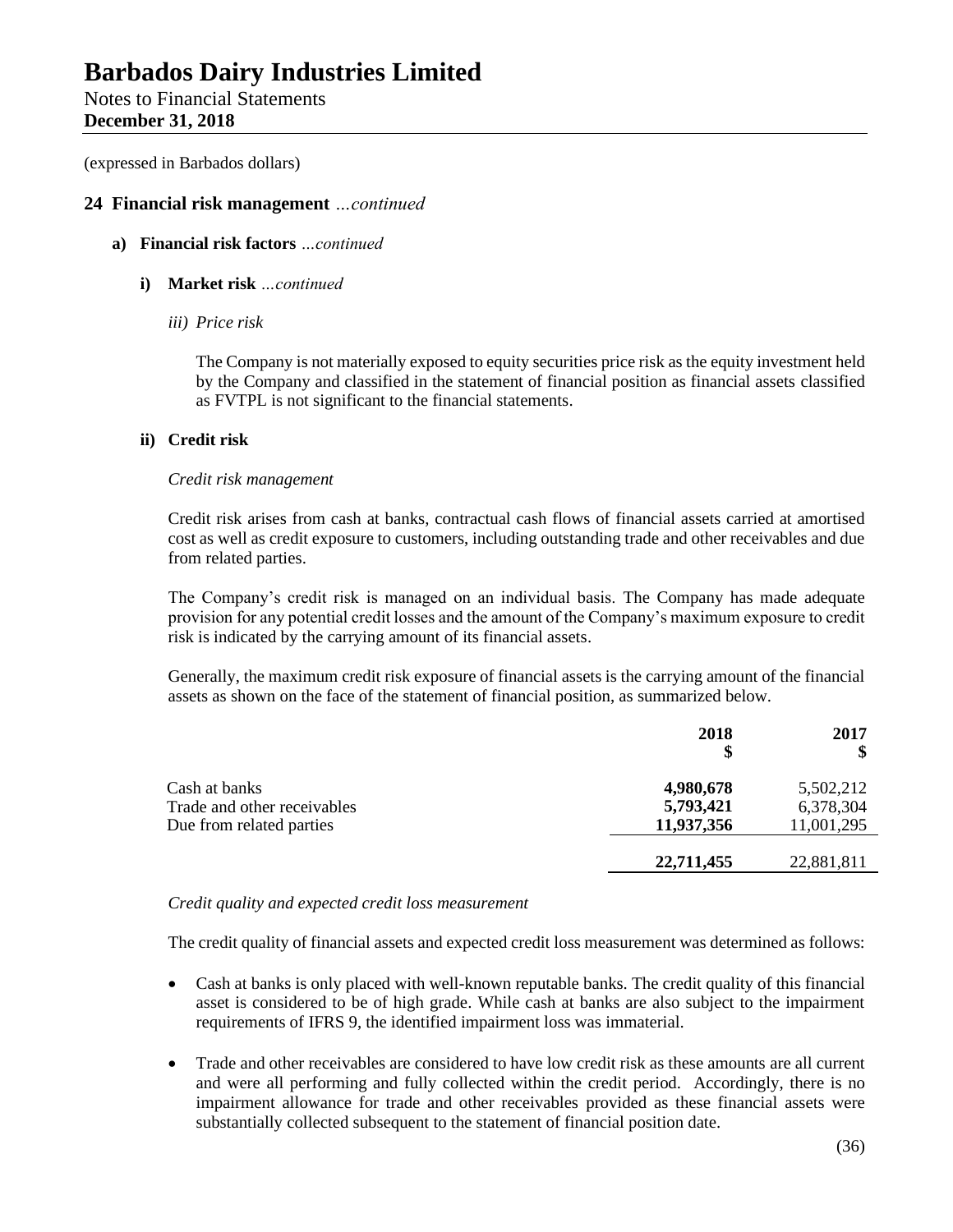Notes to Financial Statements **December 31, 2018**

(expressed in Barbados dollars)

## **24 Financial risk management** *…continued*

- **a) Financial risk factors** *…continued*
	- **ii) Credit risk** *…continued*

### *Credit quality and expected credit loss measurement …continued*

• Due from related parties are considered to have low credit risk. There is no impairment allowance for the due from related parties as the counterparties have access to sufficient highly liquid assets in order to repay the receivables, if demanded at the reporting date.

## *Geographic*

The Company's counterparties are located in Barbados, Antigua and Barbuda, Guyana, Grenada, St. Kitts and Nevis, St. Vincent and the Grenadines and other Caribbean territories.

## *Credit risk management policies applied until December 31, 2017*

Credit risk arises from cash held with banks and financial institutions. For banks and financial institutions, only independently rated parties with a good rating are accepted.

In 2017 and prior years, trade and other receivables and due from related parties were assessed individually, to determine whether there was any objective evidence that an impairment loss was recognised in a separate provision for impairment. The Company considered that there was evidence of impairment, if any, of the following indicators were present:

- Significant financial difficulties of the debtors;
- Probability that the customers will enter bankruptcy or financial reorganization; and
- Default or late payments (more than 90 days overdue).

Receivables for which an impairment provision was recognised were written-off against the provision when there was no expectation of recovering additional cash.

The Company has made adequate provision for any potential credit losses and the amount of the Company's maximum exposure to credit risk is indicated by the carrying amount of its financial assets.

The credit risk for cash at banks is considered negligible, since the cash is held with highly-rated financial institutions.

The credit risk for trade and other receivables are standard grade financial instruments with satisfactory financial capability and credit standing but with some elements of risks where a certain measure of control is necessary in order to mitigate risk of default.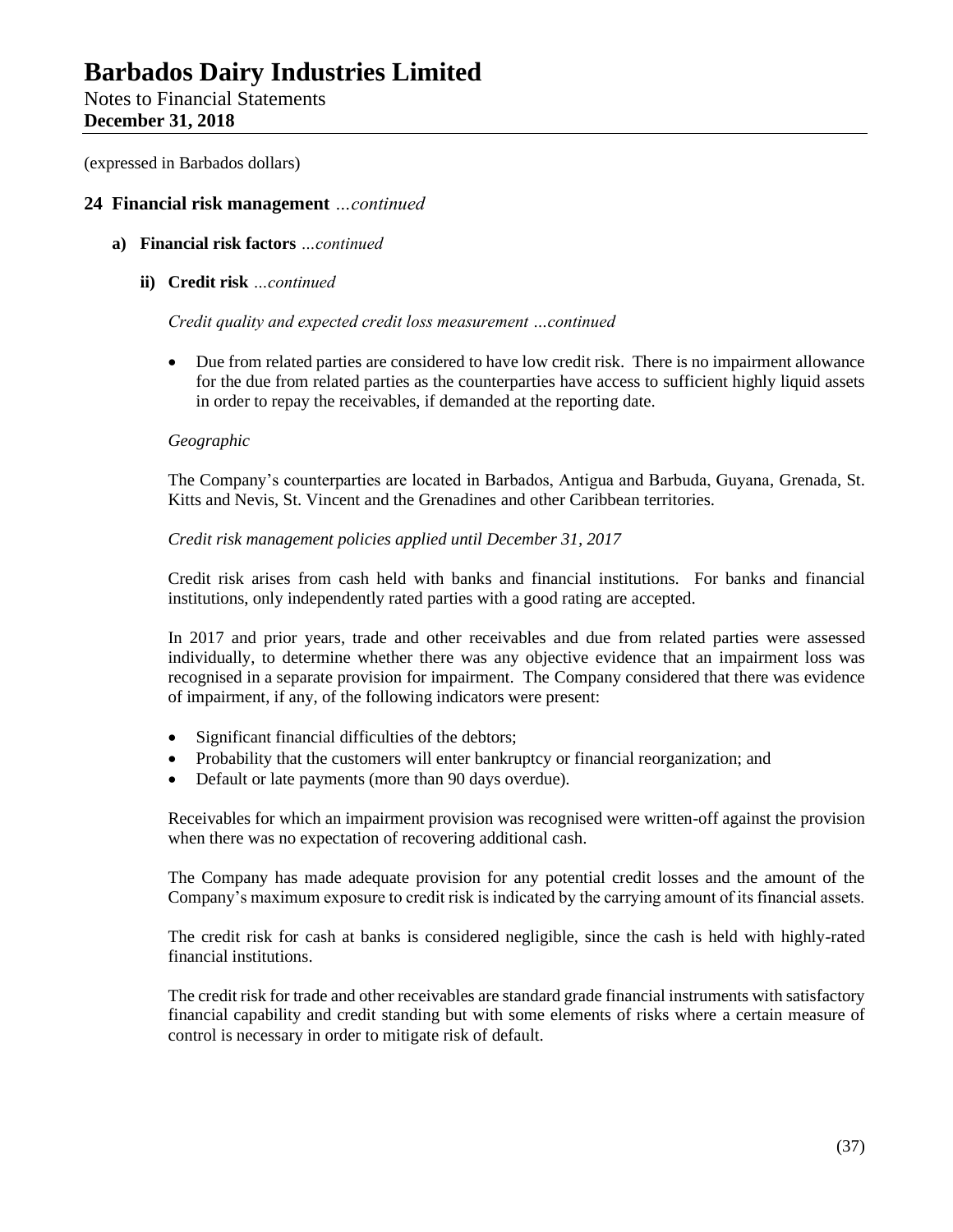Notes to Financial Statements **December 31, 2018**

(expressed in Barbados dollars)

## **24 Financial risk management** *…continued*

- **a) Financial risk factors** *…continued*
	- **ii) Credit risk** *…continued*

*Credit risk management policies applied until December 31, 2017 …continued*

The classification of trade receivables as at December 31, 2017 is as follows:

|              | <b>Neither</b> | Past due but not impaired |             |             |             |
|--------------|----------------|---------------------------|-------------|-------------|-------------|
|              | past due nor   | $<$ 30                    | $30 - 60$   | $60 - 90$   | > 90        |
| <b>Total</b> | impaired       | <b>Days</b>               | <b>Days</b> | <b>Days</b> | <b>Days</b> |
|              |                | \$                        |             | \$          | \$          |
|              |                |                           |             |             |             |
| 5,589,597    | 5,589,597      |                           |             |             |             |

## **iii) Liquidity risk**

Liquidity risk is the risk that the Company will be unable to meet its payment obligations when they fall due under normal and stress circumstances. The Company monitors its liquidity risk by considering the maturity of both its financial assets and projected cash flows from operations. Where possible, the Company utilizes available credit facilities such as loans, overdrafts and other financing options.

The Company's objective is to maintain a balance between continuity of funding and flexibility through the use of bank overdrafts and bank loans.

The table below summarizes the maturity profile of the Company's financial liabilities at December 31, based on contractual undiscounted payments.

| As at December 31, 2018       | <b>Less than</b><br>1 year | More than<br>1 year<br>\$ | <b>Total</b> |
|-------------------------------|----------------------------|---------------------------|--------------|
| Accounts payable and accruals | 11,686,031                 |                           | 11,686,031   |
| Due to related companies      | 2,250,737                  |                           | 2,250,737    |
| Loans due to parent company   | 1,217,064                  | 2,133,731                 | 3,350,795    |
| Total                         | 15,153,832                 | 2,133,731                 | 17,287,563   |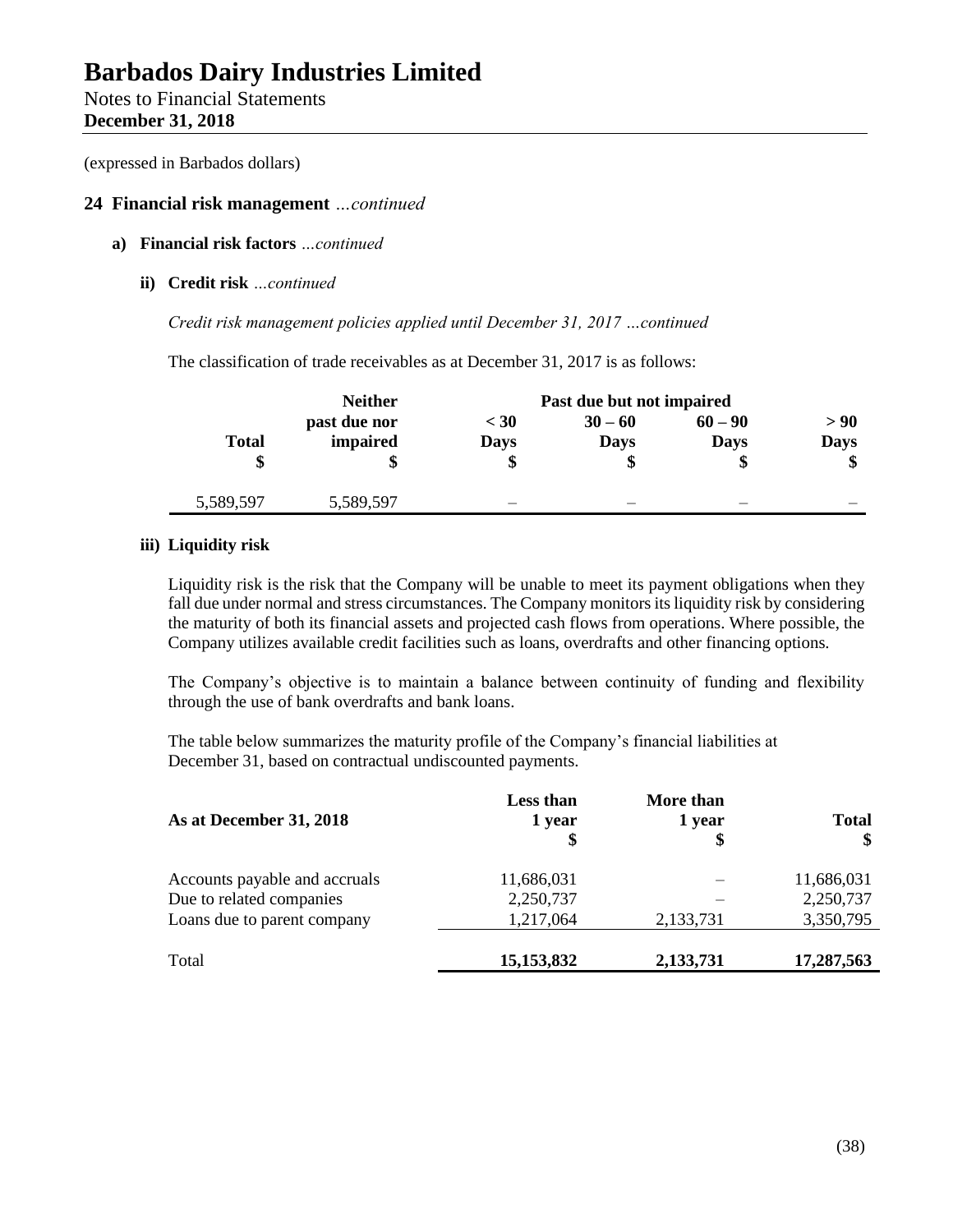## Notes to Financial Statements **December 31, 2018**

(expressed in Barbados dollars)

## **24 Financial risk management** *…continued*

- **a) Financial risk factors** *…continued*
	- **iii) Liquidity risk** *…continued*

| As at December 31, 2017, restated | <b>Less than</b><br>1 year | More than<br>1 year<br>\$ | <b>Total</b><br>\$ |
|-----------------------------------|----------------------------|---------------------------|--------------------|
| Accounts payable and accruals     | 6,590,694                  |                           | 6,590,694          |
| Due to related companies          | 3,909,912                  |                           | 3,909,912          |
| Loans due to parent company       | 1,217,064                  | 2,794,908                 | 4,011,972          |
| Total                             | 11,717,670                 | 2,794,908                 | 14,512,578         |

## **b) Capital management**

The primary objective of the Company's capital management is to ensure that it maintains a strong credit rating and healthy capital ratios in order to support its business and maximize shareholder value.

The Company manages its capital structure and makes adjustments to it, in light of changes in economic conditions. To maintain or adjust the capital structure, the Company may adjust the dividend payment to shareholders, return capital to shareholders or issue new shares. No changes were made in the objectives, policies or processes during the year ended December 31, 2018.

## **c) Fair value of financial assets and liabilities**

Set out below is a comparison by category of carrying amounts and fair values of the Company's financial instruments that are not carried at fair value in the financial statements:

|                               | <b>Carrying amount</b> |            |            | <b>Fair value</b>             |
|-------------------------------|------------------------|------------|------------|-------------------------------|
|                               | 2018<br>\$             | 2017<br>\$ | 2018<br>\$ | 2017<br><b>Restated</b><br>\$ |
| <b>Financial assets</b>       |                        |            |            |                               |
| Cash                          | 4,981,049              | 5,502,583  | 4,981,049  | 5,502,583                     |
| Trade and other receivables   | 5,793,421              | 6,378,304  | 5,793,421  | 6,378,304                     |
| Due from related companies    | 11,937,356             | 11,001,296 | 11,937,356 | 11,001,296                    |
|                               | 22,711,826             | 22,882,183 | 22,711,826 | 22,882,183                    |
| <b>Financial liabilities</b>  |                        |            |            |                               |
| Accounts payable and accruals | 11,686,031             | 6,590,694  | 11,686,031 | 6,590,694                     |
| Due to related companies      | 2,250,737              | 3,909,912  | 2,250,737  | 3,909,912                     |
| Loans due to parent company   | 3,293,502              | 4,442,424  | 3,133,590  | 4,188,319                     |
|                               | 17,230,270             | 14,943,030 | 17,070,358 | 14,688,925                    |
|                               |                        |            |            | (39)                          |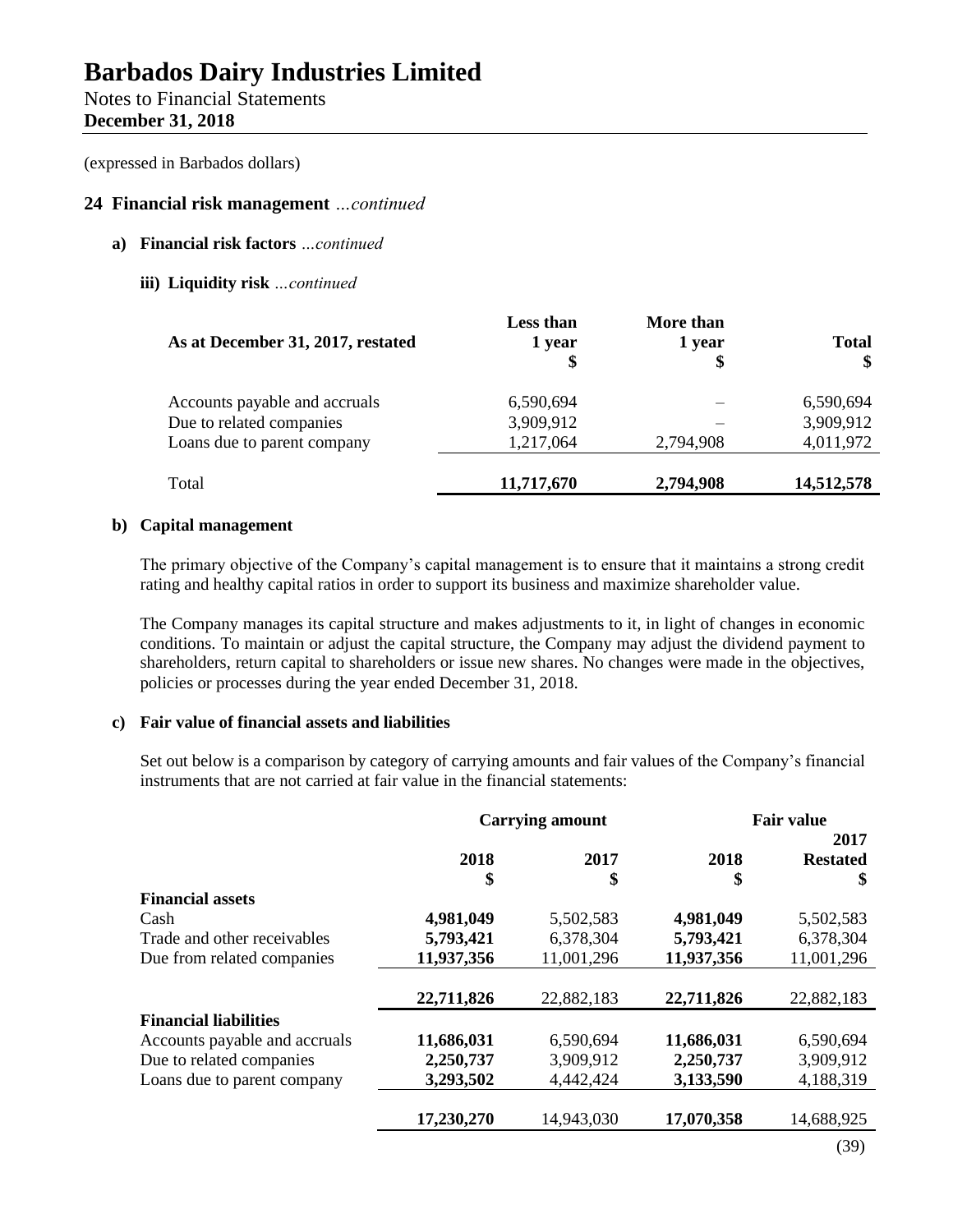Notes to Financial Statements **December 31, 2018**

(expressed in Barbados dollars)

## **24 Financial risk management** *…continued*

## **c) Fair value of financial assets and liabilities** *…continued*

### *Short-term financial assets and liabilities*

The carrying value of these assets and liabilities is a reasonable estimate of their fair value because of the short maturity of these instruments. Short-term financial assets comprise cash, trade and other receivables and due from related companies. Short-term financial liabilities comprise accounts payable and accruals and due to related companies.

## *Long-term financial liabilities*

The estimated fair value of loans due to parent company not quoted in an active market is based on discounted cash flows using interest rates for new debts with similar remaining maturity.

## **d) Fair value hierarchy**

The Company measures financial instruments at fair value at each reporting date. Fair value is the price that would be received to sell an asset or paid to transfer a liability in an orderly transaction between market participants at the measurement date. The fair value measurement is based on the presumption that the transaction to sell the asset or transfer the liability takes place either:

- i. In the principal market for the asset or liability, or
- ii. In the absence of a principal market, in the most advantageous market for the asset or liability.

The fair value of an asset or a liability is measured, using the assumptions that market participants would use when pricing the asset or liability, assuming that market participants act in their economic best interest.

A fair value measurement of a non-financial asset takes into account a market participant's ability to generate economic benefits by using the asset in its highest and best use or by selling it to another market participant that would use the asset in its highest and best use.

The Company uses the following hierarchy for determining and disclosing the fair value of financial instruments by valuation technique:

Level 1: quoted (unadjusted) prices in active markets for identifiable assets or liabilities.

Level 2: other techniques for which all inputs which have a significant effect on the recorded fair value are observable, either directly or indirectly.

Level 3: techniques which use inputs that have a significant effect on the recorded fair value that are not based on observable market data.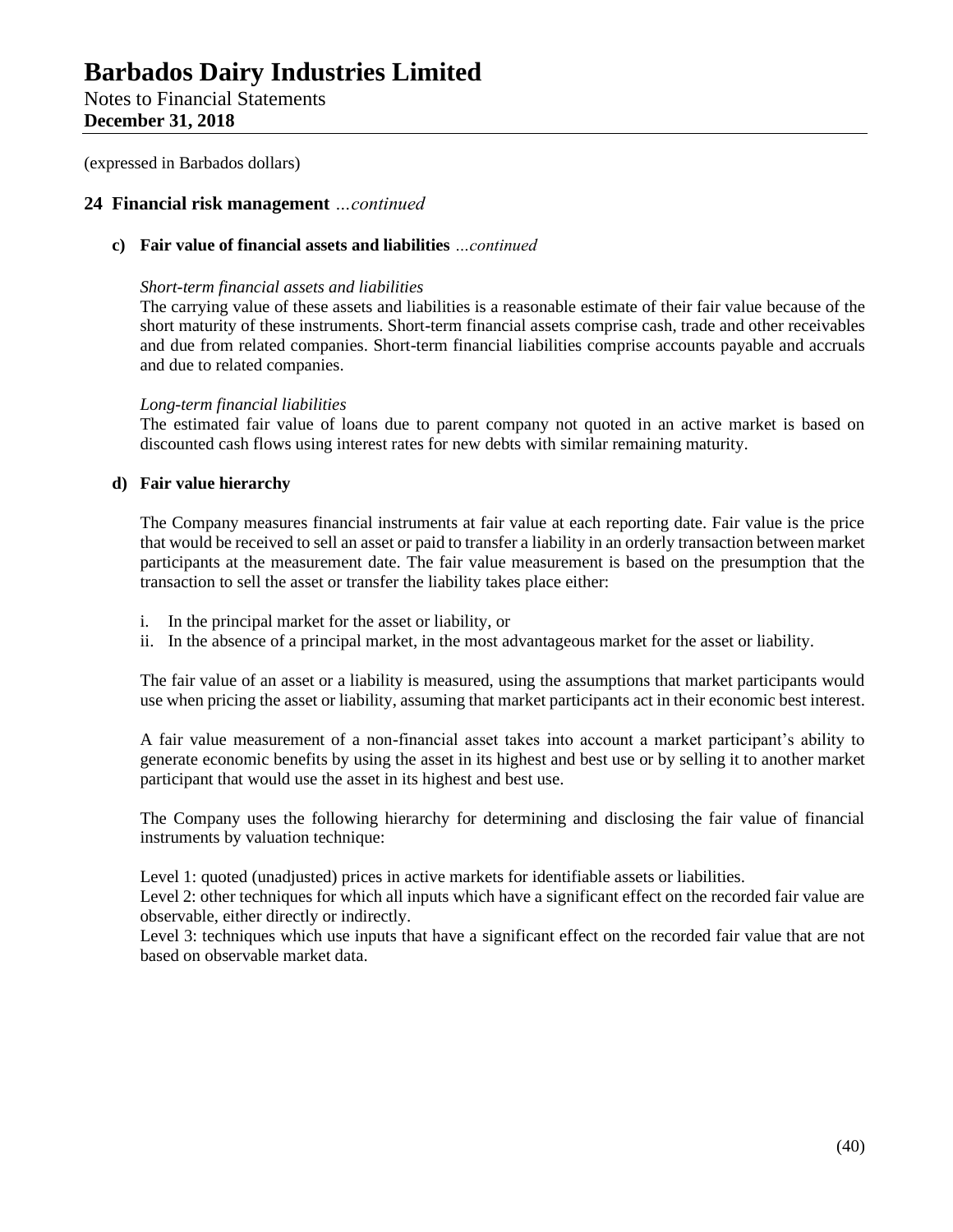Notes to Financial Statements **December 31, 2018**

(expressed in Barbados dollars)

## **24 Financial risk management** *…continued*

## **d) Fair value hierarchy** *…continued*

## *Fair value measurement of financial assets*

As at December 31, 2018, the Company held the following financial instruments carried at fair value on the statement of financial position:

|                         | <b>Level 1</b> | Level 2 | Level 3 | <b>Total</b> |
|-------------------------|----------------|---------|---------|--------------|
|                         | \$             | \$      |         | \$           |
| As at December 31, 2018 |                |         |         |              |
| Long-term investment    |                |         |         |              |
|                         |                |         |         |              |
| As at December 31, 2017 |                |         |         |              |
| Long-term investment    |                |         |         |              |
|                         |                |         |         |              |

## **25 Comparatives**

The classification of certain items in the financial statements has been changed from the prior period to achieve a clearer or more appropriate presentation. The comparative figures have been similarly reformatted and reclassified in order to achieve comparability with the current period.

## **26 Subsequent events**

Effective December 2019, the Company had its shares suspended on the Barbados Stock Exchange Inc. (BSE) pursuant to Rule 3.01.5 1(a) and (b) of the Rules of the BSE as a consequence of the requirement to submit the quarterly and annual audited financial statements to the Financial Services Commission and annual audited financial statements to the BSE within the time period stipulated by those regulatory bodies. Management is in the process of re-aligning its internal processes in order to rectify these instances of non-compliance.

## **27 Reclassification**

The portion of loans due to parent company and repayable later than one year after the statement of financial position date, and previously shown and classified as part of current liabilities have been reclassified to noncurrent liabilities to accurately reflect the repayment terms of the loans. The comparative figures have been similarly formatted and reclassified in order to achieve comparability with the current period. There was no cash flow impact as a result of reclassification of the loans due to parent company.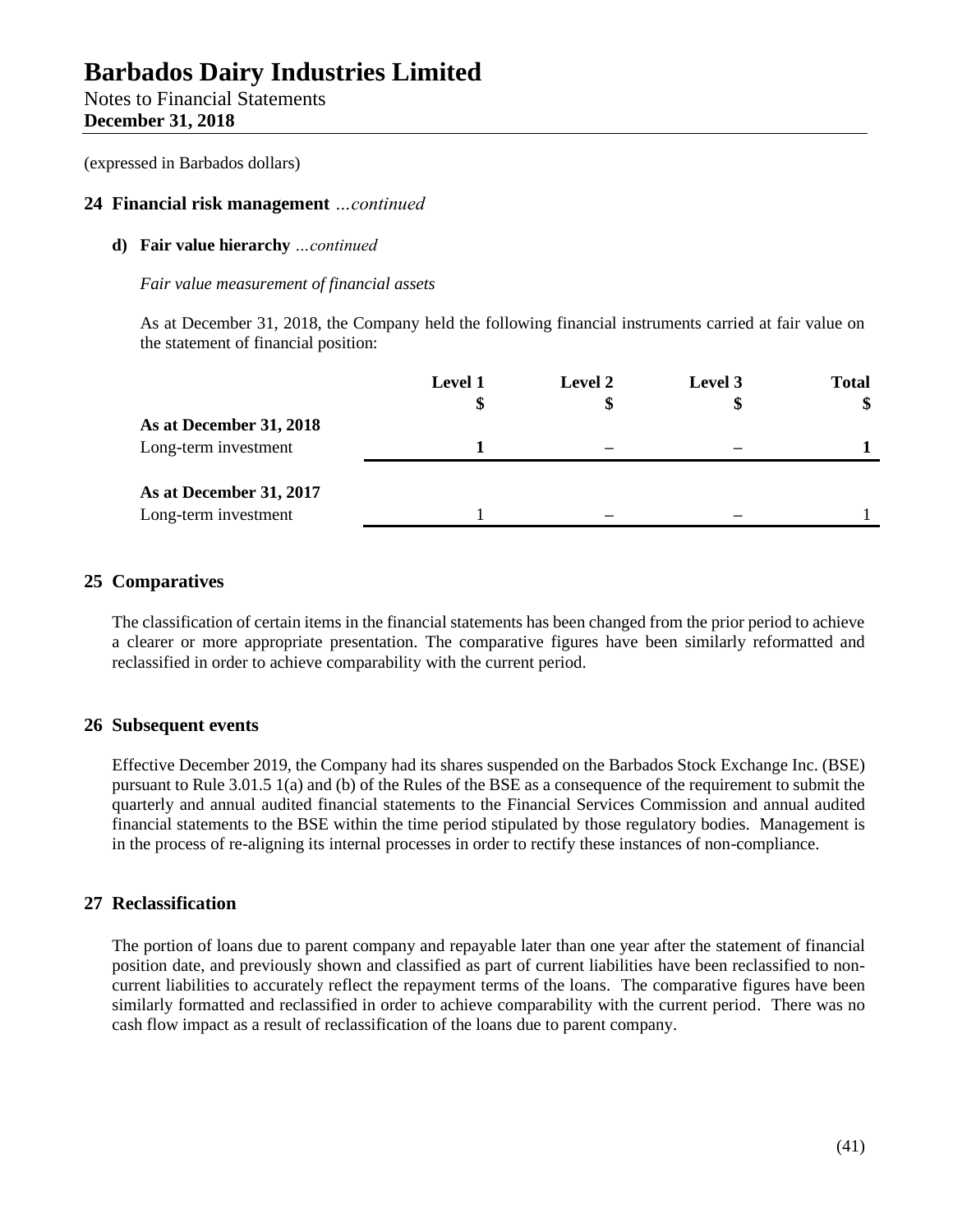# Notes to Financial Statements **December 31, 2018**

(expressed in Barbados dollars)

## **27 Reclassification** *…continued*

The impact of reclassification is shown below.

|                                                  | <b>January 1, 2017</b><br>As previously<br>stated | <b>Reclassification</b> | <b>January 1, 2017</b><br><b>Restated</b><br>\$ |
|--------------------------------------------------|---------------------------------------------------|-------------------------|-------------------------------------------------|
| <b>Effect on statement of financial position</b> |                                                   |                         |                                                 |
| <b>Current liabilities</b>                       |                                                   |                         |                                                 |
| Accounts payable and accruals                    | 5,410,668                                         |                         | 5,410,668                                       |
| Due to related companies                         | 2,327,796                                         |                         | 2,327,796                                       |
| Current portion of loans due to parent           |                                                   |                         |                                                 |
| company                                          |                                                   | 1,170,790               | 1,170,790                                       |
| Current portion of long-term liabilities         | 740,123                                           |                         | 740,123                                         |
| Loans due to parent company                      | 5,566,467                                         | (5,566,467)             |                                                 |
| <b>Total current liabilities</b>                 | 14,045,054                                        | (4,395,677)             | 9,649,377                                       |
| <b>Working capital</b>                           | 13,437,576                                        | 4,395,677               | 17,833,253                                      |
| Deferred tax asset                               | 6,353,247                                         |                         | 6,353,247                                       |
| Long-term investment                             |                                                   |                         |                                                 |
| Property, plant and equipment                    | 18,920,561                                        |                         | 18,920,561                                      |
| Pension plan asset                               | 4,029,804                                         |                         | 4,029,804                                       |
| Post-employment medical liability                | (325, 355)                                        |                         | (325, 355)                                      |
| Long-term liabilities                            | (2,570,461)                                       |                         | (2,570,461)                                     |
| Loans due to parent company                      |                                                   | (4,395,677)             | (4,395,677)                                     |
|                                                  | 39,845,373                                        |                         | 39,845,373                                      |